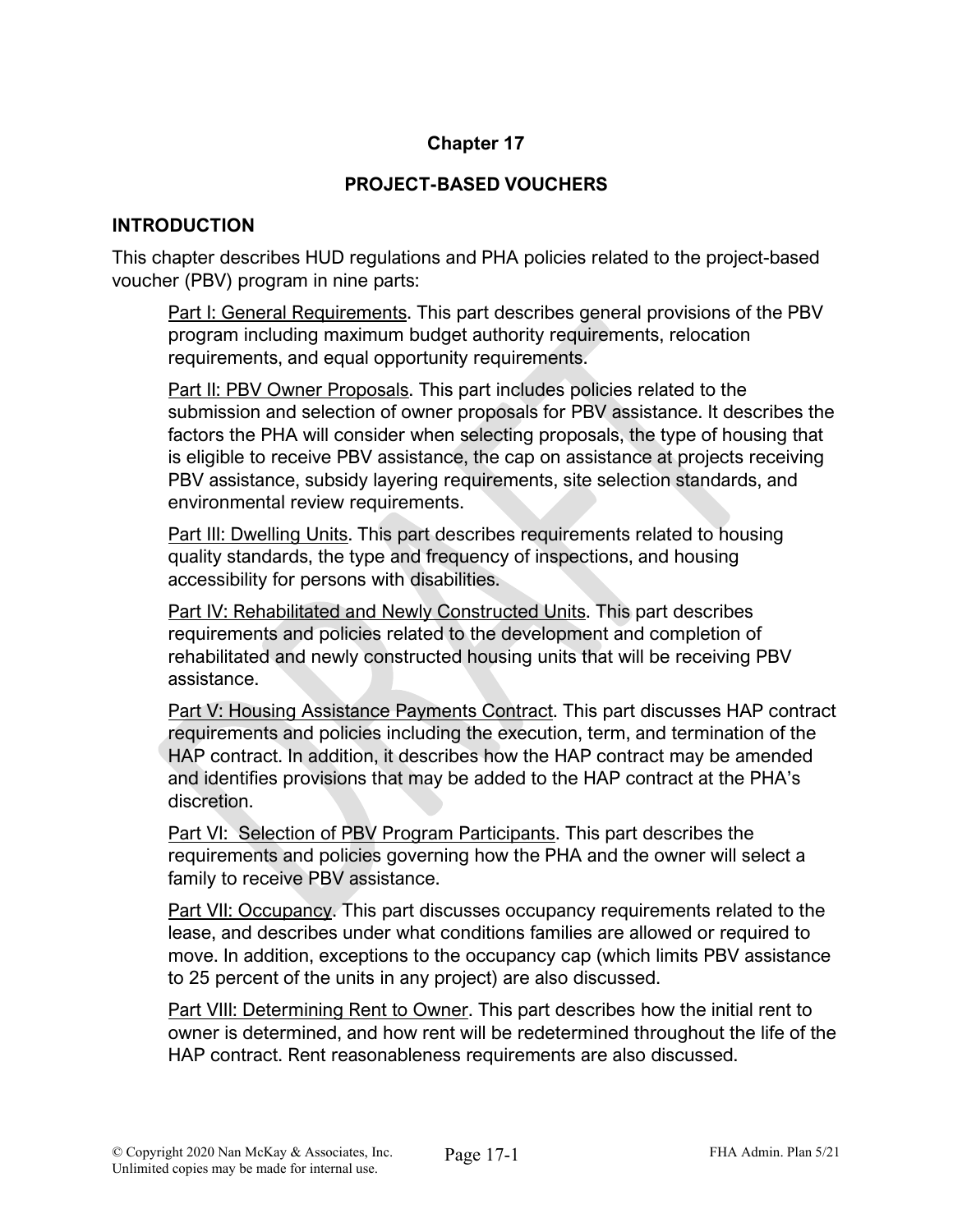Part IX: Payments to Owner. This part describes the types of payments owners may receive under this program.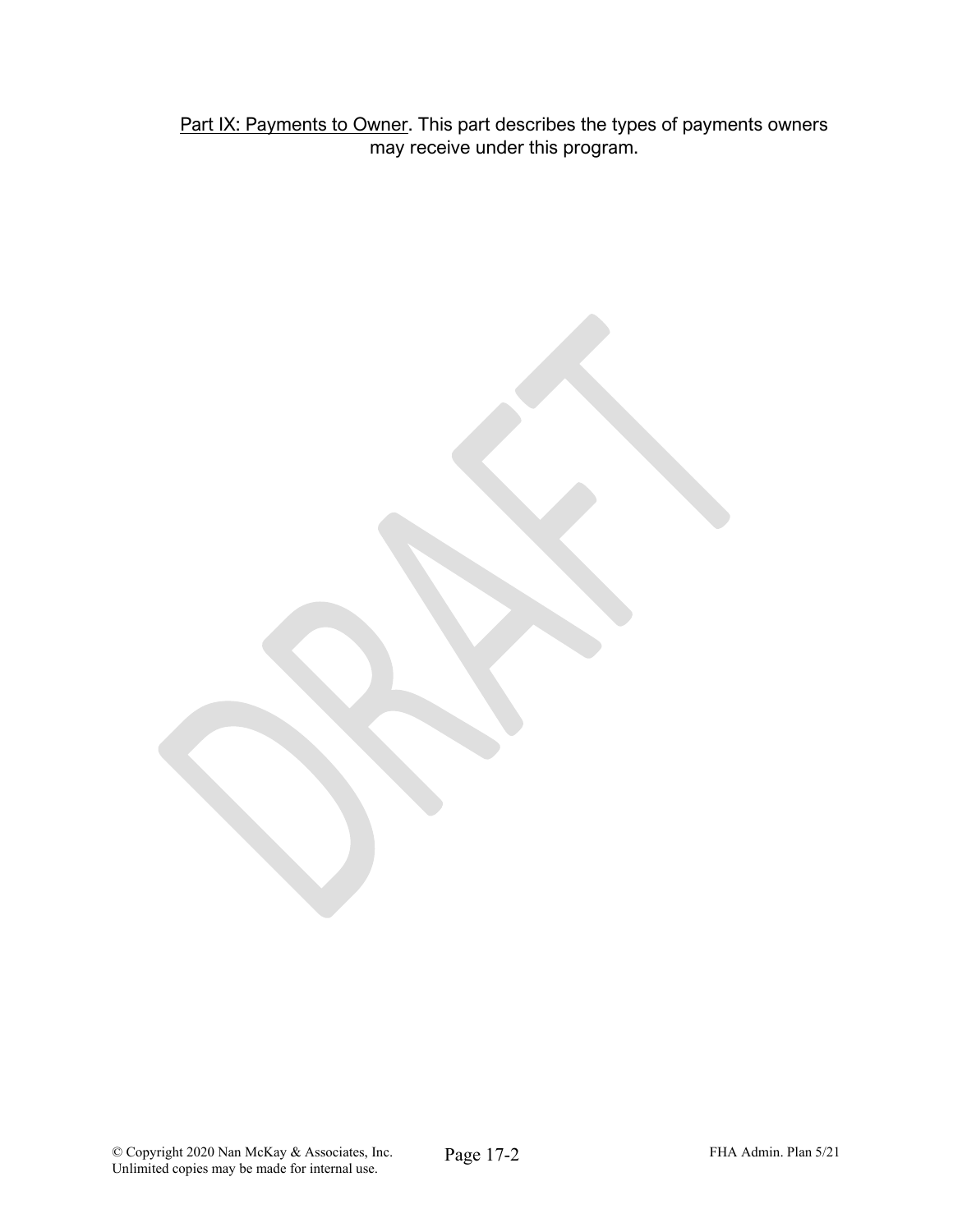### **PART I: GENERAL REQUIREMENTS**

### **17-I.A. OVERVIEW [24 CFR 983.5; FR Notice 1/18/17; Notice PIH 2017-21]**

The project-based voucher (PBV) program allows PHAs that already administer a tenant-based voucher program under an annual contributions contract (ACC) with HUD to take up to 20 percent of its authorized units and attach the funding to specific units rather than using it for tenant-based assistance [24 CFR 983.6]. PHAs may only operate a PBV program if doing so is consistent with the PHA's Annual Plan, and the goal of deconcentrating poverty and expanding housing and economic opportunities [42 U.S.C. 1437f(o)(13)].

### **PHA Policy**

**The PHA will operate a project-based voucher program using up to 20 percent of its authorized units for project-based assistance. See Exhibit 17-1 for information on projects to which the PHA has attached PBV assistance.**

PBV assistance may be attached to existing housing or newly constructed or rehabilitated housing [24 CFR 983.52]. If PBV units are already selected for projectbased assistance either under an agreement to enter into HAP Contract (Agreement) or a HAP contract, the PHA is not required to reduce the number of these units if the number of authorized units is subsequently reduced. However, the PHA is responsible for determining the amount of budget authority that is available for project-based vouchers and ensuring that the amount of assistance that is attached to units is within the amounts available under the ACC, regardless of whether the PHA has vouchers available for project-basing [FR Notice 1/18/17].

# **Additional Project-Based Units [FR Notice 1/18/17; Notice PIH 2017-21]**

The PHA may project-base an additional 10 percent of its units above the 20 percent program limit. The units may be distributed among one, all, or a combination of the categories as long as the total number of units does not exceed the 10 percent cap. Units qualify under this exception if the units:

- Are specifically made available to house individuals and families that meet the definition of homeless under section 103 of the McKinney-Vento Homeless Assistance Act (42 U.S.C. 11302) and contained in the Continuum of Care Interim Rule at 24 CFR 578.3.
- Are specifically made available to house families that are comprised of or include a veteran.
	- *Veteran* means an individual who has served in the United States Armed Forces.
- Provide supportive housing to persons with disabilities or elderly persons as defined in 24 CFR 5.403.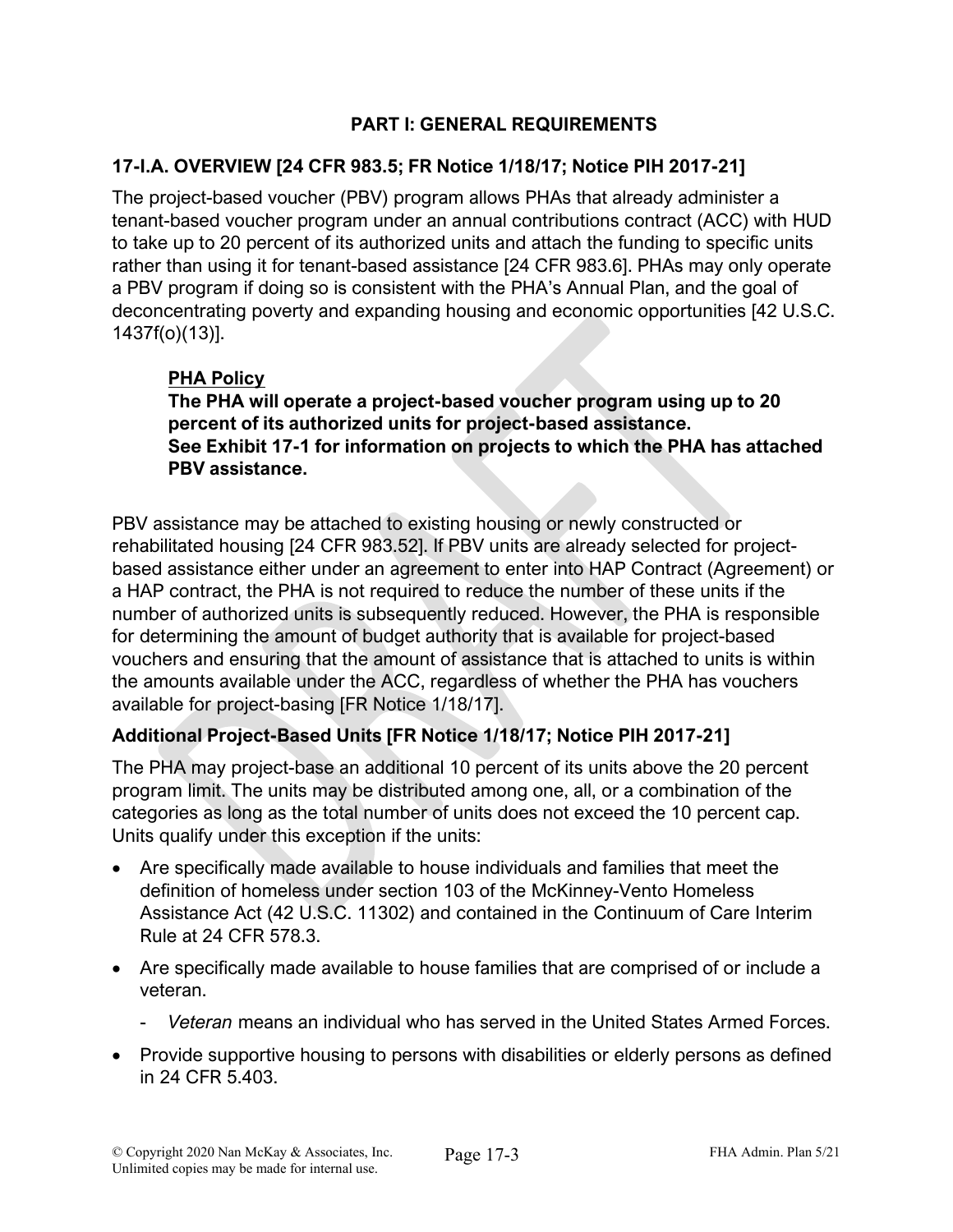• Are located in a census tract with a poverty rate of 20 percent or less, as determined in the most recent American Community Survey Five-Year Estimates.

Only units that that are under a HAP contract that was first executed on or after April 18, 2017, are covered by the 10 percent exception.

### **PHA Policy The PHA will not set aside units above the 20 percent program limit.**

### **Units Not Subject to the PBV Program Limitation [FR Notice 1/18/17]**

PBV units under the RAD program and HUD-VASH PBV set-aside vouchers do not count toward the 20 percent limitation when PBV assistance is attached to them.

In addition, units that were previously subject to certain federal rent restrictions or were receiving another type of long-term housing subsidy provided by HUD are not subject to the cap. The unit must be covered under a PBV HAP contract that first became effective on or after April 18, 2017.

### **PHA Policy**

**The PHA will not project-base any units not subject to the 20 percent cap.**

### **17-I.B. TENANT-BASED VS. PROJECT-BASED VOUCHER ASSISTANCE [24 CFR 983.2]**

Much of the tenant-based voucher program regulations also apply to the PBV program. Consequently, many of the PHA policies related to tenant-based assistance also apply to PBV assistance. The provisions of the tenant-based voucher regulations that do not apply to the PBV program are listed at 24 CFR 983.2.

### **PHA Policy**

**Except as otherwise noted in this chapter, or unless specifically prohibited by PBV program regulations, the PHA policies for the tenant-based voucher program contained in this administrative plan also apply to the PBV program and its participants**.

# **17-I.C. RELOCATION REQUIREMENTS [24 CFR 983.7]**

Any persons displaced as a result of implementation of the PBV program must be provided relocation assistance in accordance with the requirements of the Uniform Relocation Assistance and Real Property Acquisition Policies Act of 1970 (URA)[42 U.S.C. 4201-4655] and implementing regulations at 49 CFR part 24.

The cost of required relocation assistance may be paid with funds provided by the owner, local public funds, or funds available from other sources. PHAs may not use voucher program funds to cover relocation costs, except that PHAs may use their administrative fee reserve to pay for relocation expenses after all other program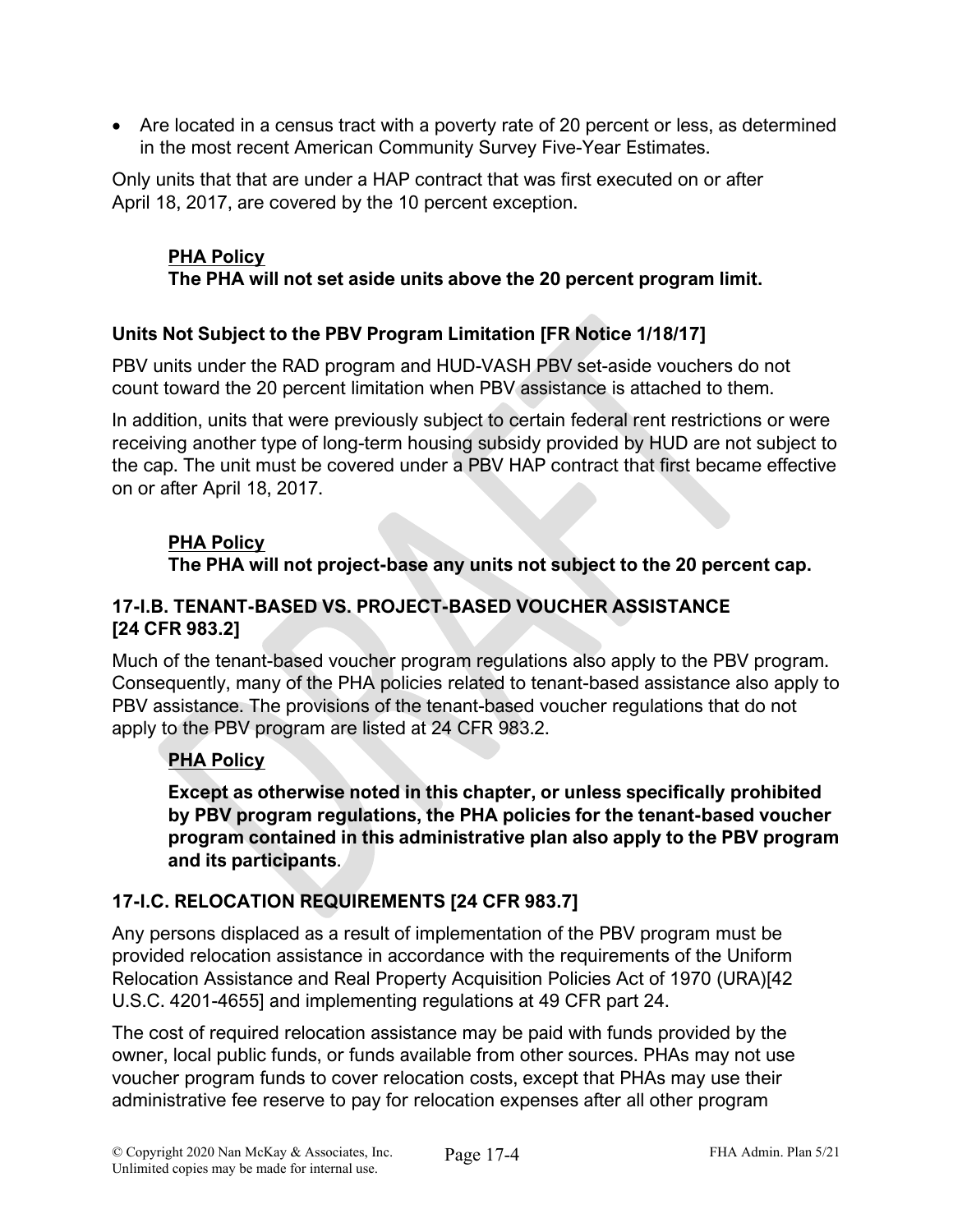administrative expenses are satisfied, and provided that payment of the relocation benefits is consistent with state and local law. Use of the administrative fee for these purposes must also be consistent with other legal and regulatory requirements, including the requirement in 24 CFR 982.155 and other official HUD issuances.

The acquisition of real property for a PBV project is subject to the URA and 49 CFR part 24, subpart B. It is the responsibility of the PHA to ensure the owner complies with these requirements.

# **17-I.D. EQUAL OPPORTUNITY REQUIREMENTS [24 CFR 983.8]**

The PHA must comply with all equal opportunity requirements under federal law and regulations in its implementation of the PBV program. This includes the requirements and authorities cited at 24 CFR 5.105(a). In addition, the PHA must comply with the PHA Plan certification on civil rights and affirmatively furthering fair housing, submitted in accordance with 24 CFR 903.7(o).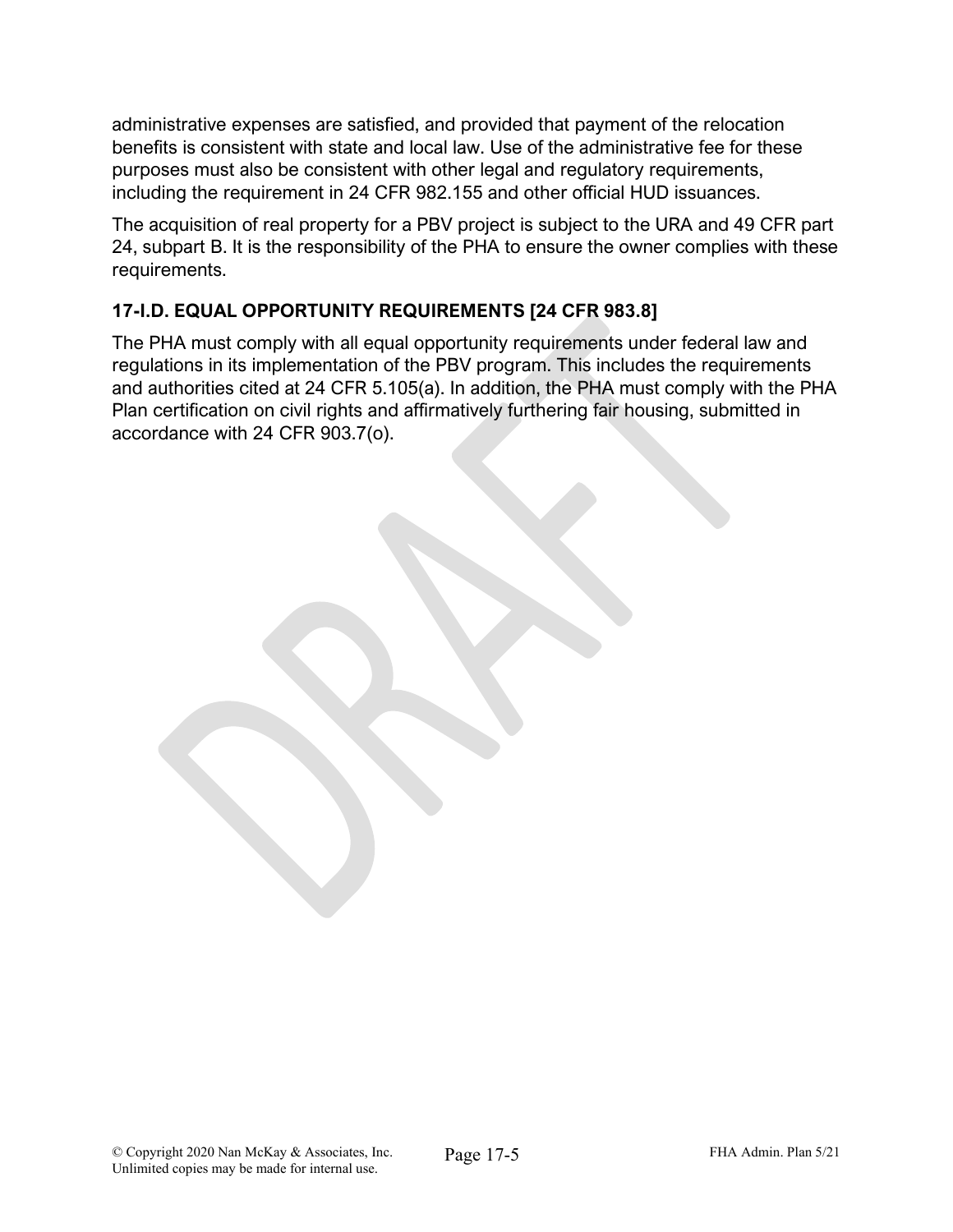### **PART II: PBV OWNER PROPOSALS**

### **17-II.A. OVERVIEW**

With certain exceptions, the PHA must describe the procedures for owner submission of PBV proposals and for PHA selection of PBV proposals [24 CFR 983.51]. Before selecting a PBV proposal, the PHA must determine that the PBV proposal complies with HUD program regulations and requirements, including a determination that the property is eligible housing [24 CFR 983.53 and 983.54], complies with the cap on the number of PBV units per project [24 CFR 983.56], and meets the site selection standards [24 CFR 983.57]. The PHA may not commit PBVs until or unless it has followed the proposal selection requirements defined in 24 CFR 983.51 [Notice PIH 2011-54].

### **17-II.B. OWNER PROPOSAL SELECTION PROCEDURES [24 CFR 983.51(b)]**

The PHA must select PBV proposals in accordance with the selection procedures in the PHA administrative plan. The PHA must select PBV proposals by either of the following two methods.

- **PHA request for PBV Proposals.** The PHA may solicit proposals by using a request for proposals to select proposals on a competitive basis in response to the PHA request. The PHA may not limit proposals to a single site or impose restrictions that explicitly or practically preclude owner submission of proposals for PBV housing on different sites.
- **The PHA may select proposal that were previously selected based on a competition.** This may include selection of a proposal for housing assisted under a federal, state, or local government housing assistance program that was subject to a competition in accordance with the requirements of the applicable program, community development program, or supportive services program that requires competitive selection of proposals (e.g., HOME, and units for which competitively awarded LIHTCs have been provided), where the proposal has been selected in accordance with such program's competitive selection requirements within three years of the PBV proposal selection date, and the earlier competitive selection proposal did not involve any consideration that the project would receive PBV assistance. The PHA need not conduct another competition.

### **Units Selected Non-Competitively [FR Notice 1/18/17; Notice PIH 2017-21; 24 CFR 983.51(b)]**

For certain public housing projects where the PHA has an ownership interest or control, the PHA may attach PBV assistance non-competitively without following one of the two processes above.

This exception applies when the PHA is engaged in an initiative to improve, develop, or replace a public housing property or site. The public housing units may either currently be in the public housing inventory or may have been removed from the public housing inventory within five years of the date on which the PHA entered into the AHAP or HAP.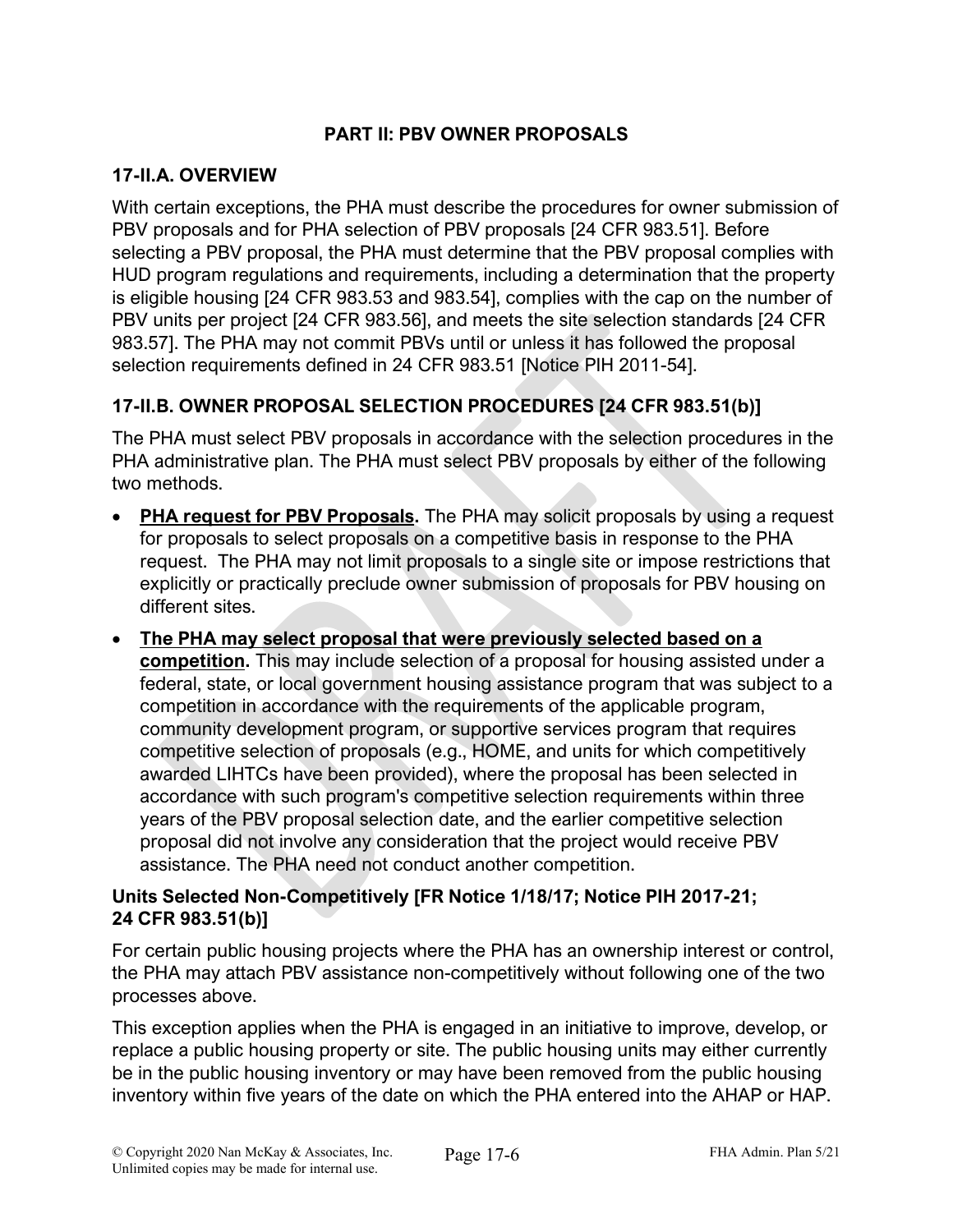If the PHA is planning rehabilitation or new construction on the project, a minimum threshold of \$25,000 per unit in hard costs must be expended. If the PHA plans to replace public housing by attaching PBV assistance to existing housing in which the PHA has an ownership interest or control, then the \$25,000 per unit minimum threshold does not apply as long as the existing housing substantially complies with HQS.

The PHA must include in the administrative plan what work it plans to do on the property or site and how many PBV units will be added to the site.

### **PHA Policy**

**The PHA intends to project base units noncompetitively to replace public housing units in a project which the PHA has an ownership interest or control at the Beaver, Pusan Carlson Development (MA028-01) which meet the requirements under HOTMA to select units non-competitively.**

**The PHA will detail the work it plans to do on the public housing property and site as well as how many units it plans to project-base at the property or site through the annual and/or five-year plan process.** 

### **Solicitation and Selection of PBV Proposals [24 CFR 983.51(c)]**

PHA procedures for selecting PBV proposals must be designed and actually operated to provide broad public notice of the opportunity to offer PBV proposals for consideration by the PHA. The public notice procedures may include publication of the public notice in a local newspaper of general circulation and other means designed and actually operated to provide broad public notice. The public notice of the PHA request for PBV proposals must specify the submission deadline. Detailed application and selection information must be provided at the request of interested parties.

### **PHA Policy**

### **PHA Request for Proposals for Rehabilitated and Newly Constructed Units**

**The PHA will advertise its request for proposals (RFP) for rehabilitated and newly constructed housing in the following newspapers:** 

- **MetroWest Daily News**
- **Boston Globe**
- **Worcester Telegram & Gazette**

**In addition, the PHA will post the RFP and proposal submission and rating and ranking procedures on its electronic web site.**

**The PHA will publish its advertisement in the newspapers mentioned above for at least one day per week for three consecutive weeks. The**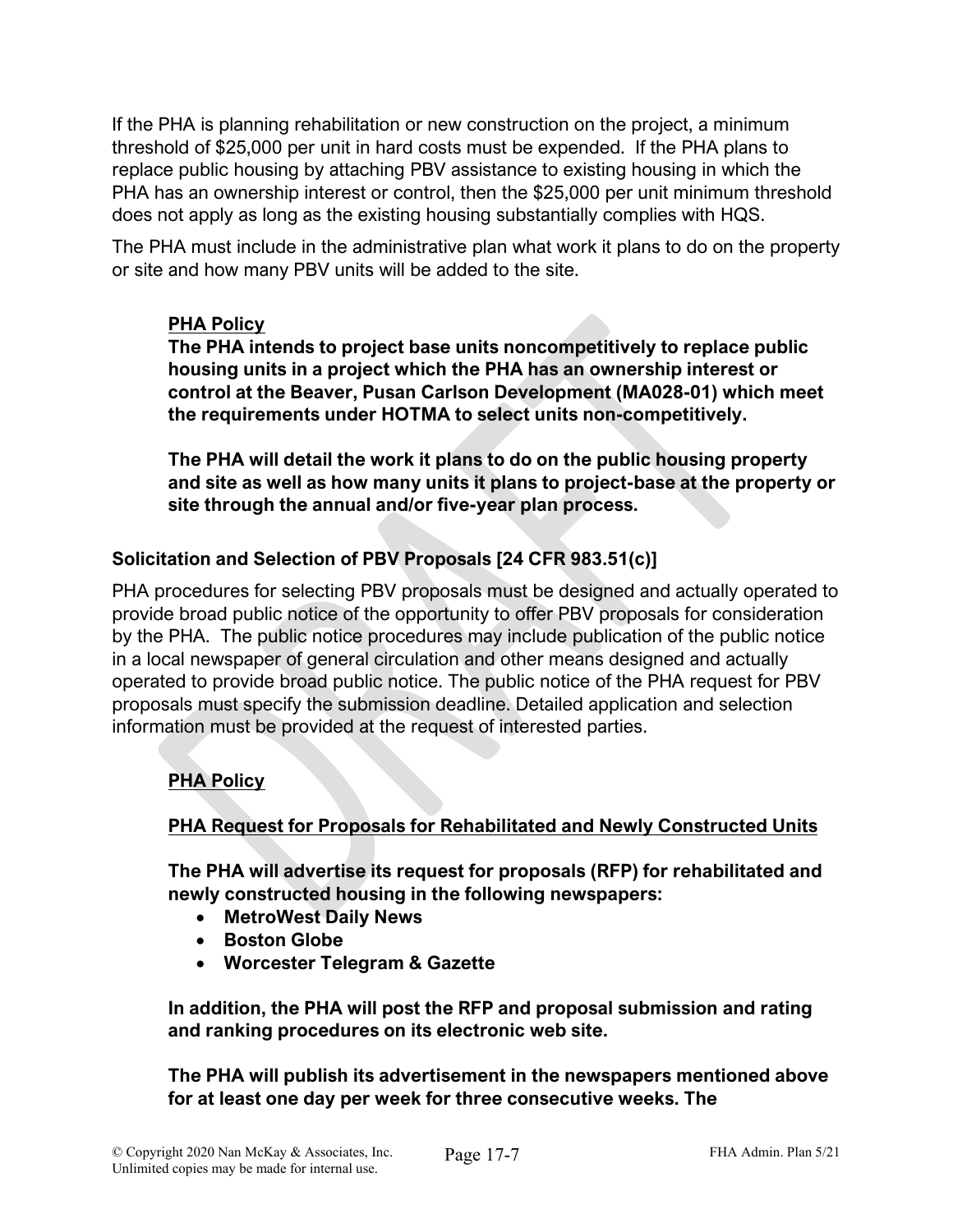**advertisement will specify the number of units the PHA estimates that it will be able to assist under the funding the PHA is making available. Proposals will be due in the PHA office by close of business 30 calendar days from the date of the last publication.**

**In order for the proposal to be considered, the owner must submit the proposal to the PHA by the published deadline date, and the proposal must respond to all requirements as outlined in the RFP. Incomplete proposals will not be reviewed.** 

**The PHA will rate and rank proposals for rehabilitated and newly constructed housing using the following criteria:**

- **Owner experience and capability to build or rehabilitate housing as identified in the RFP;**
- **Extent to which the project furthers the PHA goal of deconcentrating poverty and expanding housing and economic opportunities;**
- **If applicable, the extent to which services for special populations are provided on site or in the immediate area for occupants of the property; and**
- **In order to promote partially assisted projects, projects where less than 25 percent of the units will be assisted will be rated higher than projects where 25 percent or more of the units will be assisted. In the case of projects for occupancy by the elderly, persons with disabilities or families needing other services, the PHA will rate partially assisted projects on the percentage of units assisted. Projects with the lowest percentage of assisted units will receive the highest score.**

# **PHA Requests for Proposals for Existing Housing Units**

**The PHA will advertise its request for proposals (RFP) for existing housing in the following newspapers.**

- **MetroWest Daily News**
- **Boston Globe**
- **Worcester Telegram & Gazette**

**In addition, the PHA will post the notice inviting such proposal submission and the rating and ranking procedures on its electronic web site.**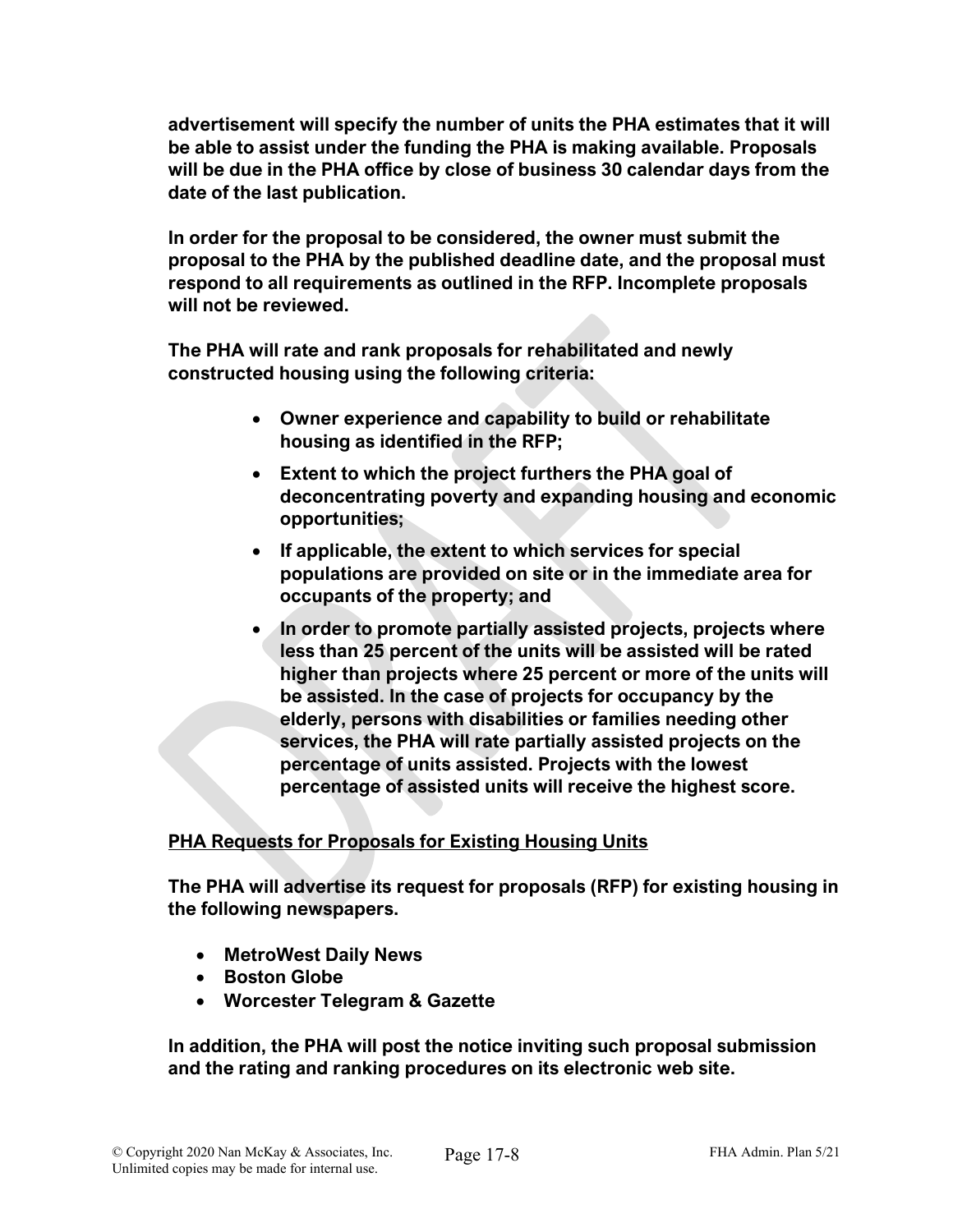**The PHA will periodically publish its advertisement in the newspapers mentioned above for at least one day per week for three consecutive weeks.** 

**The advertisement will specify the number of units the PHA estimates that it will be able to assist under the funding the PHA is making available.**

**Owner proposals will be accepted on a first-come first-served basis and will be evaluated using the following criteria:** 

- **Experience as an owner in the tenant-based voucher program and owner compliance with the owner's obligations under the tenant-based program;**
- **Extent to which the project furthers the PHA goal of deconcentrating poverty and expanding housing and economic opportunities;**
- **If applicable, extent to which services for special populations are provided on site or in the immediate area for occupants of the property; and**
- **Extent to which units are occupied by families that are eligible to participate in the PBV program.**

**PHA Selection of Proposals Subject to a Previous Competition under a Federal, State, or Local Housing Assistance Program**

**The PHA will accept proposals for PBV assistance from owners that were competitively selected under another federal, state or local housing assistance program, including projects that were competitively awarded Low-Income Housing Tax Credits on an ongoing basis.**

**The PHA may periodically advertise that it is accepting proposals, in the following newspapers:**

- **MetroWest Daily News**
- **Boston Globe**
- **Worcester Telegram & Gazette**

**In addition to, or in place of advertising, the PHA may also directly contact specific owners that have already been selected for Federal, state, or local housing assistance based on a previously held competition, to inform them of available PBV assistance.**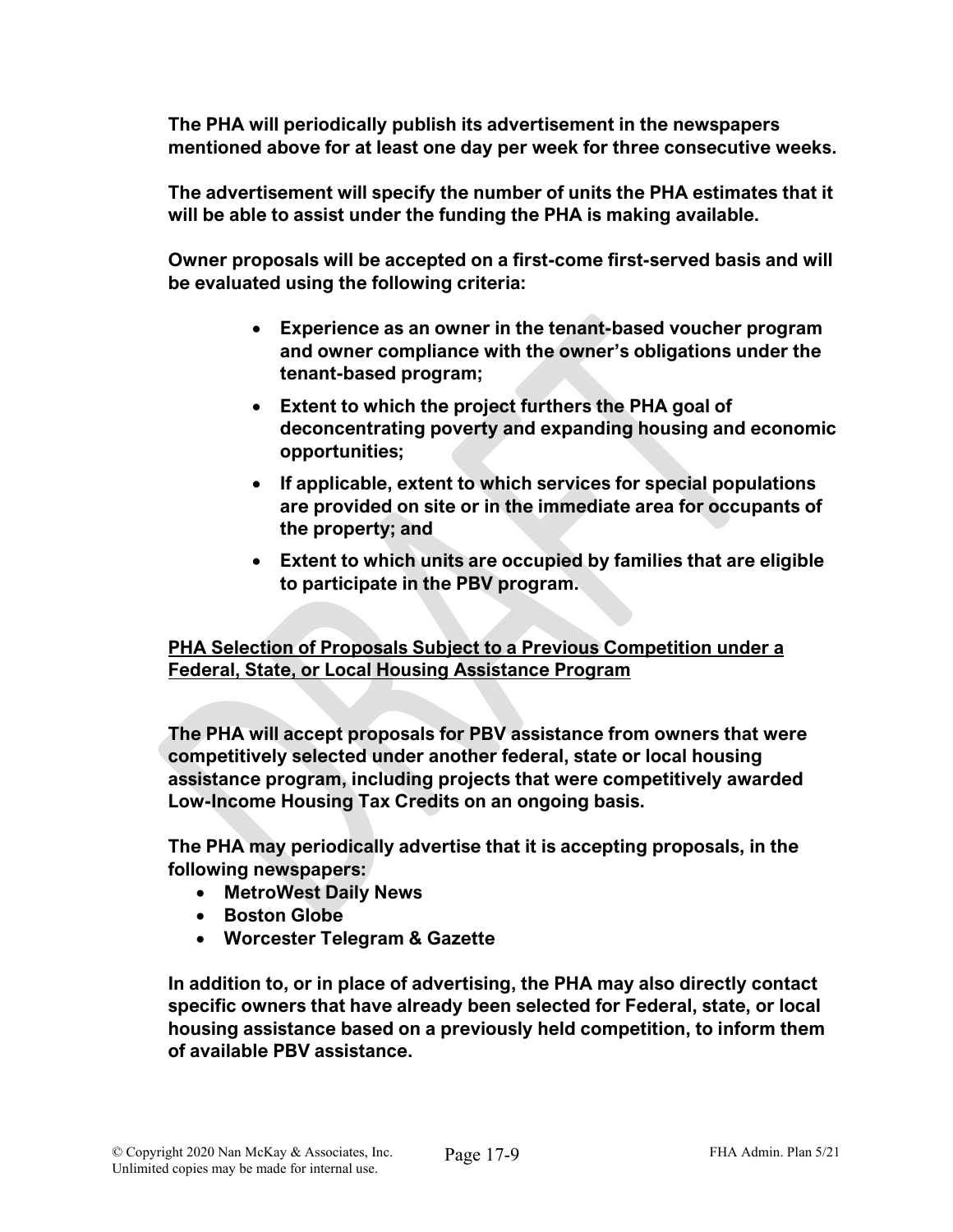**Proposals will be reviewed on a first-come first-served basis. The PHA will evaluate each proposal on its merits using the following factors:**

**Extent to which the project furthers the PHA goal of deconcentrating poverty and expanding housing and economic opportunities; and**

**Extent to which the proposal complements other local activities such as the redevelopment of a public housing site under the HOPE VI program, the HOME program, CDBG activities, other development activities in a HUD-designated Enterprise Zone, Economic Community, or Renewal Community.**

### **PHA-Owned Units [24 CFR 983.51(e), 983.59, FR Notice 1/18/17, and Notice PIH 2017-21]**

A PHA-owned unit may be assisted under the PBV program only if the HUD field office or HUD-approved independent entity reviews the selection process and determines that the PHA-owned units were appropriately selected based on the selection procedures specified in the PHA administrative plan. This also applies to noncompetitive selections. If the PHA selects a proposal for housing that is owned or controlled by the PHA, the PHA must identify the entity that will review the PHA proposal selection process and perform specific functions with respect to rent determinations, the term of the HAP contract, and inspections.

In the case of PHA-owned units, the term of the HAP contract and any HAP contract renewal must be agreed upon by the PHA and a HUD-approved independent entity. In addition, an independent entity must determine the initial rent to owner, the redetermined rent to owner, and reasonable rent. Housing quality standards inspections must also be conducted by an independent entity.

The independent entity that performs these program services may be the unit of general local government for the PHA jurisdiction (unless the PHA is itself the unit of general local government or an agency of such government) or another HUD-approved public or private independent entity.

### **PHA Policy**

**The PHA may submit a proposal for project-based housing that is owned or controlled by the PHA. If the proposal for PHA-owned housing is selected, the PHA will use Wayland Housing Authority to review the PHA selection process. The PHA will obtain HUD approval of Boston Field Office prior to selecting the proposal for PHA-owned housing.**

The PHA may only compensate the independent entity from PHA ongoing administrative fee income (including amounts credited to the administrative fee reserve). The PHA may not use other program receipts to compensate the independent entity for its services.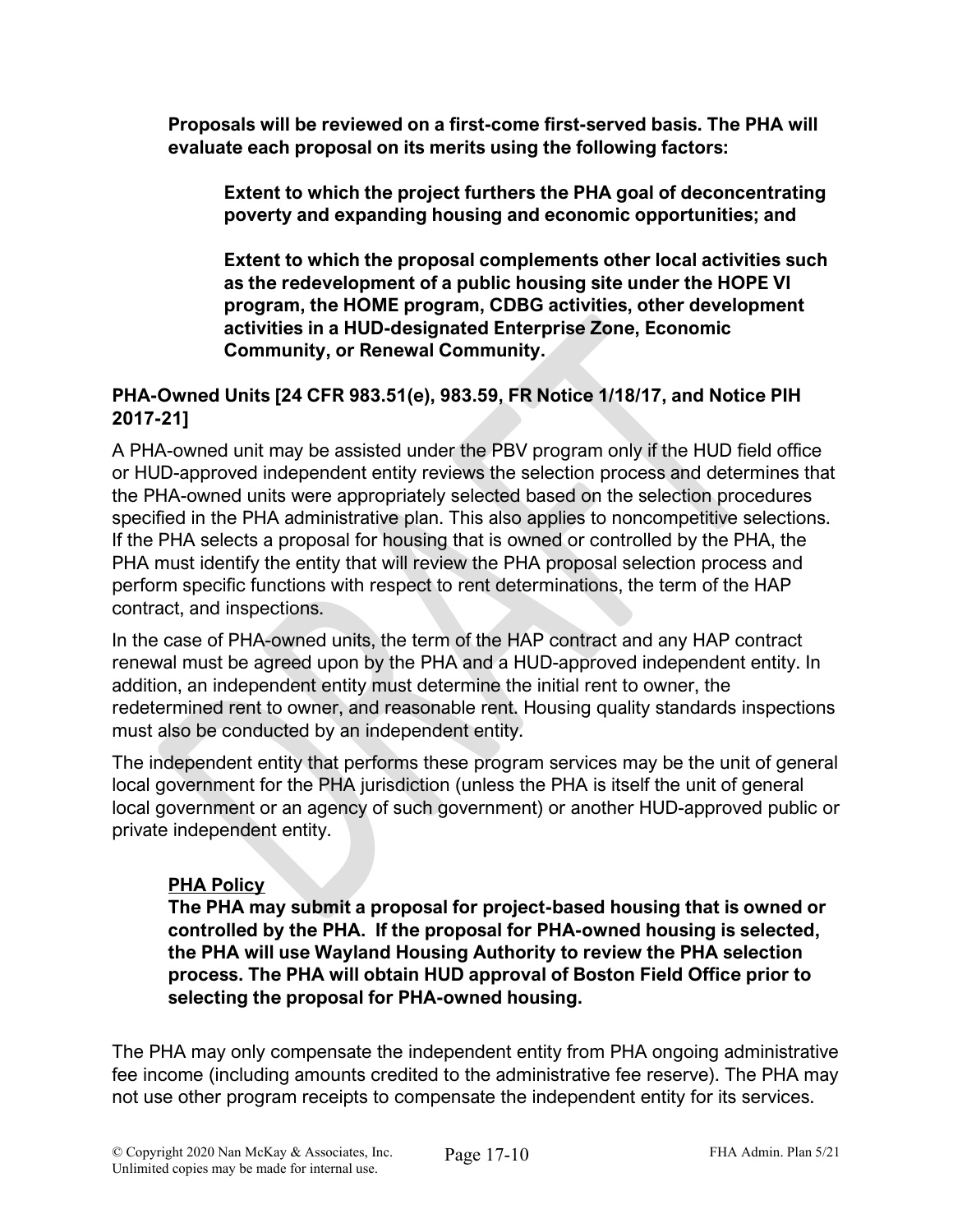The PHA and independent entity may not charge the family any fee for the appraisal or the services provided by the independent entity.

# **PHA Notice of Owner Selection [24 CFR 983.51(d)]**

The PHA must give prompt written notice to the party that submitted a selected proposal and must also give prompt public notice of such selection. Public notice procedures may include publication of public notice in a local newspaper of general circulation and other means designed and actually operated to provide broad public notice.

### **PHA Policy**

**Within 10 business days of the PHA making the selection, the PHA will notify the selected owner in writing of the owner's selection for the PBV program. The PHA will also notify in writing all owners that submitted proposals that were not selected and advise such owners of the name of the selected owner.**

**In addition, the PHA will publish its notice for selection of PBV proposals for two consecutive days in the same newspapers and trade journals the PHA used to solicit the proposals. The announcement will include the name of the owner that was selected for the PBV program. The PHA will also post the notice of owner selection on its electronic web site.**

**The PHA will make available to any interested party its rating and ranking sheets and documents that identify the PHA basis for selecting the proposal. These documents will be available for review by the public and other interested parties for one month after publication of the notice of owner selection. The PHA will not make available sensitive owner information that is privileged, such as financial statements and similar information about the owner.**

**The PHA will make these documents available for review at the PHA during normal business hours. The cost for reproduction of allowable documents will be \$.25 per page.**

# **17-II.C. HOUSING TYPE [24 CFR 983.52]**

The PHA may attach PBV assistance for units in existing housing or for newly constructed or rehabilitated housing developed under and in accordance with an agreement to enter into a housing assistance payments contract that was executed prior to the start of construction. A housing unit is considered an existing unit for purposes of the PBV program, if, at the time of notice of PHA selection, the units substantially comply with HQS. Units for which new construction or rehabilitation began after the owner's proposal submission but prior to the execution of the HAP do not subsequently qualify as existing housing. Units that were newly constructed or rehabilitated in violation of program requirements also do not qualify as existing housing.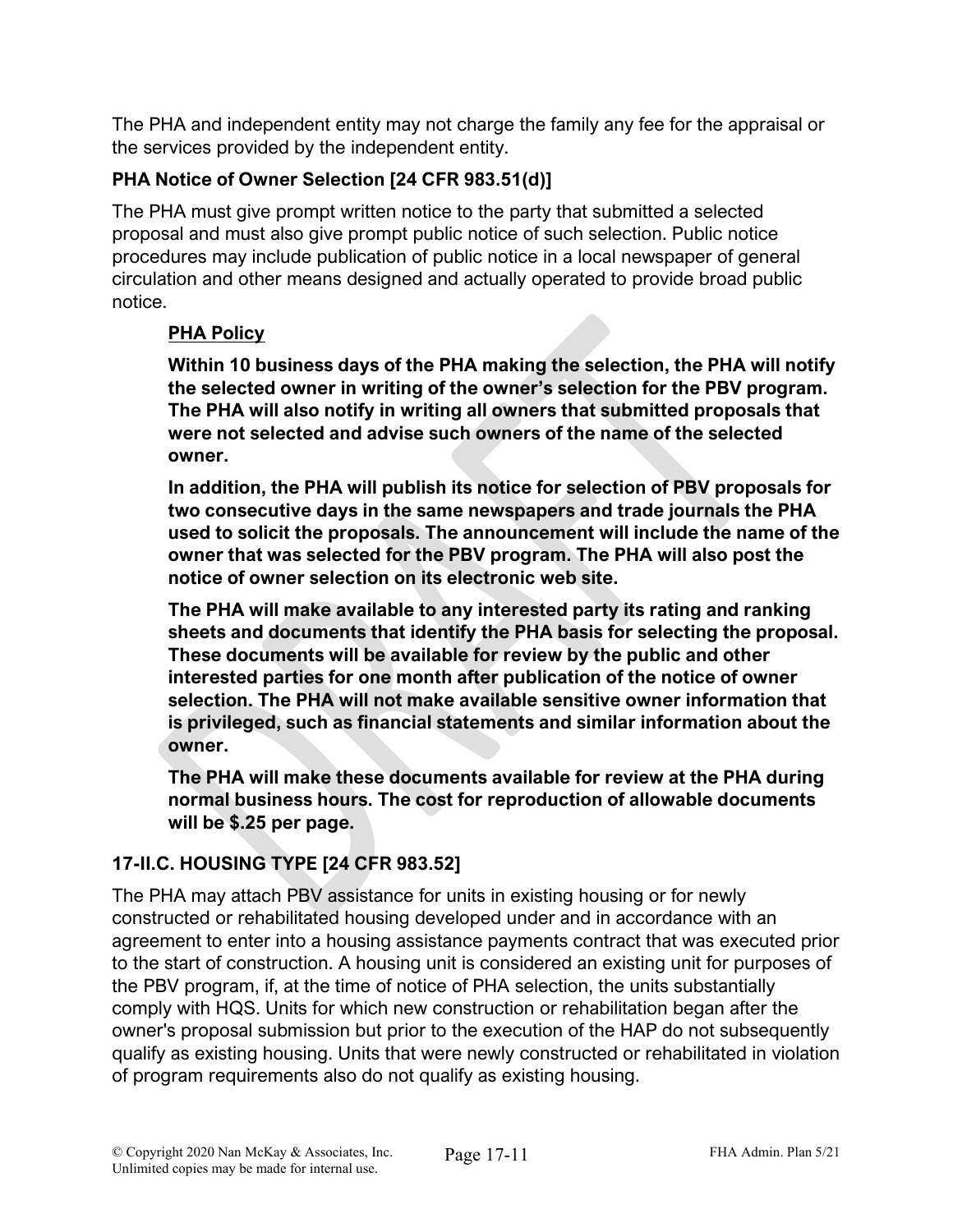The PHA must decide what housing type, new construction, rehabilitation, or existing housing, will be used to develop project-based housing. The PHA choice of housing type must be reflected in its solicitation for proposals.

# **17-II.D. PROHIBITION OF ASSISTANCE FOR CERTAIN UNITS**

# **Ineligible Housing Types [24 CFR 983.53]**

The PHA may not attach or pay PBV assistance to shared housing units; units on the grounds of a penal reformatory, medical, mental, or similar public or private institution; nursing homes or facilities providing continuous psychiatric, medical, nursing services, board and care, or intermediate care (except that assistance may be provided in assisted living facilities); units that are owned or controlled by an educational institution or its affiliate and are designated for occupancy by students; manufactured homes; and transitional housing. In addition, the PHA may not attach or pay PBV assistance for a unit occupied by an owner and the PHA may not select or enter into an agreement to enter into a HAP contract or HAP contract for a unit occupied by a family ineligible for participation in the PBV program. A member of a cooperative who owns shares in the project assisted under the PBV program is not considered an owner for purposes of participation in the PBV program. Finally, PBV assistance may not be attached to units for which construction or rehabilitation has started after the proposal submission and prior to the execution of an AHAP.

# **Subsidized Housing [24 CFR 983.54]**

A PHA may not attach or pay PBV assistance to units in any of the following types of subsidized housing:

- A public housing unit;
- A unit subsidized with any other form of Section 8 assistance;
- A unit subsidized with any governmental rent subsidy;
- A unit subsidized with any governmental subsidy that covers all or any part of the operating costs of the housing;
- A unit subsidized with Section 236 rental assistance payments (except that a PHA may attach assistance to a unit subsidized with Section 236 interest reduction payments);
- A Section 202 project for non-elderly with disabilities;
- Section 811 project-based supportive housing for persons with disabilities;
- Section 202 supportive housing for the elderly;
- A Section 101 rent supplement project;
- A unit subsidized with any form of tenant-based rental assistance;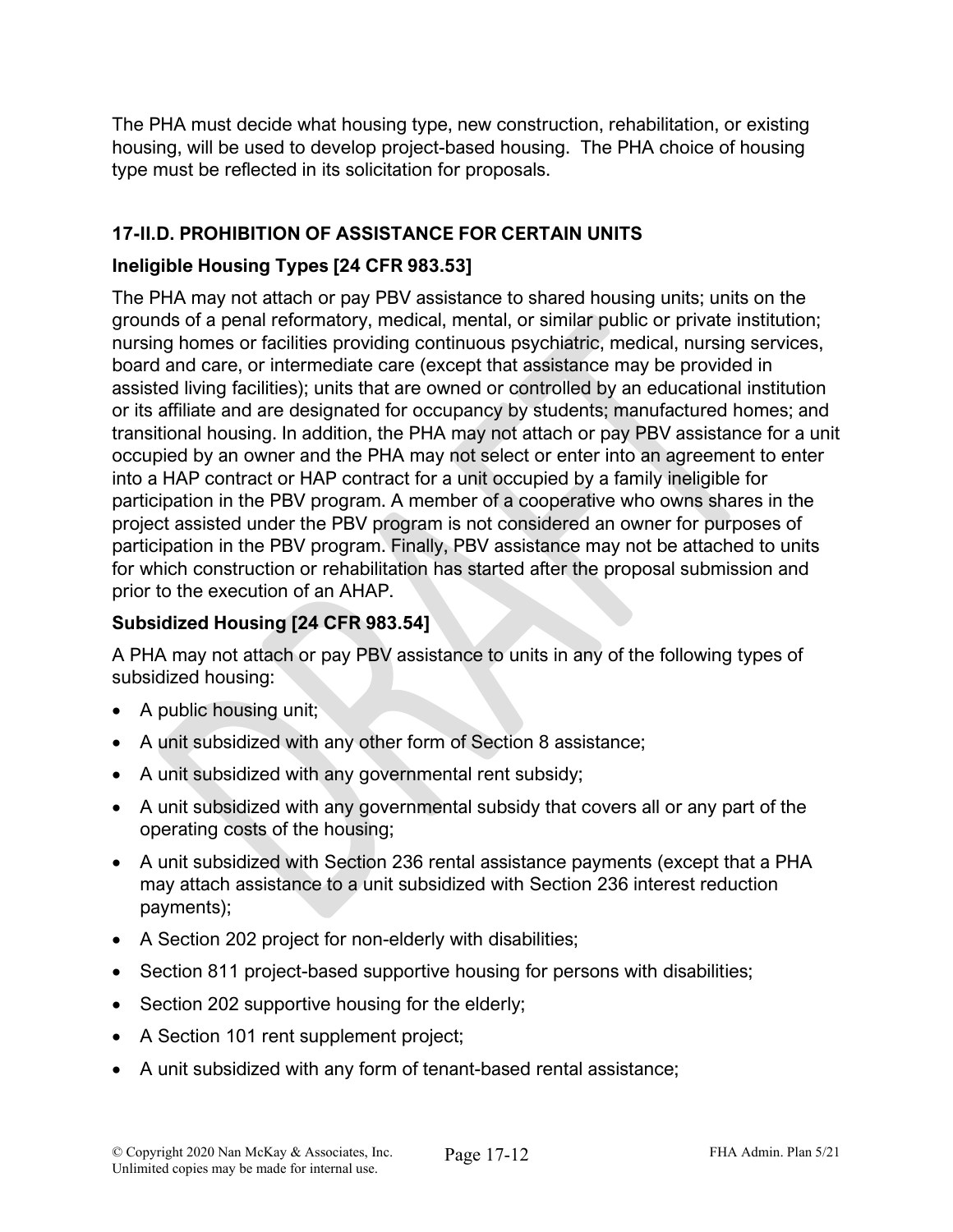• A unit with any other duplicative federal, state, or local housing subsidy, as determined by HUD or the PHA in accordance with HUD requirements.

### **17-II.E. SUBSIDY LAYERING REQUIREMENTS [24 CFR 983.55, Notice PIH 2013-11, and FR Notice 2/28/20]**

The subsidy layering review is intended to prevent excessive public assistance by combining (layering) housing assistance payment subsidy under the PBV program with other governmental housing assistance from federal, state, or local agencies, including assistance such as tax concessions or tax credits.

HUD requires new construction and rehabilitation housing that will include forms of governmental assistance other than PBVs to undergo a subsidy layering review (SLR) prior to entering into an Agreement to Enter into Housing Assistance Payments Contract (AHAP). Subsidy layering requirements do not apply to existing housing, when PBV is the only governmental assistance, or for projects already subject to a PBV HAP contract, even if the project is recapitalized with outside sources of funding.

When a PHA selects a new construction or rehabilitation project, the PHA must require information regarding all HUD and/or other federal, state, or local governmental assistance to be disclosed by the project owner using Form HUD-2880. Appendix A of FR Notice 2/28/20 contains a list of all required documentation.

Either HUD or a HUD-approved housing credit agency (HCA) in the PHA's jurisdiction performs the subsidy layering review. The PHA must request an SLR though their local HUD Field Office or, if eligible, through a participating HCA.

If the SLR request is submitted to an approved HCA, and the proposed project-based voucher assistance meets HUD subsidy layering requirements, the HCA must submit a certification to HUD and notify the PHA. The PHA may proceed to execute an AHAP at that time if the environmental approval is received.

The HAP contract must contain the owner's certification that the project has not received and will not receive (before or during the term of the HAP contract) any public assistance for acquisition, development, or operation of the housing other than assistance disclosed in the subsidy layering review in accordance with HUD requirements.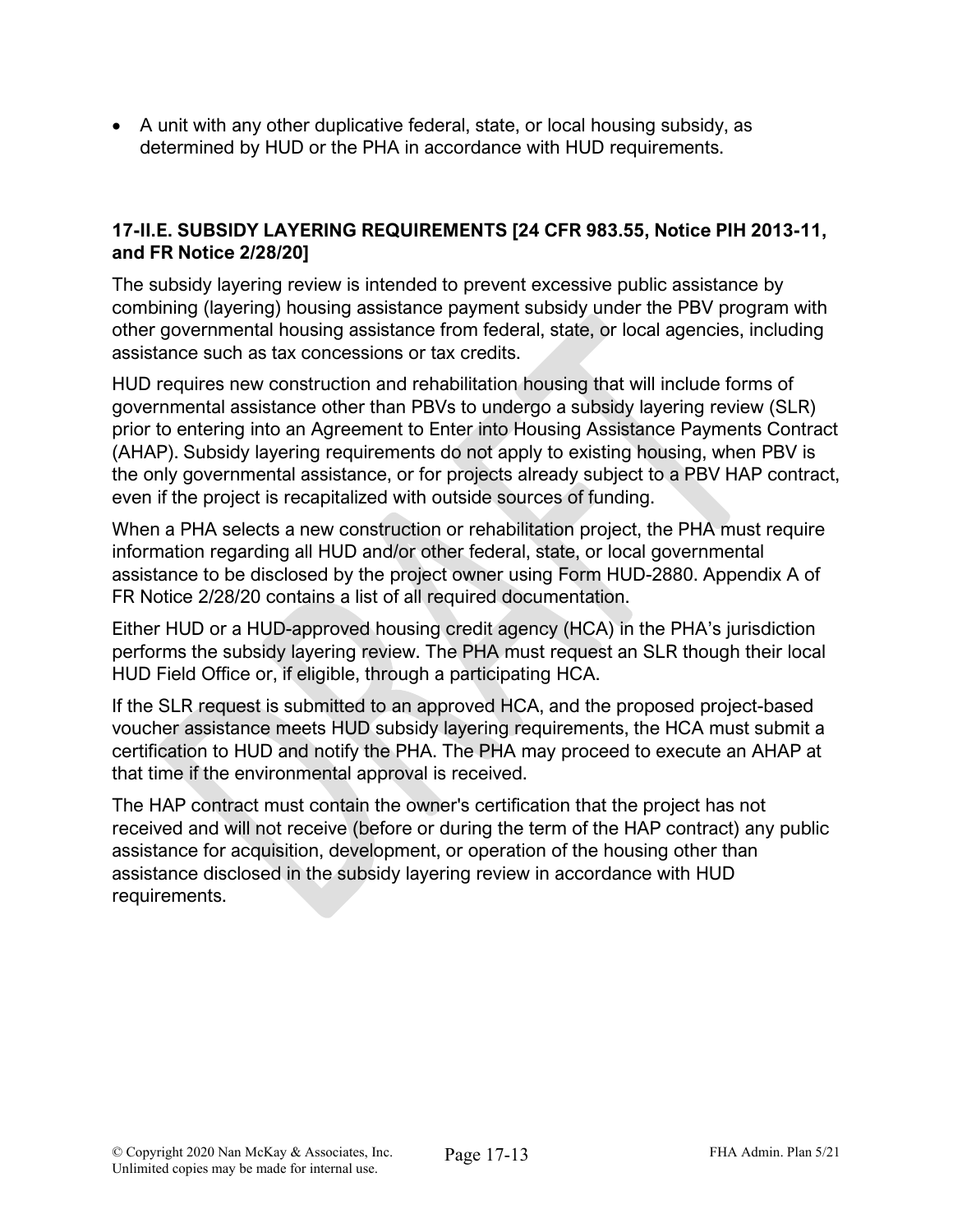# **17-II.F. CAP ON NUMBER OF PBV UNITS IN EACH PROJECT**

### **25 Percent per Project Cap [24 CFR 983.56, FR Notice 1/18/17, and Notice PIH 2017-21]**

In general, the PHA may not select a proposal to provide PBV assistance for units in a project or enter into an agreement to enter into a HAP or a HAP contract to provide PBV assistance for units in a project, if the total number of dwelling units in the project that will receive PBV assistance during the term of the PBV HAP contract is more than the greater of 25 units or 25 percent of the number of dwelling units (assisted or unassisted) in the project.

# **Exceptions to 25 Percent per Project Cap [FR Notice 1/18/17; Notice PIH 2017-21]**

As of April 18, 2017, units are not counted against the 25 percent or 25-unit per project cap if:

- The units are exclusively for elderly families
- The units are for households eligible for supportive services available to all families receiving PBV assistance in the project
	- − If the project is located in a census tract with a poverty rate of 20 percent or less, as determined in the most recent American Community Survey Five-Year estimates, the project cap is the greater of 25 units or 40 percent (instead of 25 percent) of the units in the project [FR Notice 7/14/17].

The Housing Opportunity Through Modernization Act of 2016 (HOTMA) eliminated the project cap exemption for projects that serve disabled families and modified the exception for supportive services. Projects where these caps were implemented prior to HOTMA (HAP contracts executed prior to April 18, 2017) may continue to use the former exceptions and may renew their HAP contracts under the old requirements, unless the PHA and owner agree to change the conditions of the HAP contract. However, this change may not be made if it would jeopardize an assisted family's eligibility for continued assistance in the project.

### **Supportive Services**

PHAs must include in the PHA administrative plan the type of services offered to families for a project to qualify for the exception and the extent to which such services will be provided. As of April 18, 2017, the project must make supportive services available to all families receiving PBV assistance in the project, but the family does not actually have to accept and receive supportive services for the exception to apply to the unit, although the family must be eligible to receive the supportive services. It is not necessary that the services be provided at or by the project, but must be reasonably available to families receiving PBV assistance at the project and designed to help families in the project achieve self-sufficiency or live in the community as independently as possible A PHA may not require participation in the supportive service as a condition of living in the excepted unit, although such services may be offered.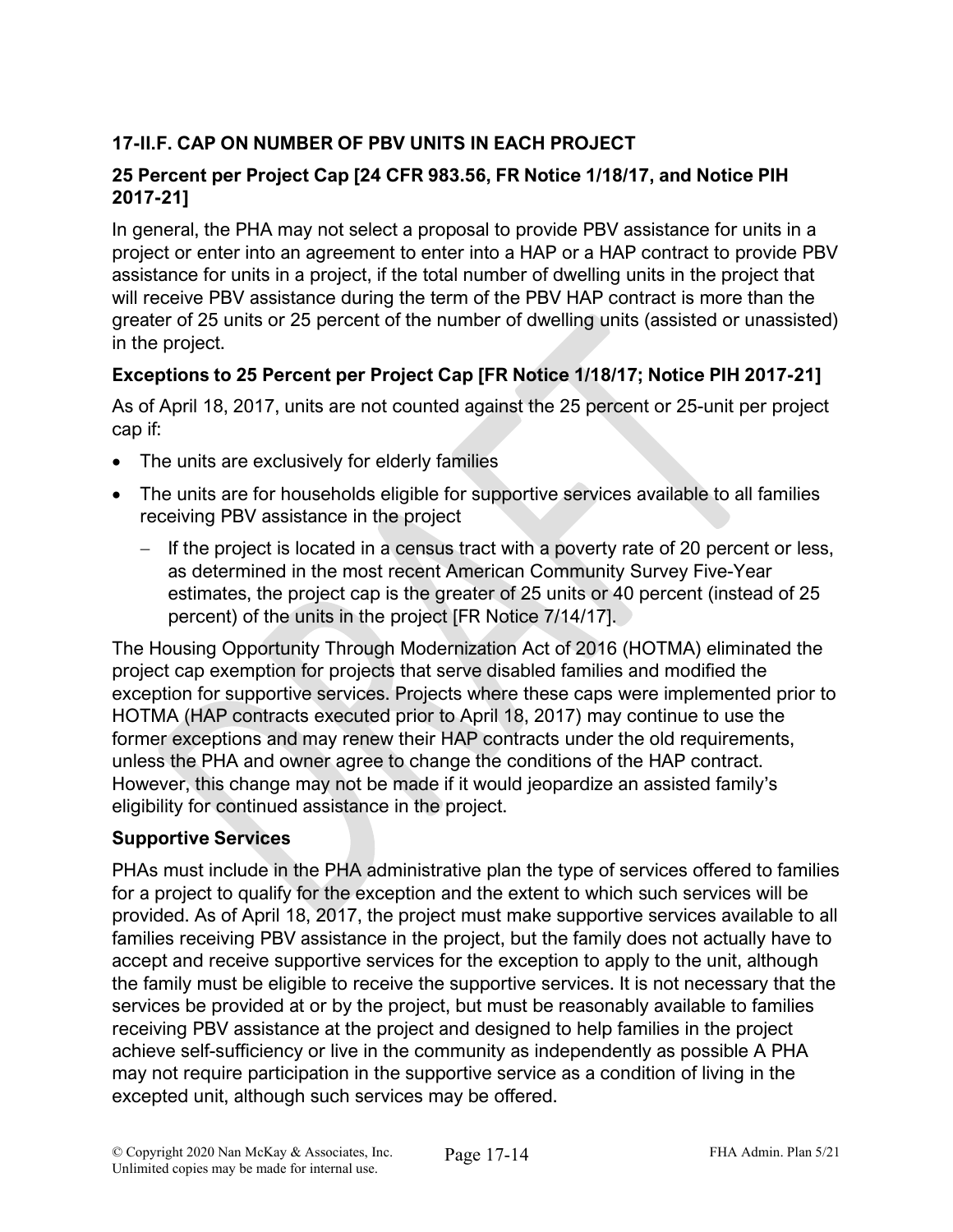### **PHA Policy**

### **Excepted units will be limited to units for elderly families.**

### **Projects not Subject to a Project Cap [FR Notice 1/18/17; Notice PIH 2017-21]**

PBV units that were previously subject to certain federal rent restrictions or receiving another type of long-term housing subsidy provided by HUD are exempt from the project cap. In other words, 100 percent of the units in these projects may receive PBV assistance.

### **PHA Policy**

**The PHA does not have any PBV units that are subject to the per project cap exception.**

#### **Promoting Partially Assisted Projects [24 CFR 983.56(c)]**

A PHA may establish local requirements designed to promote PBV assistance in partially assisted projects. A *partially assisted project* is a project in which there are fewer units covered by a HAP contract than residential units [24 CFR 983.3].

A PHA may establish a per-project cap on the number of units that will receive PBV assistance or other project-based assistance in a multifamily project containing excepted units or in a single-family building. A PHA may also determine not to provide PBV assistance for excepted units, or the PHA may establish a per-project cap of less than 25 units or 25 percent of units.

#### **PHA Policy:**

**Excepted units will be limited to units for elderly families.**

**Beyond that, the PHA will not impose any further cap on the number of PBV units assisted per project.**

### **17-II.G. SITE SELECTION STANDARDS**

#### **Compliance with PBV Goals, Civil Rights Requirements, and HQS Site Standards [24 CFR 983.57(b)]**

The PHA may not select a proposal for existing, newly constructed, or rehabilitated PBV housing on a site or enter into an agreement to enter into a HAP contract or HAP contract for units on the site, unless the PHA has determined that PBV assistance for housing at the selected site is consistent with the goal of deconcentrating poverty and expanding housing and economic opportunities. The standard for deconcentrating poverty and expanding housing and economic opportunities must be consistent with the PHA Plan under 24 CFR 903 and the PHA administrative plan.

In addition, prior to selecting a proposal, the PHA must determine that the site is suitable from the standpoint of facilitating and furthering full compliance with the applicable Civil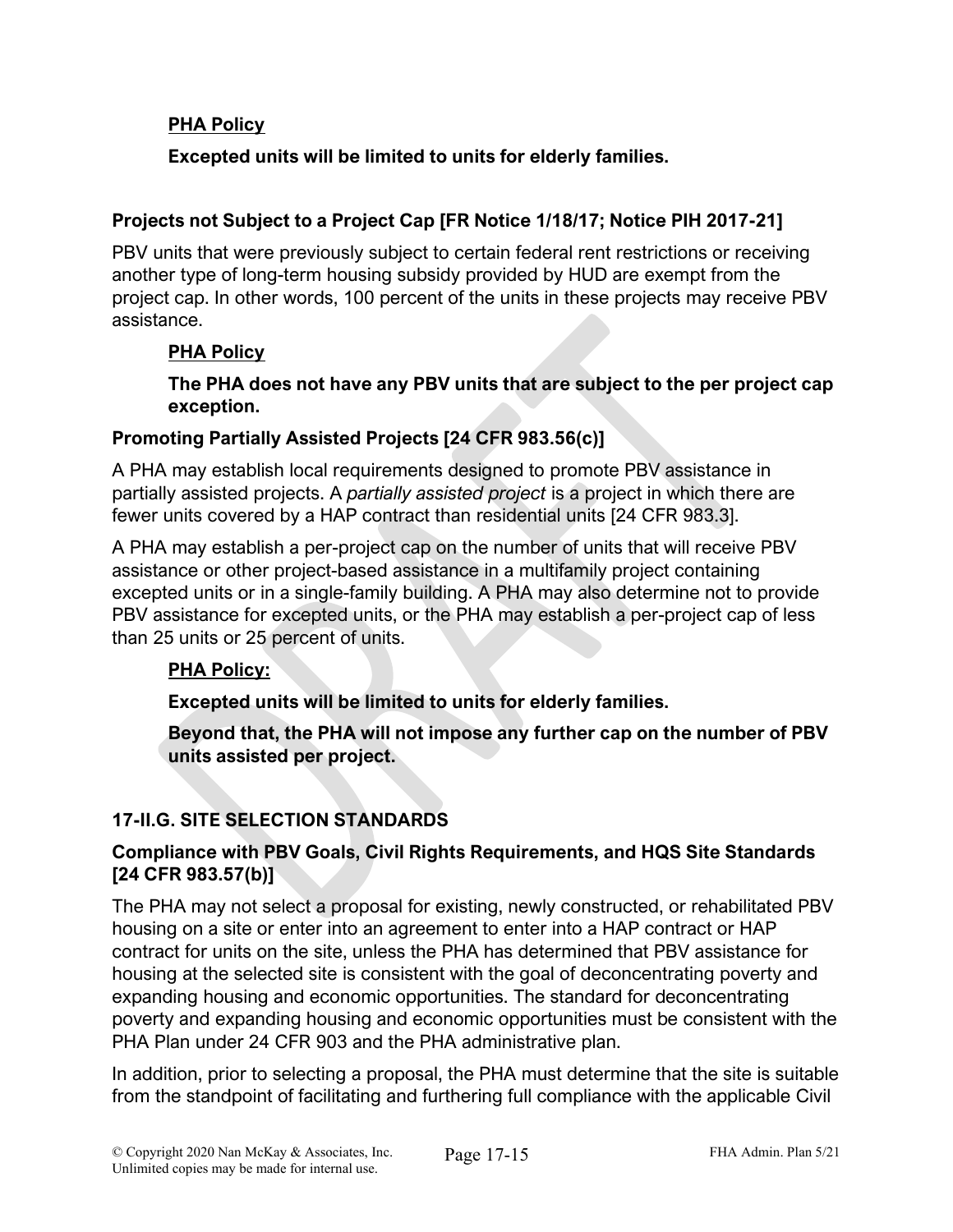Rights Laws, regulations, and Executive Orders, and that the site meets the HQS site and neighborhood standards at 24 CFR 982.401(l).

### **PHA Policy**

**It is the PHA goal to select sites for PBV housing that provide for deconcentrating poverty and expanding housing and economic opportunities. In complying with this goal the PHA will limit approval of sites for PBV housing in census tracts that have poverty concentrations of 20 percent or less.** 

**However, the PHA will grant exceptions to the 20 percent standard where the PHA determines that the PBV assistance will complement other local redevelopment activities designed to deconcentrate poverty and expand housing and economic opportunities in census tracts with poverty concentrations greater than 20 percent, such as sites in:**

**A census tract in which the proposed PBV development will be located in a HUD-designated Enterprise Zone, Economic Community, or Renewal Community;**

**A census tract where the concentration of assisted units will be or has decreased as a result of public housing demolition and HOPE VI redevelopment;**

**A census tract in which the proposed PBV development will be located is undergoing significant revitalization as a result of state, local, or federal dollars invested in the area;** 

**A census tract where new market rate units are being developed where such market rate units will positively impact the poverty rate in the area;**

**A census tract where there has been an overall decline in the poverty rate within the past five years; or**

**A census tract where there are meaningful opportunities for educational and economic advancement.**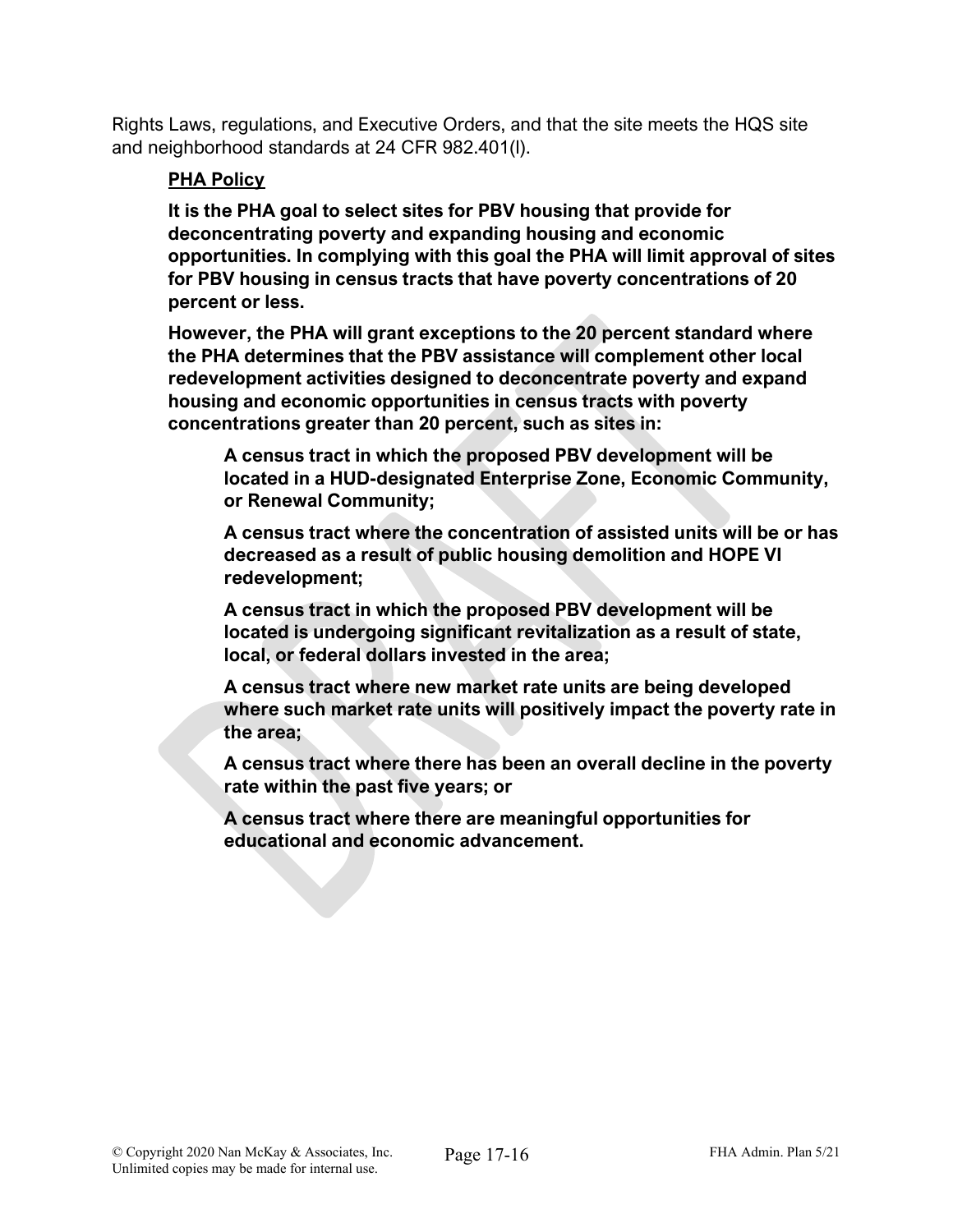### **Existing and Rehabilitated Housing Site and Neighborhood Standards [24 CFR 983.57(d)]**

The PHA may not enter into an agreement to enter into a HAP contract nor enter into a HAP contract for existing or rehabilitated housing until it has determined that the site complies with the HUD required site and neighborhood standards. The site must:

- Be adequate in size, exposure, and contour to accommodate the number and type of units proposed;
- Have adequate utilities and streets available to service the site;
- Promote a greater choice of housing opportunities and avoid undue concentration of assisted persons in areas containing a high proportion of low-income persons;
- Be accessible to social, recreational, educational, commercial, and health facilities and services and other municipal facilities and services equivalent to those found in neighborhoods consisting largely of unassisted similar units; and
- Be located so that travel time and cost via public transportation or private automobile from the neighborhood to places of employment is not excessive.

### **New Construction Site and Neighborhood Standards [24 CFR 983.57(e)]**

In order to be selected for PBV assistance, a site for newly constructed housing must meet the following HUD required site and neighborhood standards:

- The site must be adequate in size, exposure, and contour to accommodate the number and type of units proposed;
- The site must have adequate utilities and streets available to service the site;
- The site must not be located in an area of minority concentration unless the PHA determines that sufficient, comparable opportunities exist for housing for minority families in the income range to be served by the proposed project outside areas of minority concentration or that the project is necessary to meet overriding housing needs that cannot be met in that housing market area;
- The site must not be located in a racially mixed area if the project will cause a significant increase in the proportion of minority to non-minority residents in the area.
- The site must promote a greater choice of housing opportunities and avoid undue concentration of assisted persons in areas containing a high proportion of lowincome persons;
- The neighborhood must not be one that is seriously detrimental to family life or in which substandard dwellings or other undesirable conditions predominate;
- The housing must be accessible to social, recreational, educational, commercial, and health facilities and services and other municipal facilities and services equivalent to those found in neighborhoods consisting largely of unassisted similar units; and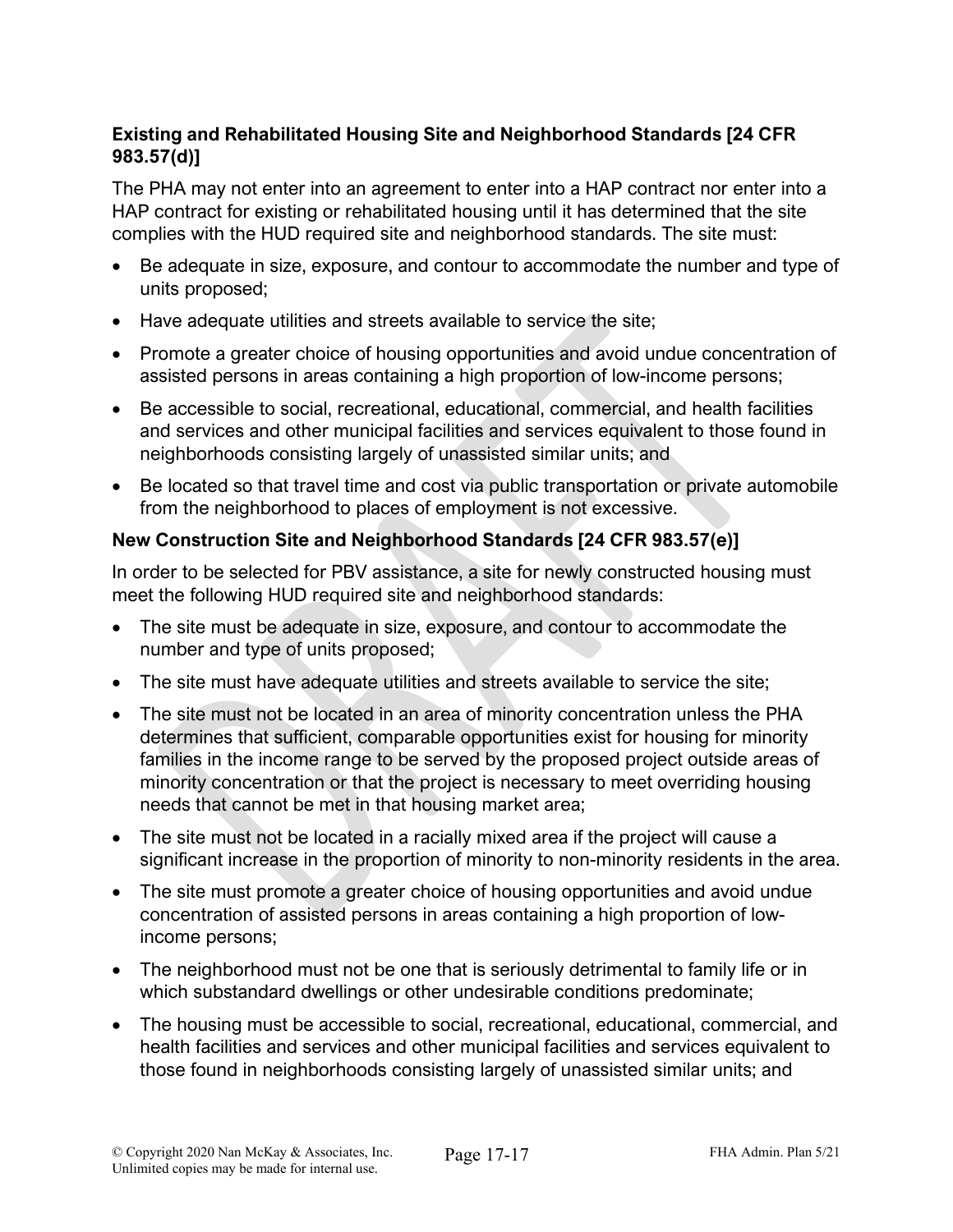• Except for housing designed for elderly persons, the housing must be located so that travel time and cost via public transportation or private automobile from the neighborhood to places of employment is not excessive.

### **17-II.H. ENVIRONMENTAL REVIEW [24 CFR 983.58]**

The PHA activities under the PBV program are subject to HUD environmental regulations in 24 CFR parts 50 and 58. The *responsible entity* is responsible for performing the federal environmental review under the National Environmental Policy Act of 1969 (42 U.S.C. 4321 et seq.). The PHA may not enter into an agreement to enter into a HAP contract nor enter into a HAP contract until it has complied with the environmental review requirements.

In the case of existing housing, the responsible entity that is responsible for the environmental review under 24 CFR part 58 must determine whether or not PBV assistance is categorically excluded from review under the National Environmental Policy Act and whether or not the assistance is subject to review under the laws and authorities listed in 24 CFR 58.5.

The PHA may not enter into an agreement to enter into a HAP contract or a HAP contract with an owner, and the PHA, the owner, and its contractors may not acquire, rehabilitate, convert, lease, repair, dispose of, demolish, or construct real property or commit or expend program or local funds for PBV activities under this part, until the environmental review is completed.

The PHA must supply all available, relevant information necessary for the responsible entity to perform any required environmental review for any site. The PHA must require the owner to carry out mitigating measures required by the responsible entity (or HUD, if applicable) as a result of the environmental review.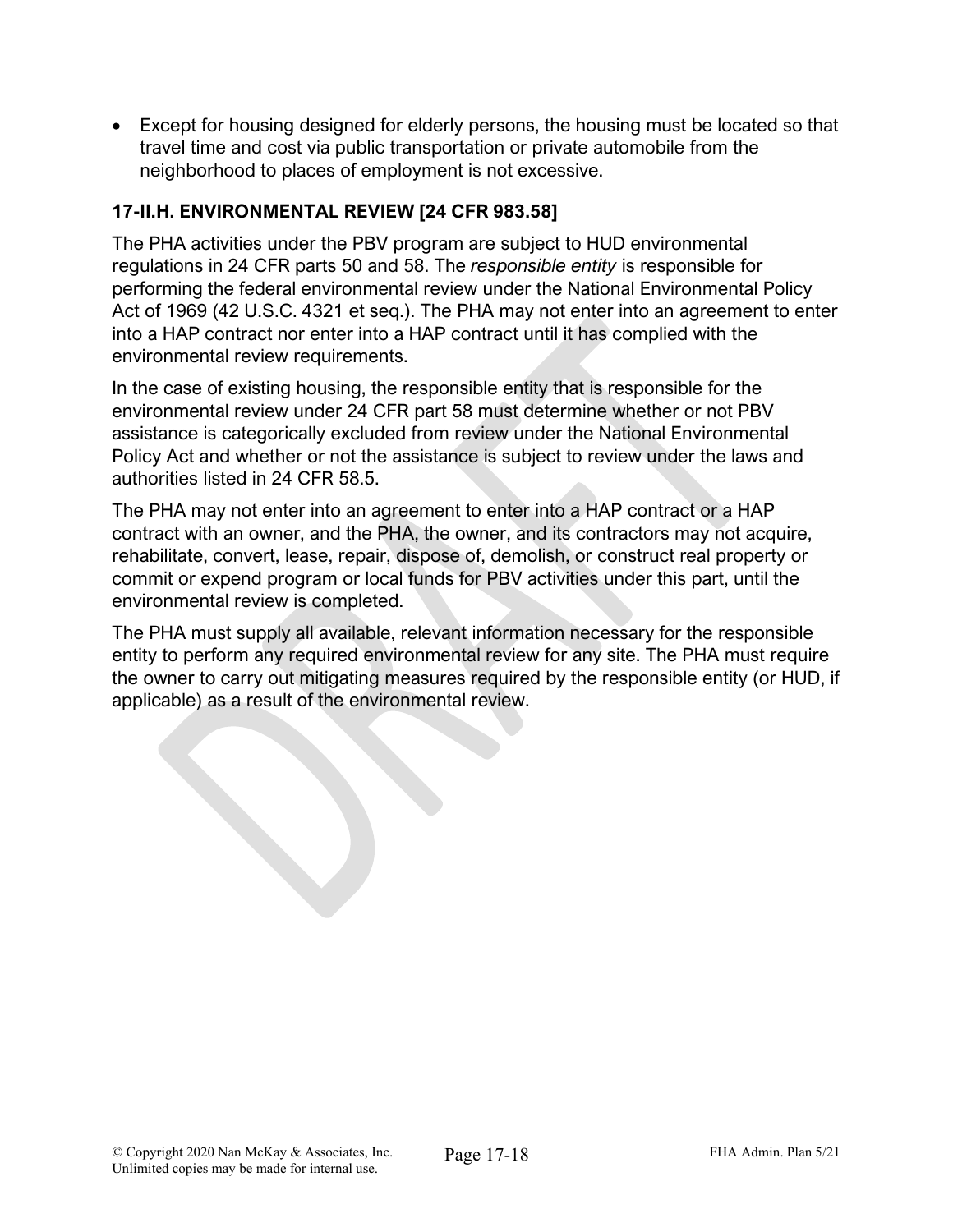### **PART III: DWELLING UNITS**

#### **17-III.A. OVERVIEW**

This part identifies the special housing quality standards that apply to the PBV program, housing accessibility for persons with disabilities, and special procedures for conducting housing quality standards inspections.

#### **17-III.B. HOUSING QUALITY STANDARDS [24 CFR 983.101]**

The housing quality standards (HQS) for the tenant-based program, including those for special housing types, generally apply to the PBV program. HQS requirements for shared housing, manufactured home space rental, and the homeownership option do not apply because these housing types are not assisted under the PBV program.

The physical condition standards at 24 CFR 5.703 do not apply to the PBV program.

#### **Lead-based Paint [24 CFR 983.101(c)]**

The lead-based paint requirements for the tenant-based voucher program do not apply to the PBV program. Instead, The Lead-based Paint Poisoning Prevention Act (42 U.S.C. 4821-4846), the Residential Lead-based Paint Hazard Reduction Act of 1992 (42 U.S.C. 4851-4856), and implementing regulations at 24 CFR part 35, subparts A, B, H, and R, apply to the PBV program.

### **17-III.C. HOUSING ACCESSIBILITY FOR PERSONS WITH DISABILITIES**

The housing must comply with program accessibility requirements of section 504 of the Rehabilitation Act of 1973 (29 U.S.C. 794) and implementing regulations at 24 CFR part 8. The PHA must ensure that the percentage of accessible dwelling units complies with the requirements of section 504 of the Rehabilitation Act of 1973 (29 U.S.C. 794), as implemented by HUD's regulations at 24 CFR 8, subpart C.

Housing first occupied after March 13, 1991, must comply with design and construction requirements of the Fair Housing Amendments Act of 1988 and implementing regulations at 24 CFR 100.205, as applicable. (24 CFR 983.102)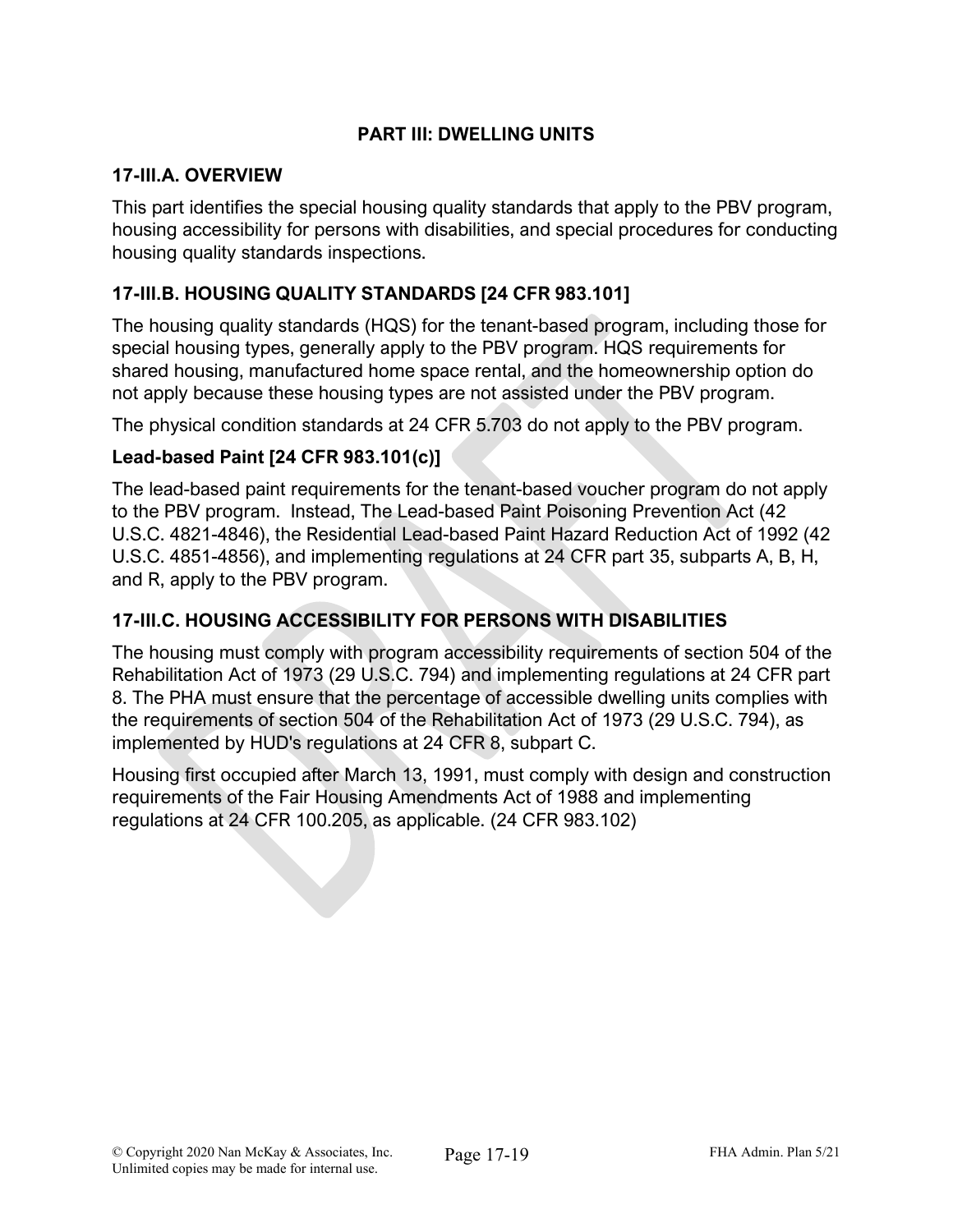### **17-III.D. INSPECTING UNITS**

### **Pre-selection Inspection [24 CFR 983.103(a)]**

The PHA must examine the proposed site before the proposal selection date. If the units to be assisted already exist, the PHA must inspect all the units before the proposal selection date, and must determine whether the units substantially comply with HQS. To qualify as existing housing, units must substantially comply with HQS on the proposal selection date. However, the PHA may not execute the HAP contract until the units fully comply with HQS.

### **Pre-HAP Contract Inspections [24 CFR 983.103(b), FR Notice 1/18/17, and Notice PIH 2017-20]**

The PHA must inspect each contract unit before execution of the HAP contract. The PHA may not provide assistance on behalf of the family until the unit fully complies with HQS, unless the PHA has adopted a policy to enter into a HAP contract for units that fail the initial HQS inspection as a result of only non-life-threatening conditions, or if the unit passed an alternative inspection.

### **PHA Policy**

**The PHA will approve tenancy in a unit when the unit fails the HQS inspection as a result of only non-life-threatening conditions. The owner must correct these deficiencies within 30 days of the written notice from the PHA.** 

**Life-threatening conditions are defined in Section 8-I.C., Life-Threatening Conditions. Non-life threatening** conditions **are defined as any conditions that would fail to meet the Housing Quality Standards under 24 CFR 982.401 and do not meet the definition of** life-threatening**.**

**When non-life-threatening deficiencies are not remedied within 30 days of the PHA's written notice to the owner of the unit's failure to comply with HQS, the PHA will follow the same policies for abatement of HAP as it does for the tenant-based HCV program, which are outlined in Section 8-II.B., Initial HQS Inspection.**

### **Turnover Inspections [24 CFR 983.103(c)]**

Before providing assistance to a new family in a contract unit, the PHA must inspect the unit. The PHA may not provide assistance on behalf of the family until the unit fully complies with HQS.

### **Annual/Biennial Inspections [24 CFR 983.103(d); FR Notice 6/25/14]**

At least once every 24 months during the term of the HAP contract, the PHA must inspect a random sample consisting of at least 20 percent of the contract units in each building to determine if the contract units and the premises are maintained in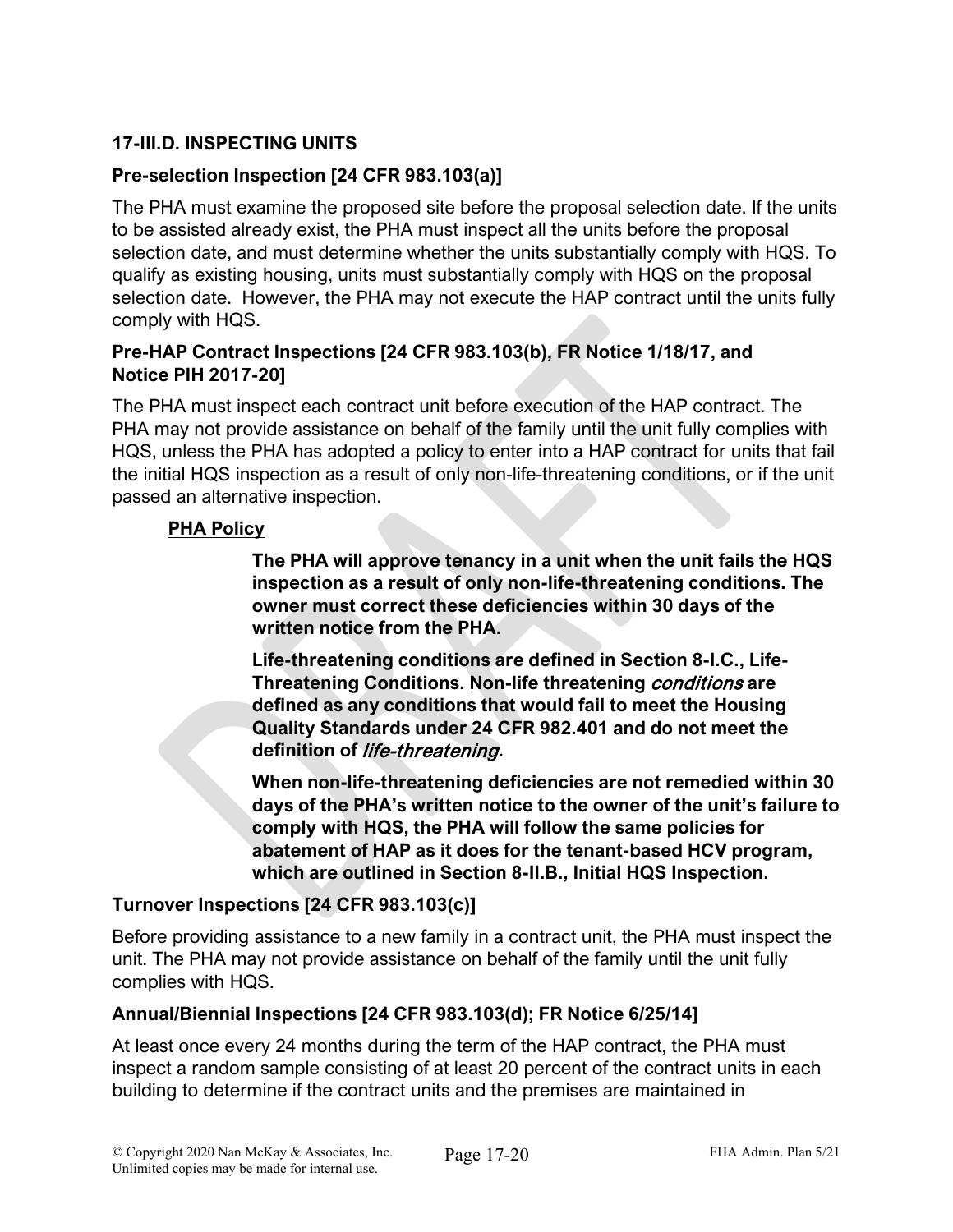accordance with HQS. Turnover inspections are not counted toward meeting this inspection requirement.

# **PHA Policy**

#### **The PHA will inspect on an annual basis a random sample consisting of at least 20 percent of the contract units in each building to determine if the contract units and the premises are maintained in accordance with HQS.**

If more than 20 percent of the sample of inspected contract units in a building fail the initial inspection, the PHA must reinspect 100 percent of the contract units in the building.

# **Other Inspections [24 CFR 983.103(e)]**

The PHA must inspect contract units whenever needed to determine that the contract units comply with HQS and that the owner is providing maintenance, utilities, and other services in accordance with the HAP contract. The PHA must take into account complaints and any other information coming to its attention in scheduling inspections.

The PHA must conduct follow-up inspections needed to determine if the owner (or, if applicable, the family) has corrected an HQS violation, and must conduct inspections to determine the basis for exercise of contractual and other remedies for owner or family violation of HQS.

In conducting PHA supervisory quality control HQS inspections, the PHA should include a representative sample of both tenant-based and project-based units.

# **Inspecting PHA-Owned Units [24 CFR 983.103(f)]**

In the case of PHA-owned units, the inspections must be performed by an independent entity designated by the PHA and approved by HUD. The independent entity must furnish a copy of each inspection report to the PHA and to the HUD field office where the project is located. The PHA must take all necessary actions in response to inspection reports from the independent entity, including exercise of contractual remedies for violation of the HAP contract by the PHA-owner.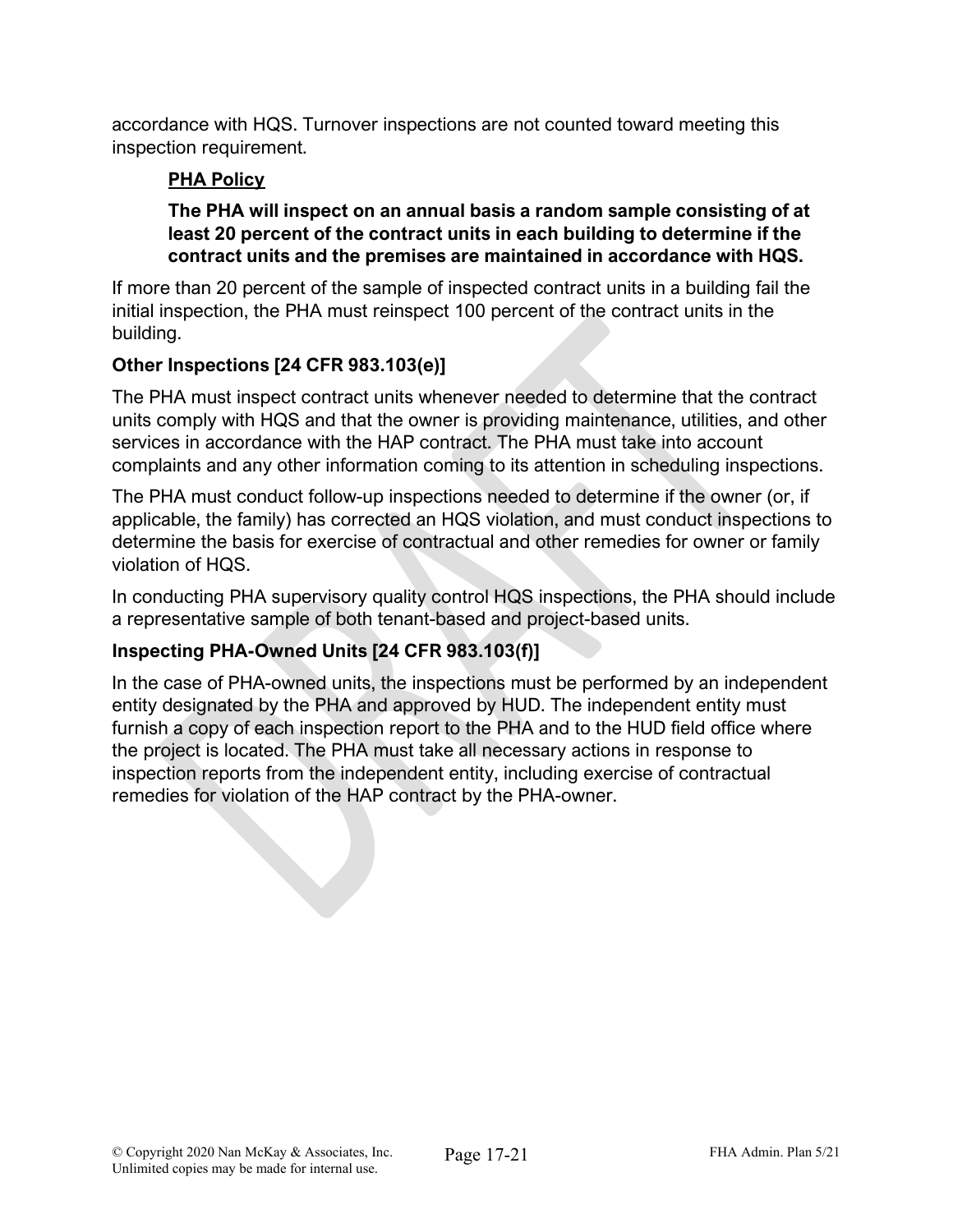# **PART IV: REHABILITATED AND NEWLY CONSTRUCTED UNITS**

### **17-IV.A. OVERVIEW [24 CFR 983.151]**

There are specific requirements that apply to PBV assistance for newly constructed or rehabilitated housing that do not apply to PBV assistance in existing housing. This part describes the requirements unique to this type of assistance.

Housing selected for this type of assistance may not at a later date be selected for PBV assistance as existing housing.

### **17-IV.B. AGREEMENT TO ENTER INTO HAP CONTRACT**

In order to offer PBV assistance in rehabilitated or newly constructed units, the PHA must enter into an agreement to enter into HAP contract (Agreement) with the owner of the property. The Agreement must be in the form required by HUD [24 CFR 983.152(b)]. The PHA may not enter into an Agreement if commencement of construction or rehabilitation has commenced after proposal submission [24 CFR 983.152(c)]. Construction begins when excavation or site preparation (including clearing of the land) begins for the housing. Rehabilitation begins with the physical commencement of rehabilitation activity on the housing.

In the Agreement the owner agrees to develop the PBV contract units to comply with HQS, and the PHA agrees that upon timely completion of such development in accordance with the terms of the Agreement, the PHA will enter into a HAP contract with the owner for the contract units [24 CFR 983.152(a)].

### **Content of the Agreement [24 CFR 983.152(d)]**

At a minimum, the Agreement must describe the following features of the housing to be developed and assisted under the PBV program:

- Site and the location of the contract units;
- Number of contract units by area (size) and number of bedrooms and bathrooms;
- Services, maintenance, or equipment to be supplied by the owner without charges in addition to the rent;
- Utilities available to the contract units, including a specification of utility services to be paid by the owner and utility services to be paid by the tenant;
- An indication of whether or not the design and construction requirements of the Fair Housing Act and section 504 of the Rehabilitation Act of 1973 apply to units under the Agreement. If applicable, any required work item resulting from these requirements must be included in the description of work to be performed under the Agreement;
- Estimated initial rents to owner for the contract units;
- Description of the work to be performed under the Agreement. For rehabilitated units, the description must include the rehabilitation work write up and, where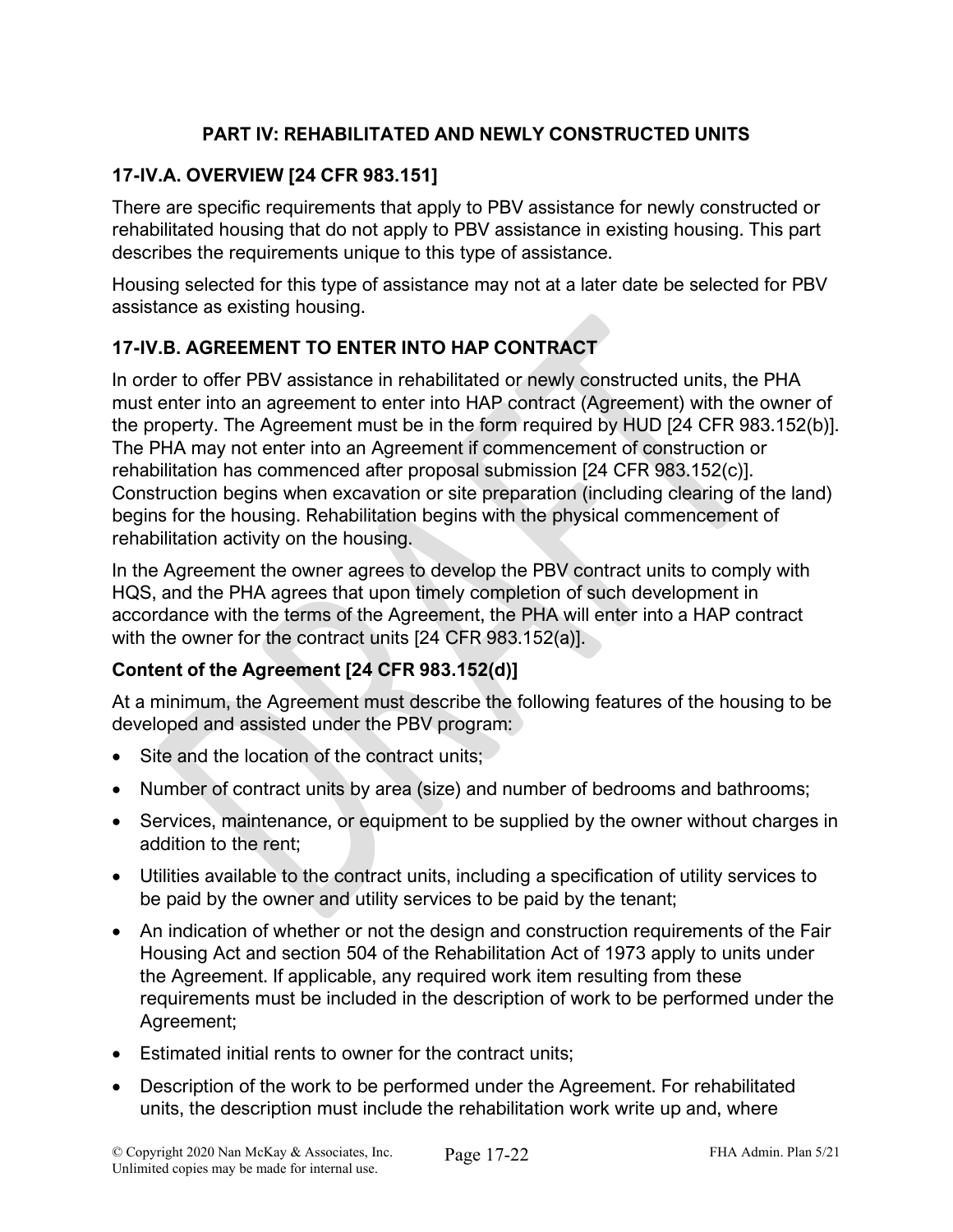determined necessary by the PHA, specifications and plans. For new construction units, the description must include the working drawings and specifications.

• Any additional requirements for quality, architecture, or design over and above HQS.

# **Execution of the Agreement [24 CFR 983.153]**

The Agreement must be executed promptly after PHA notice of proposal selection to the selected owner. The PHA may not enter into the Agreement if construction or rehabilitation has started after proposal submission. Generally, the PHA may not enter into the Agreement with the owner until the subsidy layering review is completed. Likewise, the PHA may not enter into the Agreement until the environmental review is completed and the PHA has received environmental approval. However, the PHA does not need to conduct a subsidy layering review in the case of a HAP contract for existing housing or if the applicable state or local agency has conducted such a review. Similarly, environmental reviews are not required for existing structures unless otherwise required by law or regulation.

### **PHA Policy**

**The PHA will enter into the Agreement with the owner within 10 business days of receiving both environmental approval and notice that subsidy layering requirements have been met, and before construction or rehabilitation work is started.**

# **17-IV.C. CONDUCT OF DEVELOPMENT WORK**

# **Labor Standards [24 CFR 983.154(b)]**

If an Agreement covers the development of nine or more contract units (whether or not completed in stages), the owner and the owner's contractors and subcontractors must pay Davis-Bacon wages to laborers and mechanics employed in the development of housing. The HUD-prescribed form of the Agreement will include the labor standards clauses required by HUD, such as those involving Davis-Bacon wage rates.

The owner, contractors, and subcontractors must also comply with the Contract Work Hours and Safety Standards Act, Department of Labor regulations in 29 CFR part 5, and other applicable federal labor relations laws and regulations. The PHA must monitor compliance with labor standards.

# **Equal Opportunity [24 CFR 983.154(c)]**

The owner must comply with Section 3 of the Housing and Urban Development Act of 1968 and the implementing regulations at 24 CFR part 135. The owner must also comply with federal equal employment opportunity requirements.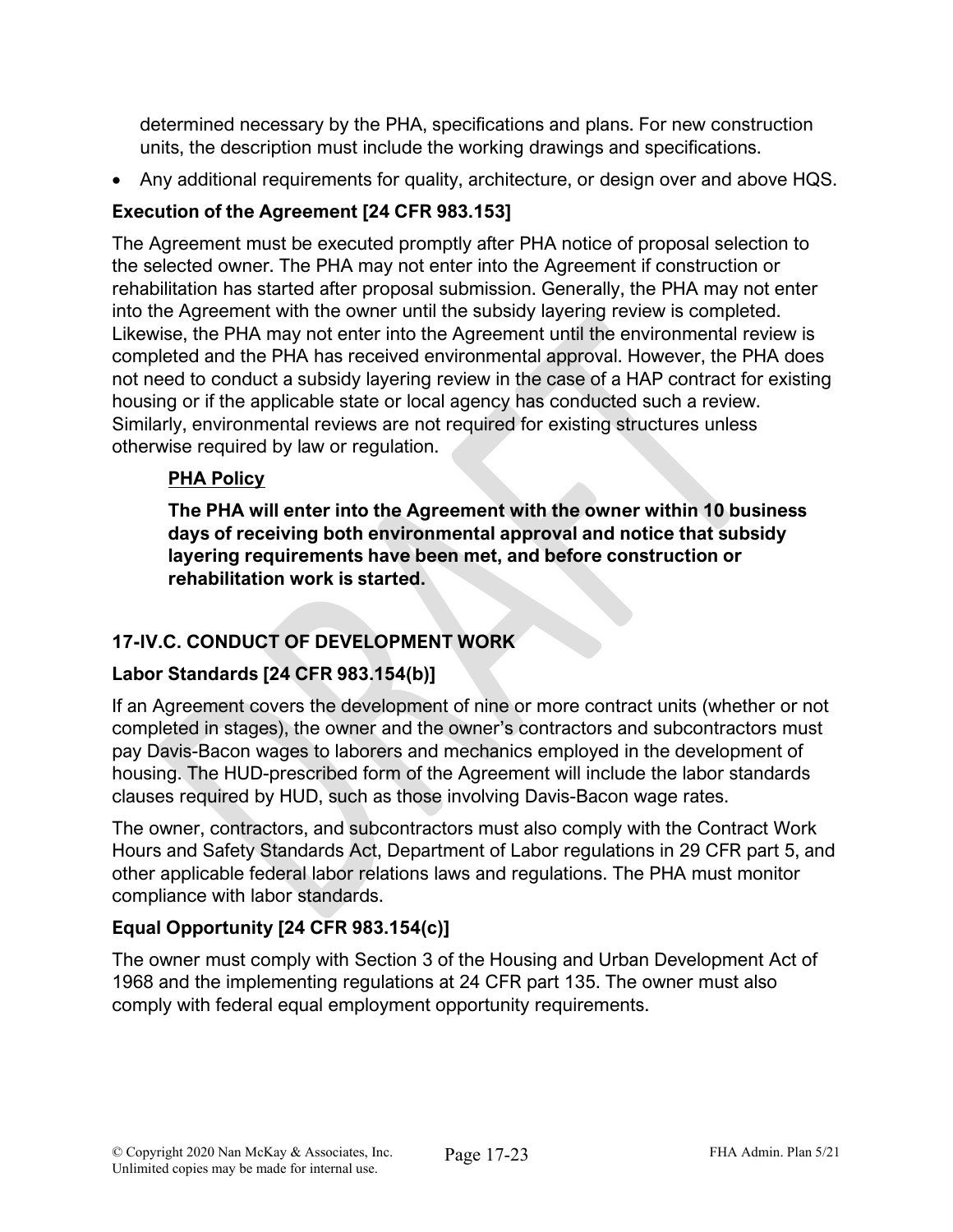# **Owner Disclosure [24 CFR 983.154(d) and (e)]**

The Agreement and HAP contract must include a certification by the owner that the owner and other project principals are not on the U.S. General Services Administration list of parties excluded from federal procurement and non-procurement programs.

The owner must also disclose any possible conflict of interest that would be a violation of the Agreement, the HAP contract, or HUD regulations.

# **17-IV.D. COMPLETION OF HOUSING**

The Agreement must specify the deadlines for completion of the housing, and the owner must develop and complete the housing in accordance with these deadlines. The Agreement must also specify the deadline for submission by the owner of the required evidence of completion.

# **Evidence of Completion [24 CFR 983.155(b)]**

At a minimum, the owner must submit the following evidence of completion to the PHA in the form and manner required by the PHA:

- Owner certification that the work has been completed in accordance with HQS and all requirements of the Agreement; and
- Owner certification that the owner has complied with labor standards and equal opportunity requirements in development of the housing.

At the PHA's discretion, the Agreement may specify additional documentation that must be submitted by the owner as evidence of housing completion.

### **PHA Policy**

**The PHA will determine the need for the owner to submit additional documentation as evidence of housing completion on a case-by-case basis depending on the nature of the PBV project. The PHA will specify any additional documentation requirements in the Agreement to enter into HAP contract.**

### **PHA Acceptance of Completed Units [24 CFR 983.156]**

Upon notice from the owner that the housing is completed, the PHA must inspect to determine if the housing has been completed in accordance with the Agreement, including compliance with HQS and any additional requirements imposed under the Agreement. The PHA must also determine if the owner has submitted all required evidence of completion.

If the work has not been completed in accordance with the Agreement, the PHA must not enter into the HAP contract.

If the PHA determines the work has been completed in accordance with the Agreement and that the owner has submitted all required evidence of completion, the PHA must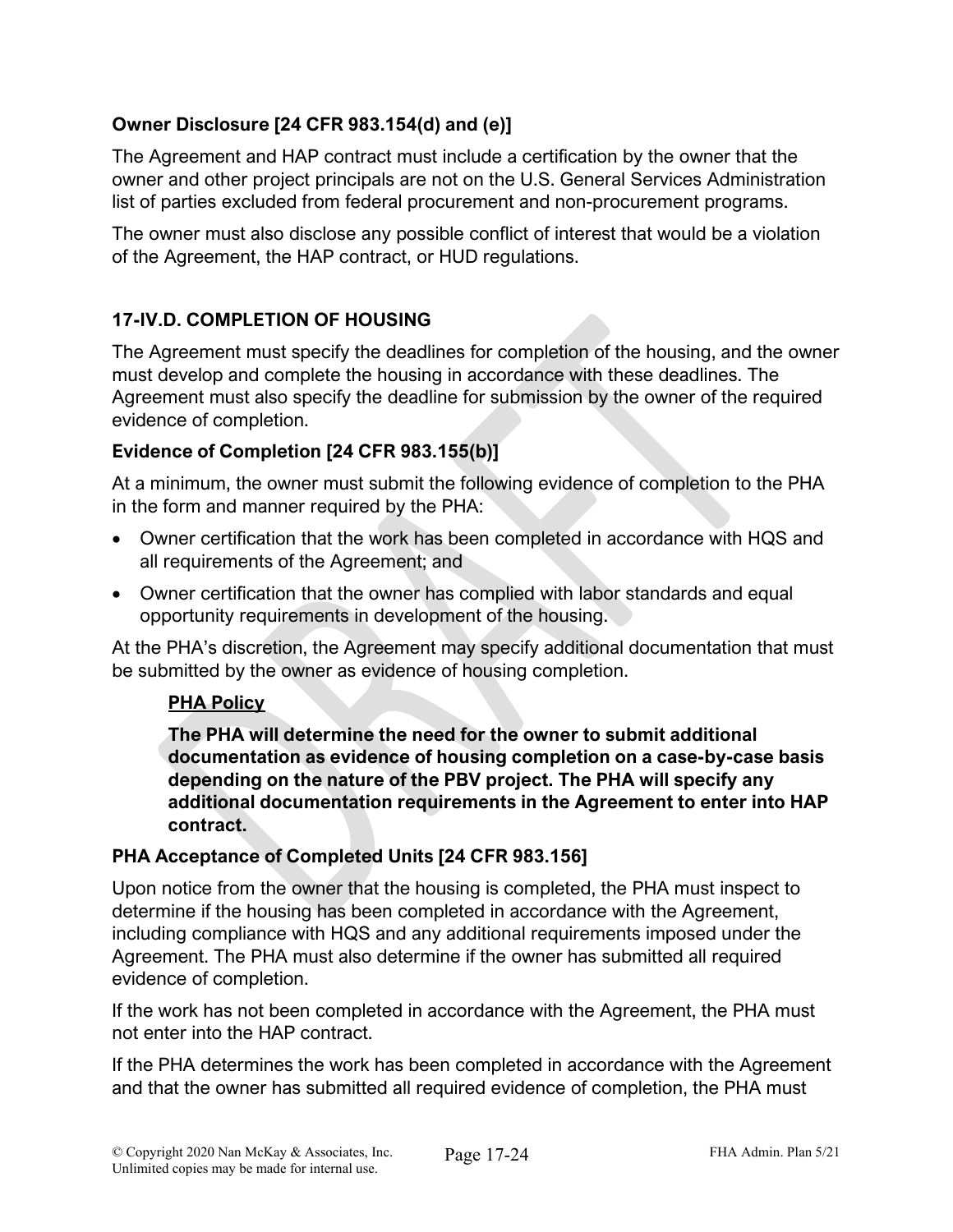submit the HAP contract for execution by the owner and must then execute the HAP contract.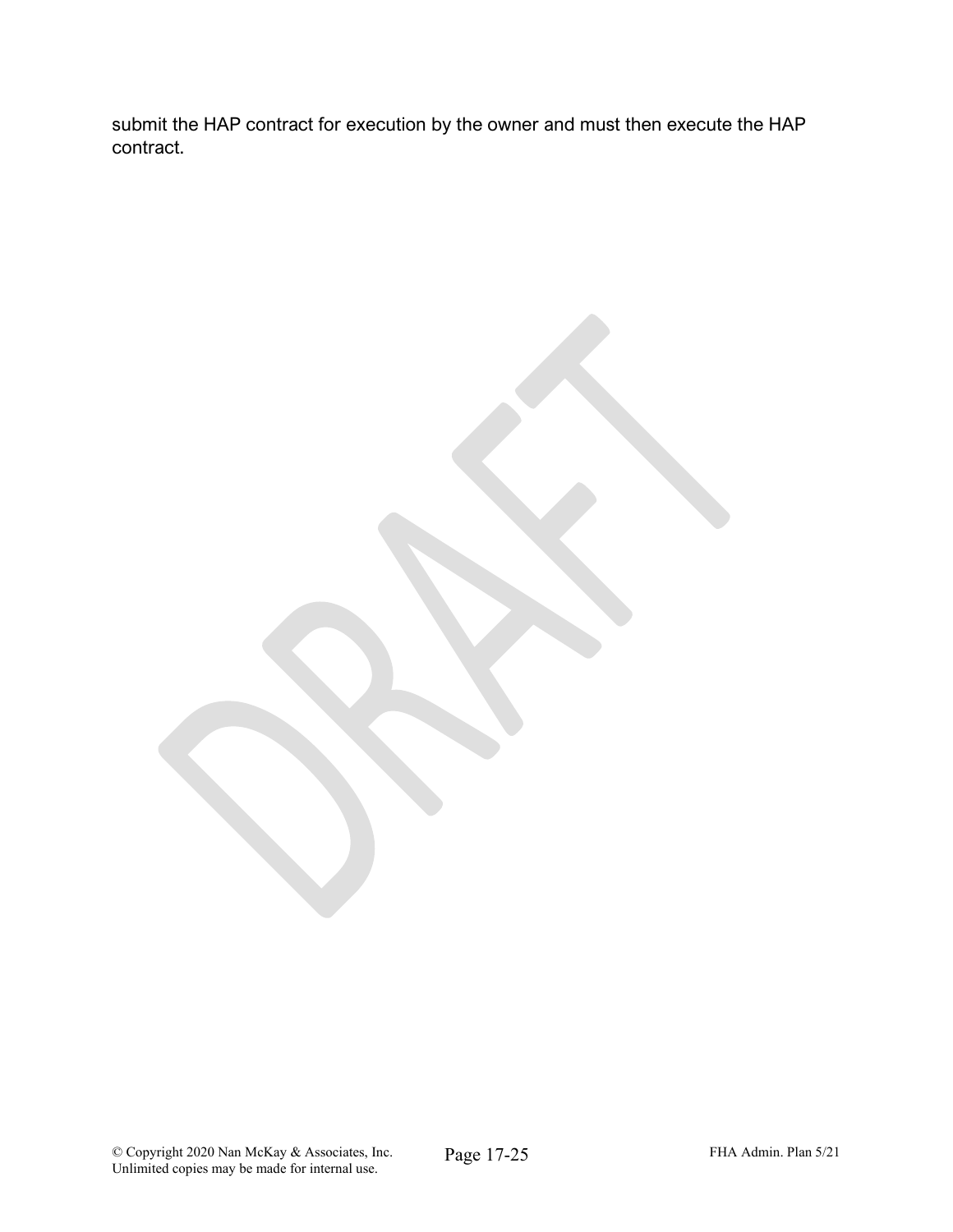### **PART V: HOUSING ASSISTANCE PAYMENTS CONTRACT (HAP)**

### **17-V.A. OVERVIEW**

The PHA must enter into a HAP contract with an owner for units that are receiving PBV assistance. The purpose of the HAP contract is to provide housing assistance payments for eligible families. Housing assistance is paid for contract units leased and occupied by eligible families during the HAP contract term. With the exception of single-family scattered-site projects, a HAP contract shall cover a single project. If multiple projects exist, each project is covered by a separate HAP contract. The HAP contract must be in the form required by HUD [24 CFR 983.202(a)].

### **17-V.B. HAP CONTRACT REQUIREMENTS**

#### **Contract Information [24 CFR 983.203]**

The HAP contract must specify the following information:

- The total number of contract units by number of bedrooms;
- The project's name, street address, city or county, state and zip code, block and lot number (if known), and any other information necessary to clearly identify the site and the building;
- The number of contract units in each building, the location of each contract unit, the area of each contract unit, and the number of bedrooms and bathrooms in each contract unit;
- Services, maintenance, and equipment to be supplied by the owner and included in the rent to owner;
- Utilities available to the contract units, including a specification of utility services to be paid by the owner (included in rent) and utility services to be paid by the tenant;
- Features provided to comply with program accessibility requirements of Section 504 of the Rehabilitation Act of 1973 and implementing regulations at 24 CFR part 8;
- The HAP contract term:
- The number of units in any project that will exceed the 25 percent per project cap, which will be set aside for occupancy by qualifying families (elderly and/or disabled families and families receiving supportive services); and
- The initial rent to owner for the first 12 months of the HAP contract term.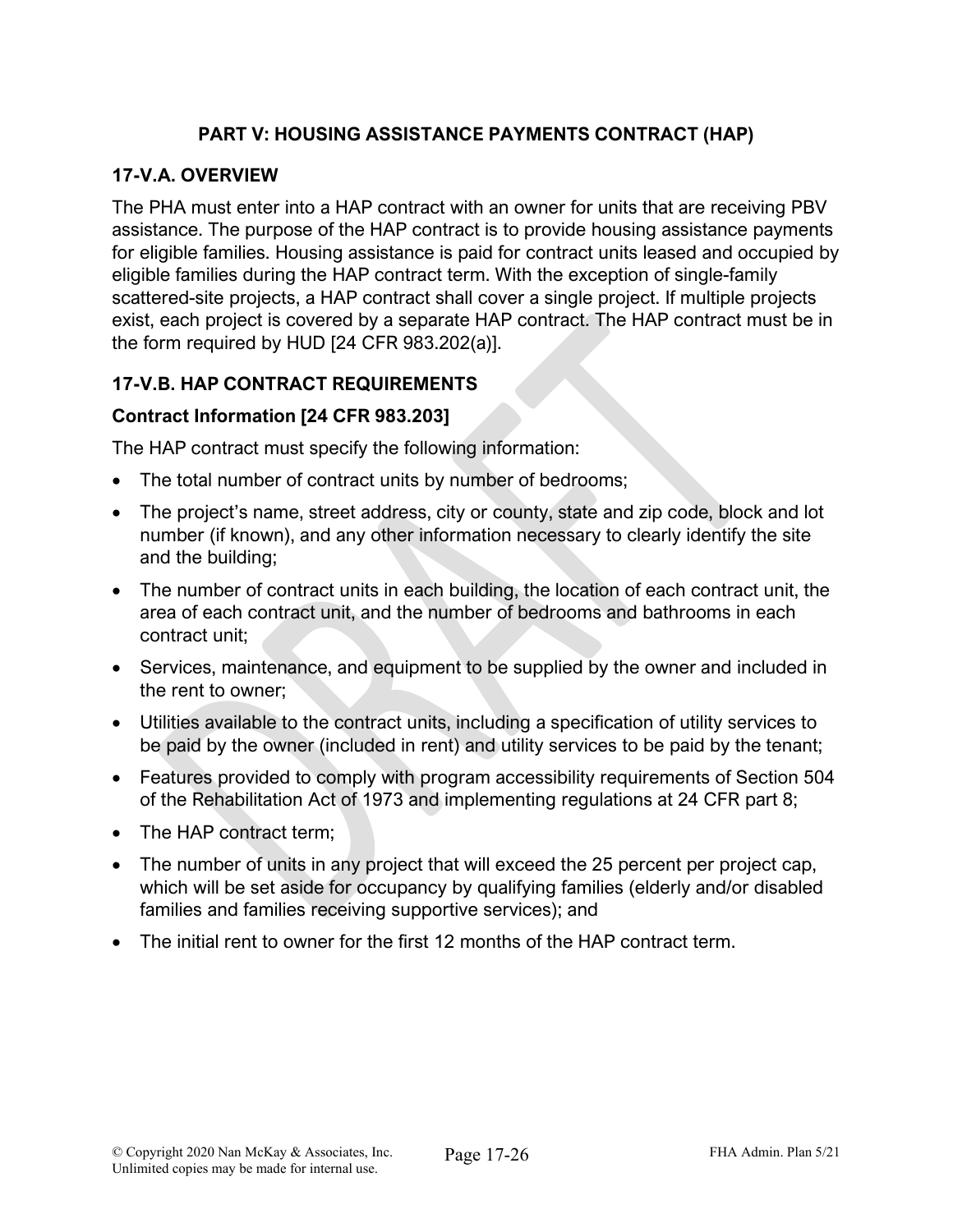## **Execution of the HAP Contract [24 CFR 983.204]**

The PHA may not enter into a HAP contract until each contract unit has been inspected and the PHA has determined that the unit complies with the Housing Quality Standards (HQS), unless the PHA has adopted a policy to enter into a HAP contract for units that fail the initial HQS inspection as a result of only non-life-threatening conditions. For existing housing, the HAP contract must be executed promptly after the PHA selects the owner proposal and inspects the housing units. For newly constructed or rehabilitated housing the HAP contract must be executed after the PHA has inspected the completed units and has determined that the units have been completed in accordance with the agreement to enter into HAP, and the owner furnishes all required evidence of completion.

### **PHA Policy**

**For existing housing, the HAP contract will be executed within 10 business days of the PHA determining that all units pass HQS.**

**For rehabilitated or newly constructed housing, the HAP contract will be executed within 10 business days of the PHA determining that the units have been completed in accordance with the agreement to enter into HAP, all units meet HQS, and the owner has submitted all required evidence of completion**.

### **Term of HAP Contract [24 CFR 983.205, FR Notice 1/18/17, and Notice PIH 2017-21]**

The PHA may enter into a HAP contract with an owner for an initial term of no less than one year and no more than 20 years for each contract unit. The length of the term of the HAP contract for any contract unit may not be less than one year, nor more than 20 years. In the case of PHA-owned units, the term of the HAP contract must be agreed upon by the PHA and the independent entity approved by HUD [24 CFR 983.59(b)(2)].

# **PHA Policy**

### **The term of all PBV HAP contracts will be negotiated with the owner on a case-by-case basis.**

At the time of the initial HAP contract term or any time before expiration of the HAP contract, the PHA may extend the term of the contract for an additional term of up to 20 years if the PHA determines an extension is appropriate to continue providing affordable housing for low-income families. A HAP contract extension may not exceed 20 years. A PHA may provide for multiple extensions; however, in no circumstances may such extensions exceed 20 years, cumulatively. Extensions after the initial extension are allowed at the end of any extension term, provided that not more than 24 months prior to the expiration of the previous extension contract the PHA agrees to extend the term, and that such extension is appropriate to continue providing affordable housing for lowincome families or to expand housing opportunities. Extensions after the initial extension term shall not begin prior to the expiration date of the previous extension term. Subsequent extensions are subject to the same limitations. All extensions must be on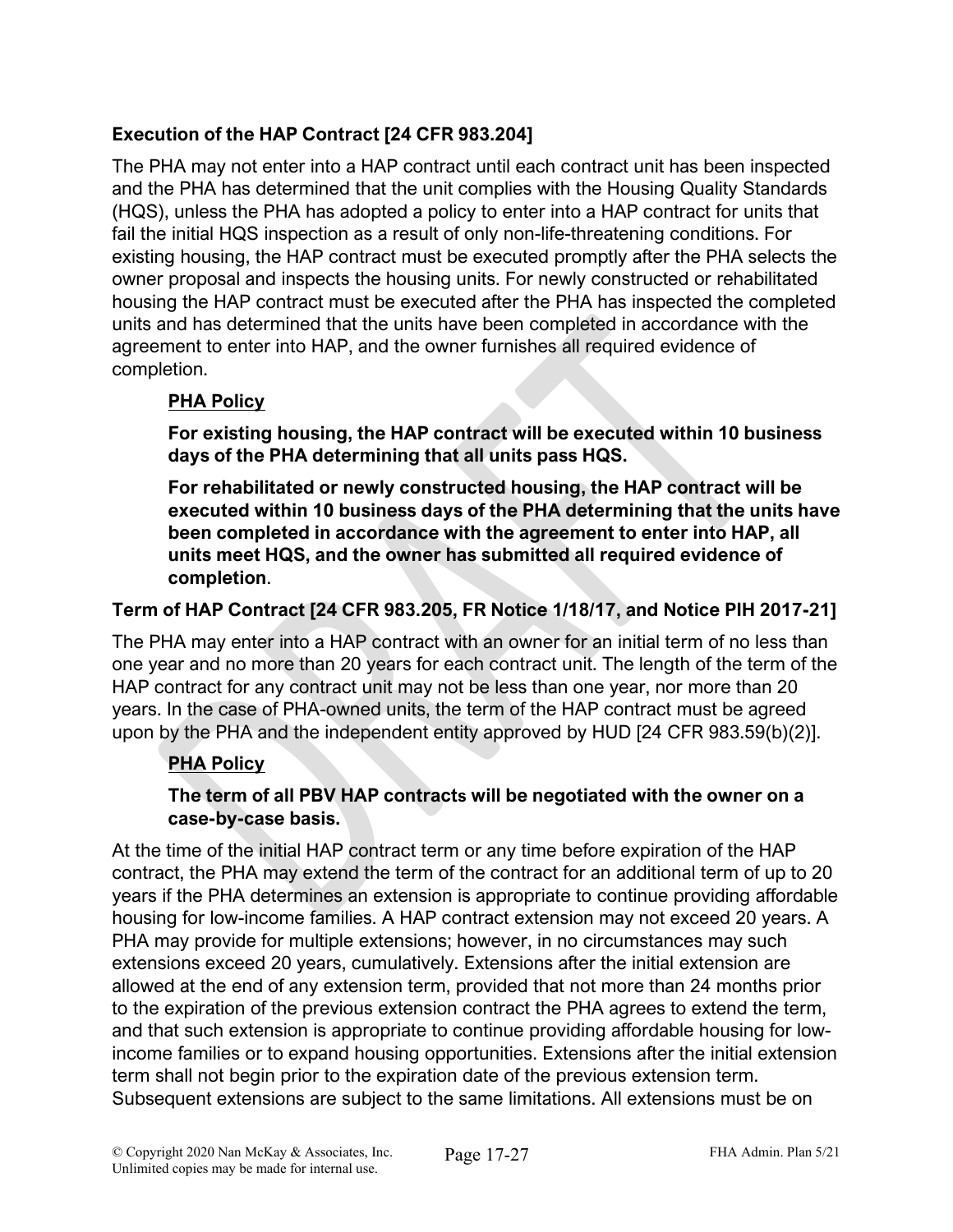the form and subject to the conditions prescribed by HUD at the time of the extension. In the case of PHA-owned units, any extension of the term of the HAP contract must be agreed upon by the PHA and the independent entity approved by HUD [24 CFR 983.59(b)(2)].

# **PHA Policy**

**When determining whether or not to extend an expiring PBV contract, the PHA will consider several factors including, but not limited to:**

**The cost of extending the contract and the amount of available budget authority;**

**The condition of the contract units;**

**The owner's record of compliance with obligations under the HAP contract and lease(s);**

**Whether the location of the units continues to support the goals of deconcentrating poverty and expanding housing opportunities; and**

**Whether the funding could be used more appropriately for tenantbased assistance.**

# Termination by PHA [24 CFR 983.205(c) and FR Notice 1/18/17]

The HAP contract must provide that the term of the PHA's contractual commitment is subject to the availability of sufficient appropriated funding as determined by HUD or by the PHA in accordance with HUD instructions. For these purposes, sufficient funding means the availability of appropriations, and of funding under the ACC from such appropriations, to make full payment of housing assistance payments payable to the owner for any contract year in accordance with the terms of the HAP contract.

In times of insufficient funding, HUD requires that PHAs first take all cost-saving measures prior to failing to make payments under existing PBV HAP contracts.

If it is determined that there may not be sufficient funding to continue housing assistance payments for all contract units and for the full term of the HAP contract, the PHA may terminate the HAP contract by notice to the owner. The termination must be implemented in accordance with HUD instructions.

# Termination by Owner [24 CFR 983.205(d)]

If in accordance with program requirements the amount of rent to an owner for any contract unit is reduced below the amount of the rent to owner at the beginning of the HAP contract term, the owner may terminate the HAP contract by giving notice to the PHA. In this case, families living in the contract units must be offered tenant-based assistance.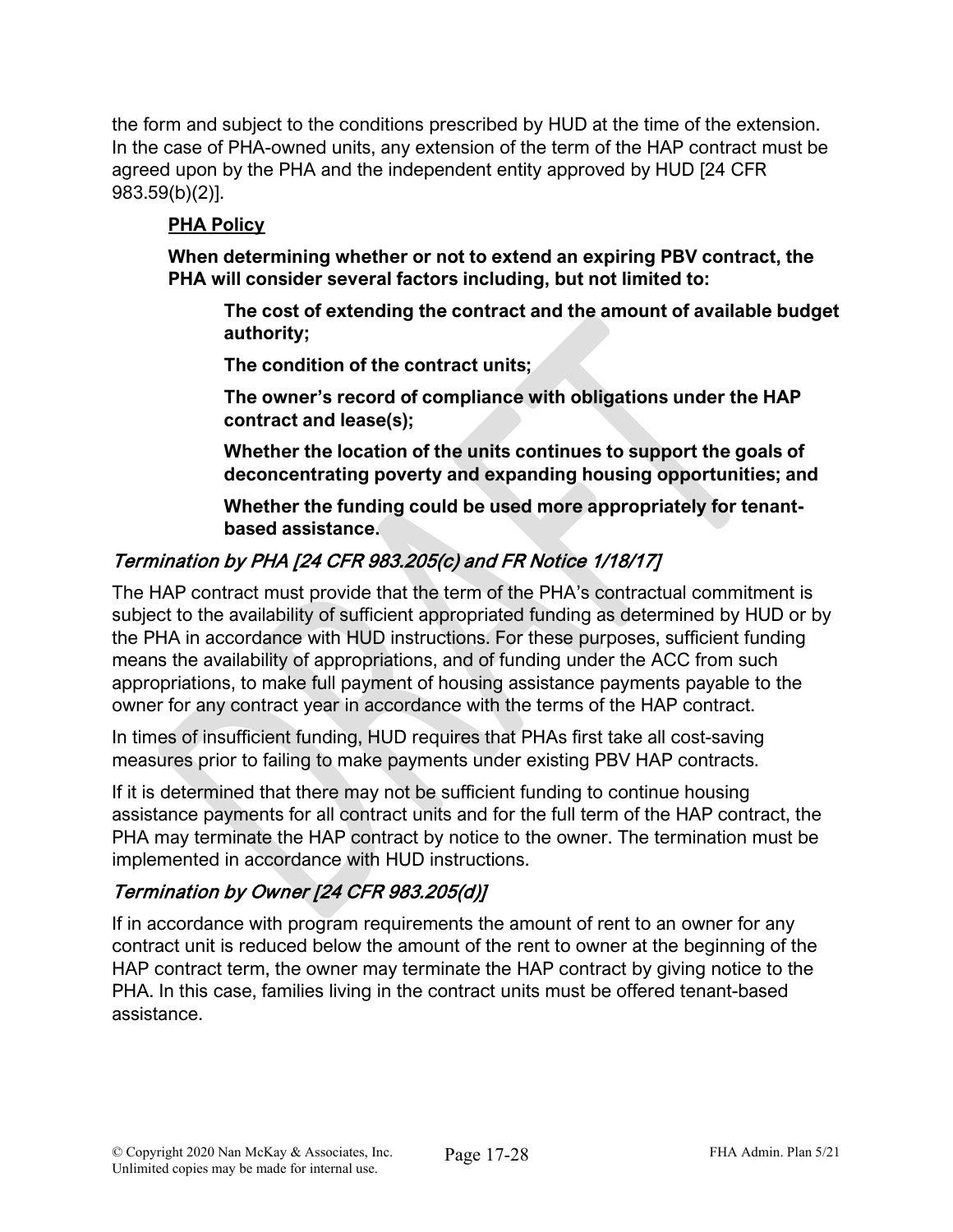### **Statutory Notice Requirements: Contract Termination or Expiration [24 CFR 983.206, FR Notice 1/18/17, and Notice PIH 2017-21]**

Not less than one year before the HAP contract terminates, or if the owner refuses to renew the HAP contract, the owner must notify the PHA and assisted tenants of the termination. The notice must be provided in the form prescribed by HUD. If the owner does not give timely notice, the owner must permit the tenants in assisted units to remain in their units for the required notice period with no increase in the tenant portion of their rent, and with no eviction as a result of the owner's inability to collect an increased tenant portion of rent. An owner may renew the terminating contract for a period of time sufficient to give tenants one-year advance notice under such terms as HUD may require.

Upon termination or expiration of the contract, a family living at the property is entitled to receive a tenant-based voucher. Tenant-based assistance would not begin until the owner's required notice period ends. The PHA must provide the family with a voucher and the family must also be given the option by the PHA and owner to remain in their unit with HCV tenant-based assistance as long as the unit complies with inspection and rent reasonableness requirements. The family must pay their total tenant payment (TTP) and any additional amount if the gross rent exceeds the applicable payment standard. The family has the right to remain in the project as long as the units are used for rental housing and are otherwise eligible for HCV assistance. The owner may not terminate the tenancy of a family that exercises its right to remain except for serious or repeated lease violations or other good cause. Families that receive a tenant-based voucher at the expiration or termination of the PBV HAP contract are not new admissions to the PHA HCV tenant-based program and are not subject to income eligibility requirements or any other admission requirements. If the family chooses to remain in their unit with tenantbased assistance, the family may do so regardless of whether the family share would initially exceed 40 percent of the family's adjusted monthly income.

# **Remedies for HQS Violations [24 CFR 983.208(b)]**

The PHA may not make any HAP payment to the owner for a contract unit during any period in which the unit does not comply with HQS. If the PHA determines that a contract does not comply with HQS, the PHA may exercise any of its remedies under the HAP contract, for any or all of the contract units. Available remedies include termination of housing assistance payments, abatement or reduction of housing assistance payments, reduction of contract units, and termination of the HAP contract.

### **PHA Policy**

**The PHA will abate and terminate PBV HAP contracts for non-compliance with HQS in accordance with the policies used in the tenant-based voucher program. These policies are contained in Section 8-II.G., Enforcing Owner Compliance.**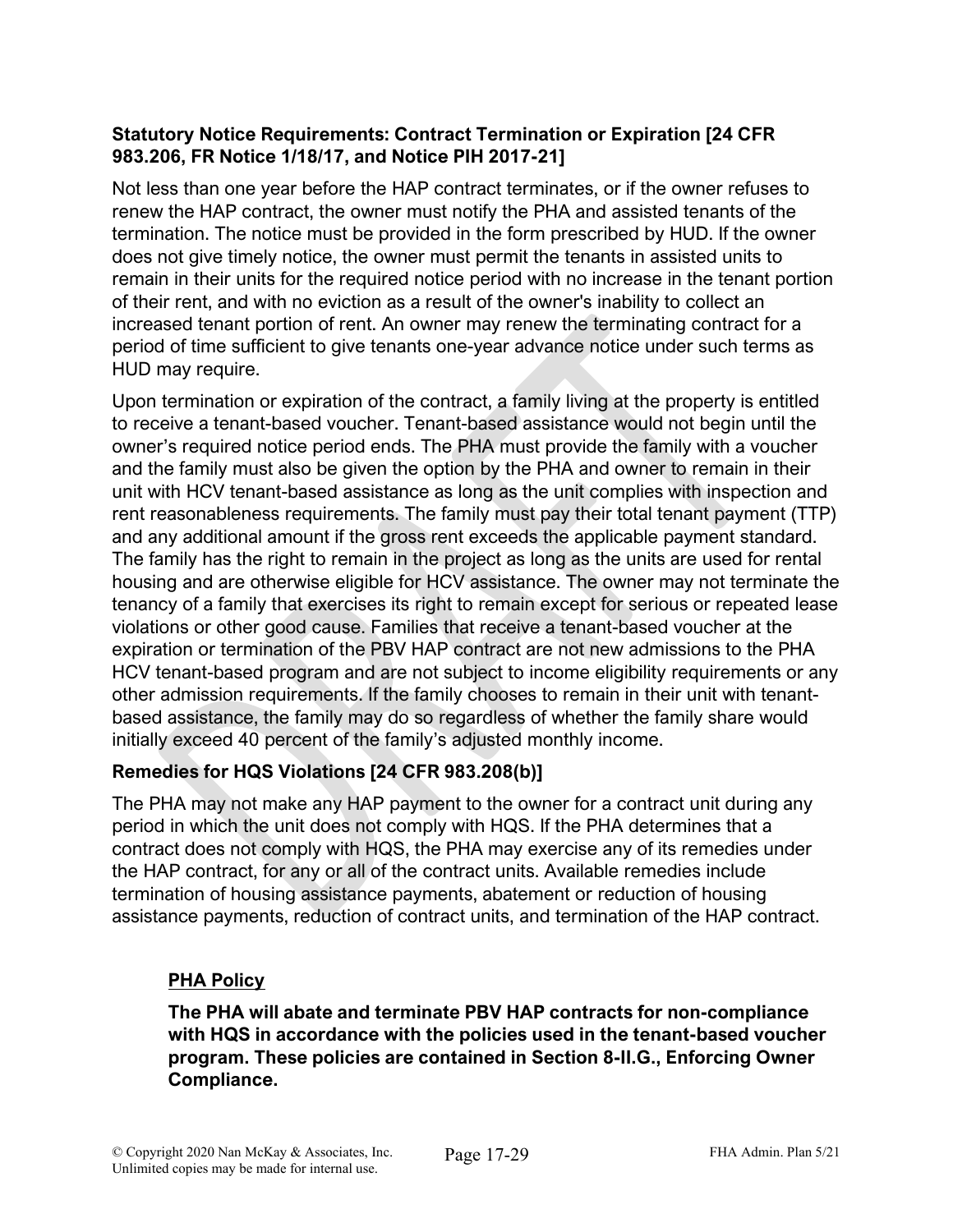# **17-V.C. AMENDMENTS TO THE HAP CONTRACT**

# **Substitution of Contract Units [24 CFR 983.207(a)]**

At the PHA's discretion and subject to all PBV requirements, the HAP contract may be amended to substitute a different unit with the same number of bedrooms in the same project for a previously covered contract unit. Before any such substitution can take place, the PHA must inspect the proposed unit and determine the reasonable rent for the unit.

# **Addition of Contract Units [FR Notice 1/18/17 and Notice PIH 2017-21]**

The PHA and owner may amend the HAP contract to add additional PBV contract units in projects that already have a HAP contract without having to fulfill the selection requirements found at 24 CFR 983.51(b) for those additional PBV units, regardless of when the HAP contract was signed. The additional PBV units, however, are still subject to the PBV program cap and individual project caps. Prior to attaching additional units without competition, the PHA must submit to the local field office information outlined in FR Notice 1/18/17. The PHA must also detail in the administrative plan their intent to add PBV units and the rationale for adding units to the specific PBV project.

# **PHA Policy**

# **The PHA will not add contract units to the HAP contract.**

### **17-V.D. HAP CONTRACT YEAR, ANNIVERSARY AND EXPIRATION DATES [24 CFR 983.207(b) and 983.302(e)]**

The HAP contract year is the period of 12 calendar months preceding each annual anniversary of the HAP contract during the HAP contract term. The initial contract year is calculated from the first day of the first calendar month of the HAP contract term.

The annual anniversary of the HAP contract is the first day of the first calendar month after the end of the preceding contract year.

There is a single annual anniversary and expiration date for all units under a particular HAP contract, even in cases where contract units are placed under the HAP contract in stages (on different dates) or units are added by amendment. The anniversary and expiration dates for all units coincide with the dates for the contract units that were originally placed under contract.

# **17-V.E. OWNER RESPONSIBILITIES UNDER THE HAP CONTRACT [24 CFR 983.210]**

When the owner executes the HAP contract s/he certifies that at such execution and at all times during the term of the HAP contract:

• All contract units are in good condition and the owner is maintaining the premises and contract units in accordance with HQS;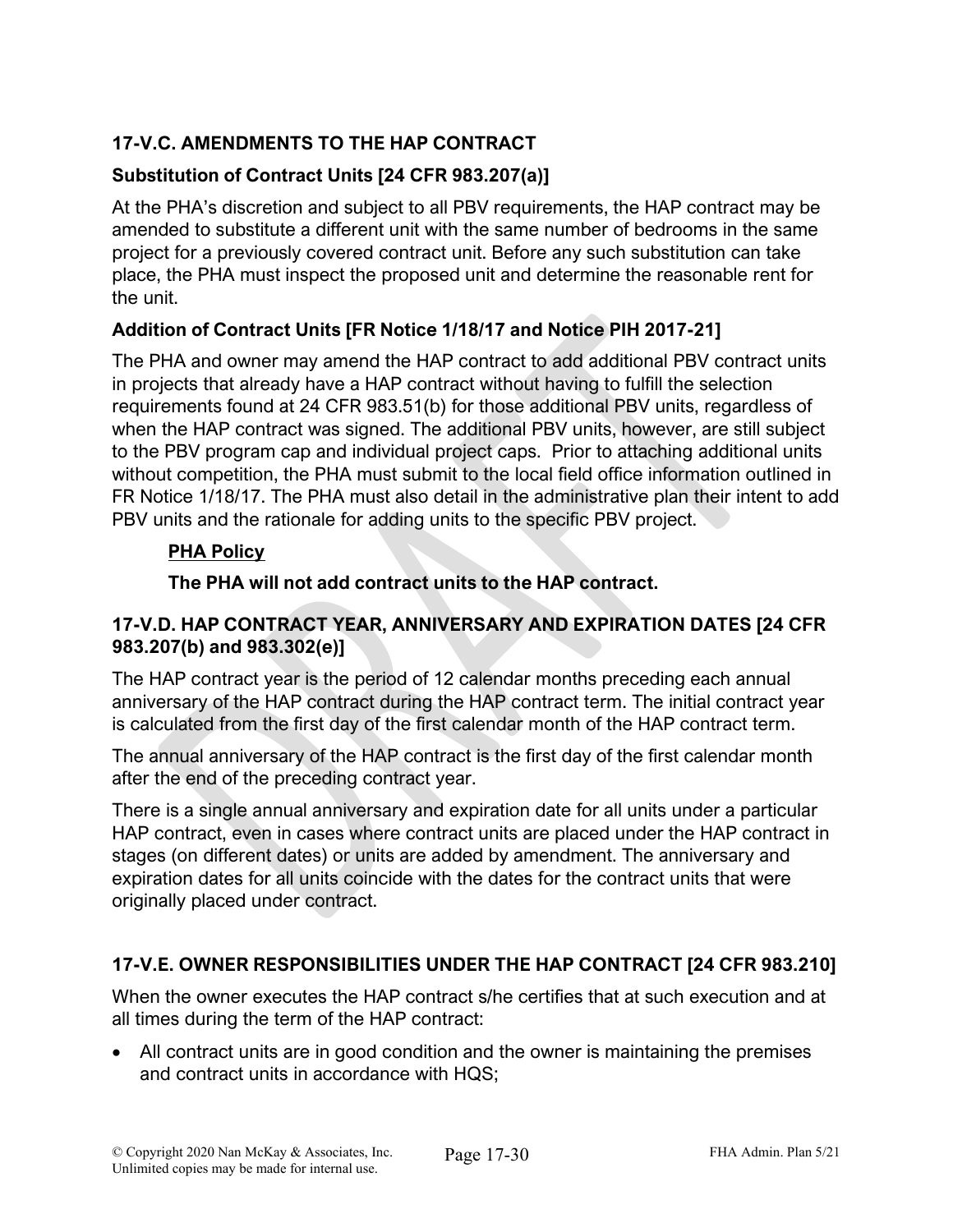- The owner is providing all services, maintenance, equipment and utilities as agreed to under the HAP contract and the leases;
- Each contract unit for which the owner is receiving HAP, is leased to an eligible family referred by the PHA, and the lease is in accordance with the HAP contract and HUD requirements;
- To the best of the owner's knowledge the family resides in the contract unit for which the owner is receiving HAP, and the unit is the family's only residence;
- The owner (including a principal or other interested party) is not the spouse, parent, child, grandparent, grandchild, sister, or brother of any member of a family residing in a contract unit;
- The amount of the HAP the owner is receiving is correct under the HAP contract;
- The rent for contract units does not exceed rents charged by the owner for comparable unassisted units;
- Except for HAP and tenant rent, the owner has not received and will not receive any other payment or consideration for rental of the contract unit;
- The family does not own or have any interest in the contract unit (does not apply to family's membership in a cooperative); and
- Repair work on the project selected as an existing project that is performed after HAP execution within such post-execution period as specified by HUD may constitute development activity, and if determined to be development activity, the repair work undertaken shall be in compliance with Davis-Bacon wage requirements.

# **17-V.F. ADDITIONAL HAP REQUIREMENTS**

# **Housing Quality and Design Requirements [24 CFR 983.101(e) and 983.208(a)]**

The owner is required to maintain and operate the contract units and premises in accordance with HQS, including performance of ordinary and extraordinary maintenance. The owner must provide all the services, maintenance, equipment, and utilities specified in the HAP contract with the PHA and in the lease with each assisted family. In addition, maintenance, replacement and redecoration must be in accordance with the standard practice for the building as established by the owner.

The PHA may elect to establish additional requirements for quality, architecture, or design of PBV housing. Any such additional requirements must be specified in the Agreement to enter into a HAP contract and the HAP contract. These requirements must be in addition to, not in place of, compliance with HQS.

# **PHA Policy**

**The PHA will identify the need for any special features on a case-by-case basis depending on the intended occupancy of the PBV project. The PHA will specify any special design standards or additional requirements in the**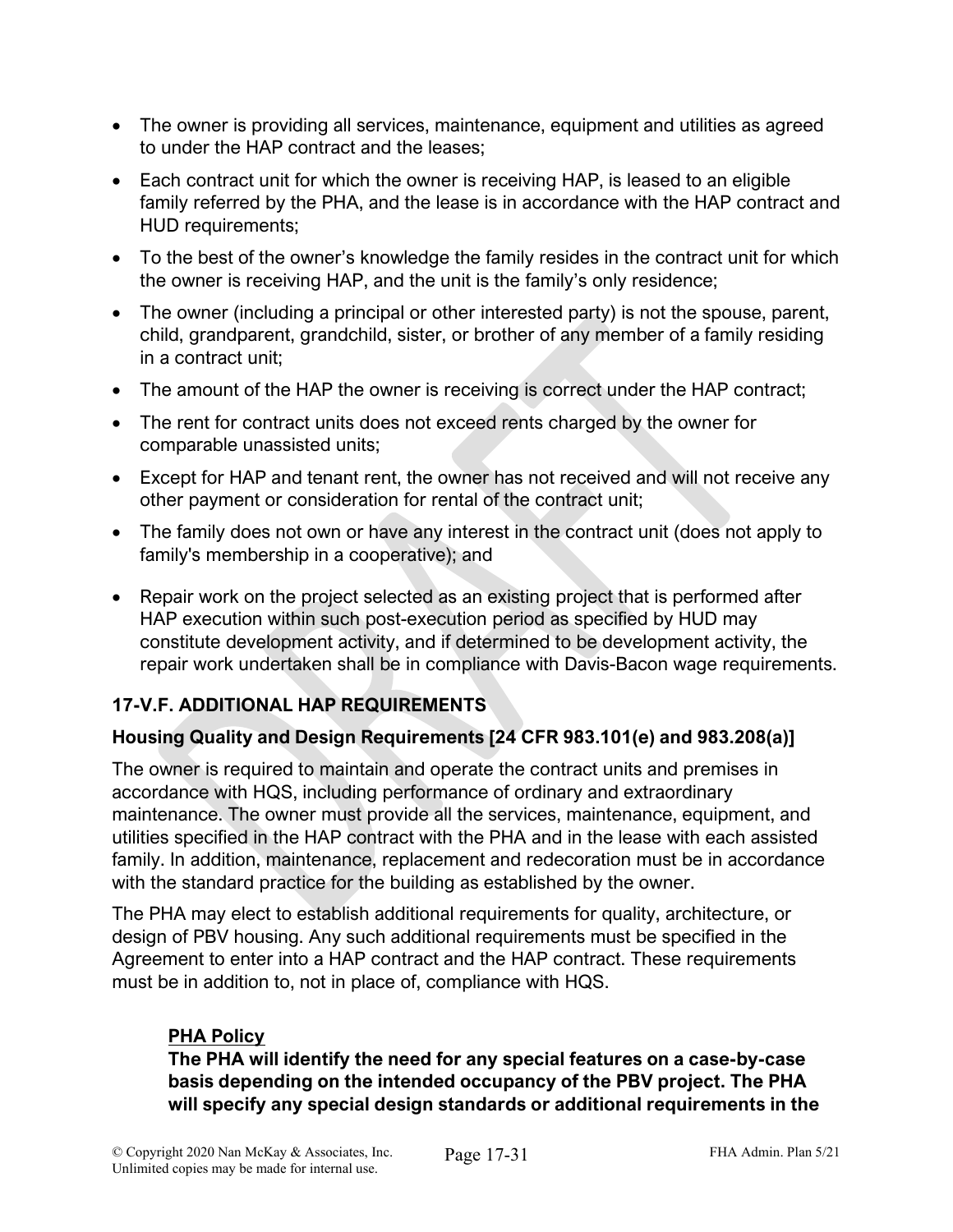**invitation for PBV proposals, the agreement to enter into HAP contract, and the HAP contract.**

#### **Vacancy Payments [24 CFR 983.352(b)]**

At the discretion of the PHA, the HAP contract may provide for vacancy payments to the owner for a PHA-determined period of vacancy extending from the beginning of the first calendar month after the move-out month for a period not exceeding two full months following the move-out month. The amount of the vacancy payment will be determined by the PHA and cannot exceed the monthly rent to owner under the assisted lease, minus any portion of the rental payment received by the owner (including amounts available from the tenant's security deposit).

#### **PHA Policy**

**The PHA will decide on a case-by-case basis if the PHA will provide vacancy payments to the owner. The HAP contract with the owner will contain any such agreement, including the amount of the vacancy payment and the period for which the owner will qualify for these payments.**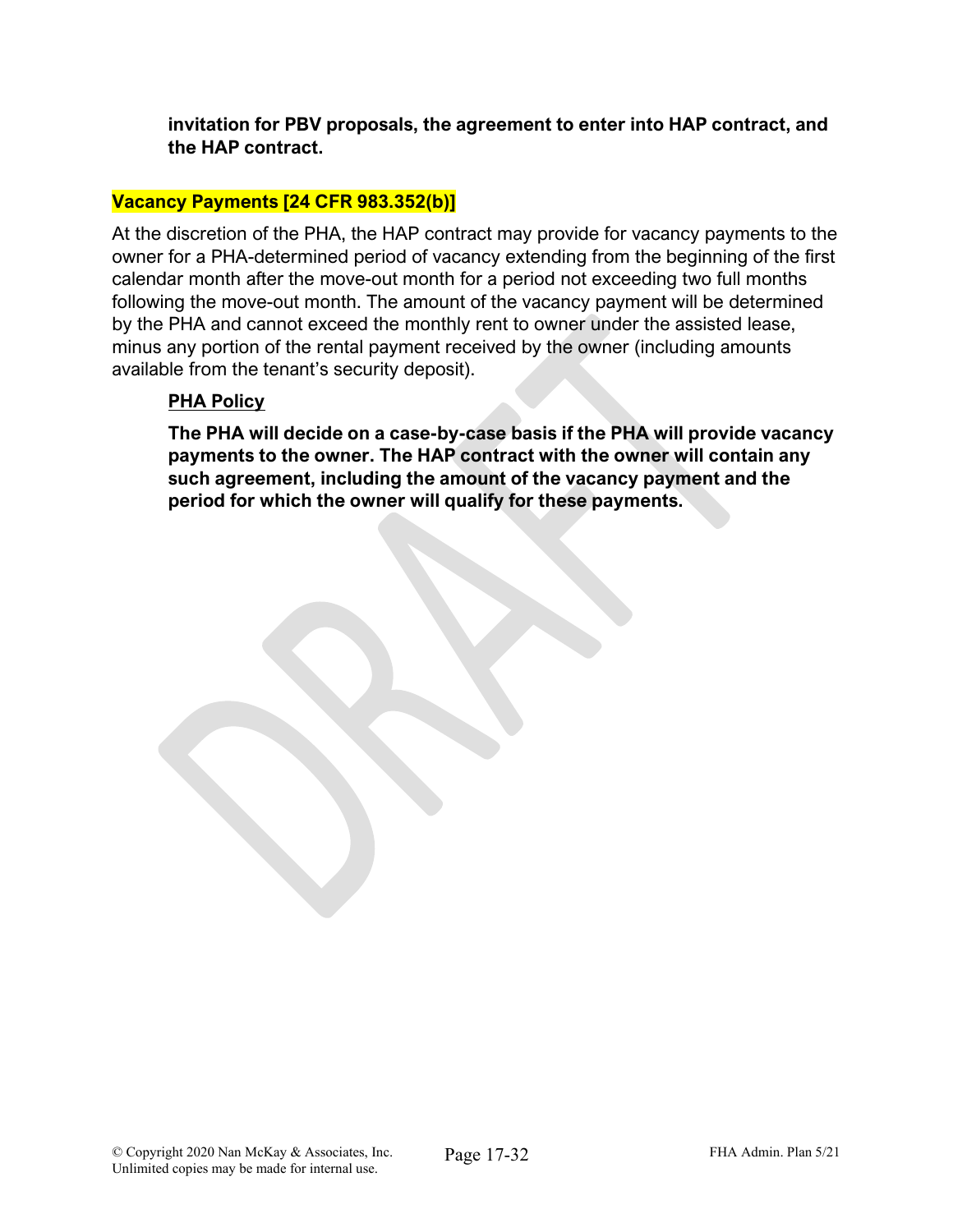### **PART VI: SELECTION OF PBV PROGRAM PARTICIPANTS**

#### **17-VI.A. OVERVIEW**

Many of the provisions of the tenant-based voucher regulations [24 CFR 982] also apply to the PBV program. This includes requirements related to determining eligibility and selecting applicants from the waiting list. Even with these similarities, there are requirements that are unique to the PBV program. This part describes the requirements and policies related to eligibility and admission to the PBV program.

### **17-VI.B. ELIGIBILITY FOR PBV ASSISTANCE [24 CFR 983.251(a) and (b)]**

The PHA may select families for the PBV program from those who are participants in the PHA's tenant-based voucher program and from those who have applied for admission to the voucher program. For voucher participants, eligibility was determined at original admission to the voucher program and does not need to be redetermined at the commencement of PBV assistance. For all others, eligibility for admission must be determined at the commencement of PBV assistance.

Applicants for PBV assistance must meet the same eligibility requirements as applicants for the tenant-based voucher program. Applicants must qualify as a family as defined by HUD and the PHA, have income at or below HUD-specified income limits, and qualify on the basis of citizenship or the eligible immigration status of family members [24 CFR 982.201(a) and 24 CFR 983.2(a)]. In addition, an applicant family must provide social security information for family members [24 CFR 5.216 and 5.218] and consent to the PHA's collection and use of family information regarding income, expenses, and family composition [24 CFR 5.230]. The PHA may also not approve a tenancy if the owner (including a principal or other interested party) of the unit is the parent, child, grandparent, grandchild, sister, or brother of any member of the family, unless needed as a reasonable accommodation. An applicant family must also meet HUD requirements related to current or past criminal activity.

### **PHA Policy**

**The PHA will determine an applicant family's eligibility for the PBV program in accordance with the policies in Chapter 3, with the following exceptions:**

#### *Tenant Selection for Community Based Housing (CBH) Units*

**CBH is a state bond-financed program that provides 0% deferred loans for housing for disabled people who are institutionalized or at risk of institutionalization. Clients of the MA Department of Mental Health (DMH) and the MA Department of Developmental Services (DDS) are not eligible for CBH units (because they are eligible for the state-financed Facilities Consolidation Fund (FCF) program). When CBH development funds are included in any units selected for PBV, priority shall be provided as follows:**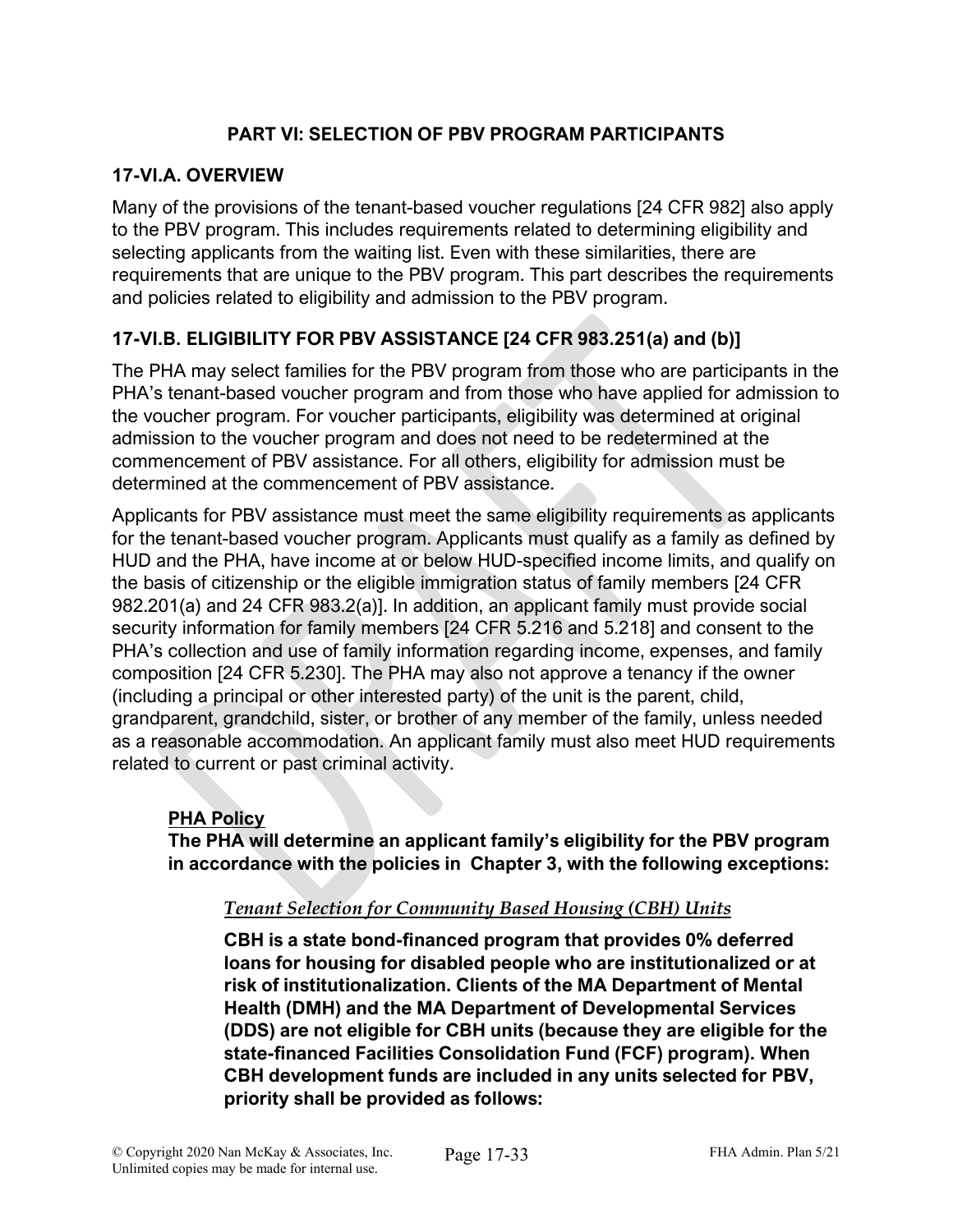*• First Priority:* **Persons with disabilities (as that term is defined in 760 CMR 60.02) who are living in institutions or are at risk of institutionalization and are not eligible for the FCF program as set out in St. 2004, c.290, Line Item 4000-8200. Of all persons eligible for this priority, for units that incorporate special design features, preference shall be given to those persons with a documented need for the special design features.** 

**•** *Second Priority:* **All persons with disabilities living in institutions or at risk of institutionalization.** 

**•** *Third Priority***: All persons with disabilities. Eligibility for first priority will be documented by a Massachusetts Rehabilitation Commission (MRC)-approved entity.**

# **17-VI.C. ORGANIZATION OF THE WAITING LIST [24 CFR 983.251(c)]**

The PHA may establish a separate waiting list for PBV units or it may use the same waiting list for both tenant-based and project-based assistance. The PHA may also merge the PBV waiting list with a waiting list for other assisted housing programs offered by the PHA. If the PHA chooses to offer a separate waiting list for PBV assistance, the PHA must offer to place applicants who are listed on the tenant-based waiting list on the waiting list for PBV assistance.

If a PHA decides to establish a separate PBV waiting list, the PHA may use a single waiting list for the PHA's whole PBV program, or it may establish separate waiting lists for PBV units in particular projects or buildings or for sets of such units.

# **PHA Policy**

**The PHA will establish and manage separate waiting lists for individual projects or buildings that are receiving PBV assistance. The PHA currently has waiting lists for the following PBV projects:**

• **Carlson Crossing North [1](#page-33-0)**

# **17-VI.D. SELECTION FROM THE WAITING LIST [24 CFR 983.251(c)]**

Applicants who will occupy units with PBV assistance must be selected from the PHA's waiting list. The PHA may establish selection criteria or preferences for occupancy of particular PBV units. The PHA may place families referred by the PBV owner on its PBV waiting list.

# **Income Targeting [24 CFR 983.251(c)(6)]**

At least 75 percent of the families admitted to the PHA's tenant-based and projectbased voucher programs during the PHA fiscal year from the waiting list must be

<span id="page-33-0"></span><sup>&</sup>lt;sup>1</sup> Tentative PBV project out of Section 18 Disposition of Federal Public Housing Site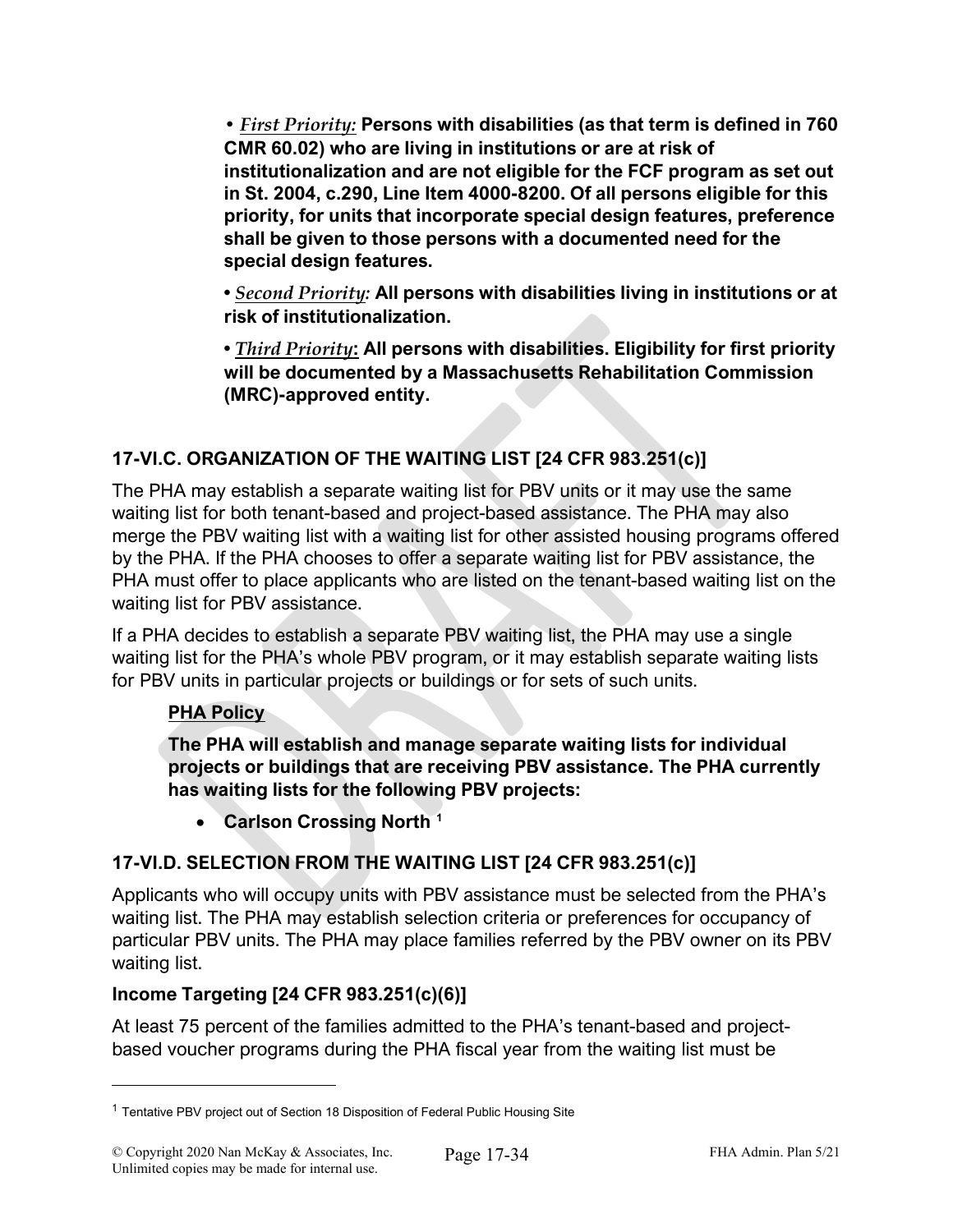extremely low-income families. The income targeting requirement applies to the total of admissions to both programs.

### **Units with Accessibility Features [24 CFR 983.251(c)(7)]**

When selecting families to occupy PBV units that have special accessibility features for persons with disabilities, the PHA must first refer families who require such features to the owner.

### **Preferences [24 CFR 983.251(d), FR Notice 11/24/08]**

The PHA may use the same selection preferences that are used for the tenant-based voucher program, establish selection criteria or preferences for the PBV program as a whole, or for occupancy of particular PBV developments or units. The PHA must provide an absolute selection preference for eligible in-place families as described in Section 17-VI.B. above.

The PHA may establish a selection preference for families who qualify for voluntary services, including disability-specific services, offered in conjunction with assisted units, provided that preference is consistent with the PHA plan. The PHA may not, however, grant a preference to a person with a specific disability [FR Notice 1/18/17].

In advertising such a project, the owner may advertise the project as offering services for a particular type of disability; however, the project must be open to all otherwise eligible disabled persons who may benefit from services provided in the project. In these projects, disabled residents may not be required to accept the particular services offered as a condition of occupancy.

If the PHA has projects with "excepted units" for elderly families or supportive services, the PHA must give preference to such families when referring families to these units [24 CFR 983.261(b); FR Notice 1/18/17].

# **PHA Policy**

The PHA will provide a selection preference when required by the regulation (e.g., eligible in-place families, elderly families or units with supportive services, or mobility impaired persons for accessible units). The following additional preferences have been established for the PBV program:

#### *Carlson Crossing North*

 **Disabled household who lives, works or goes to school in Framingham;**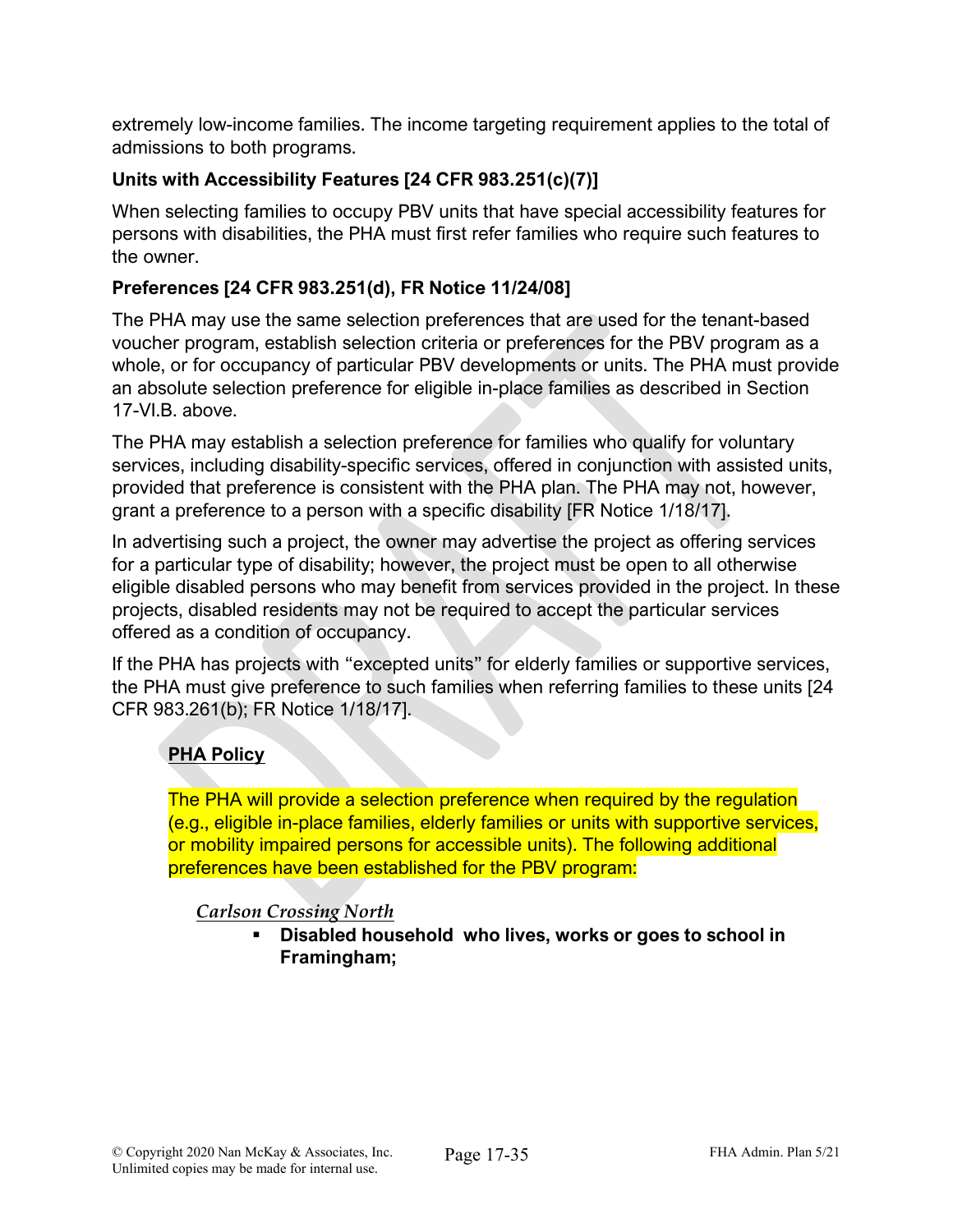# **17-VI.E. OFFER OF PBV ASSISTANCE**

# **Refusal of Offer [24 CFR 983.251(e)(3)]**

The PHA is prohibited from taking any of the following actions against a family who has applied for, received, or refused an offer of PBV assistance:

- Refuse to list the applicant on the waiting list for tenant-based voucher assistance;
- Deny any admission preference for which the applicant qualifies;
- Change the applicant's place on the waiting list based on preference, date, and time of application, or other factors affecting selection under the PHA's selection policy;
- Remove the applicant from the tenant-based voucher waiting list.

# **Disapproval by Landlord [24 CFR 983.251(e)(2)]**

If a PBV owner rejects a family for admission to the owner's units, such rejection may not affect the family's position on the tenant-based voucher waiting list.

### **Acceptance of Offer [24 CFR 983.252]**

# Family Briefing

When a family accepts an offer for PBV assistance, the PHA must give the family an oral briefing. The briefing must include information on how the program works and the responsibilities of the family and owner. In addition to the oral briefing, the PHA must provide a briefing packet that explains how the PHA determines the total tenant payment for a family, the family obligations under the program, and applicable fair housing information.

### Persons with Disabilities

If an applicant family's head or spouse is disabled, the PHA must assure effective communication, in accordance with 24 CFR 8.6, in conducting the oral briefing and in providing the written information packet. This may include making alternative formats available (see Chapter 2). In addition, the PHA must have a mechanism for referring a family that includes a member with a mobility impairment to an appropriate accessible PBV unit.

# Persons with Limited English Proficiency

The PHA should take reasonable steps to assure meaningful access by persons with limited English proficiency in accordance with Title VI of the Civil Rights Act of 1964 and Executive Order 13166 (see Chapter 2).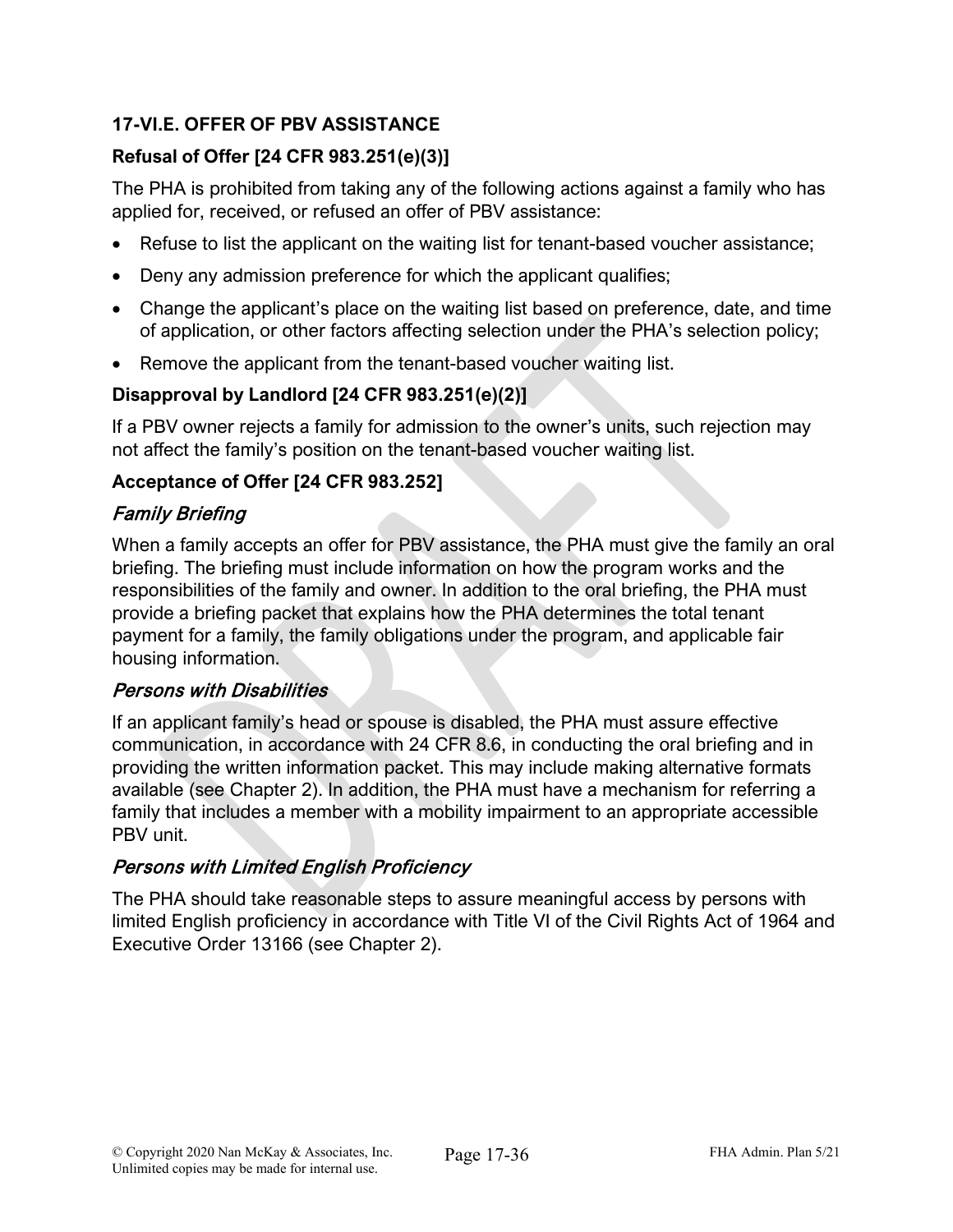# **17-VI.F. OWNER SELECTION OF TENANTS**

The owner is responsible for developing written tenant selection procedures that are consistent with the purpose of improving housing opportunities for very low-income families and reasonably related to program eligibility and an applicant's ability to fulfill their obligations under the lease. An owner must promptly notify in writing any rejected applicant of the grounds for any rejection [24 CFR 983.253(a)(2) and (a)(3)].

### **Leasing [24 CFR 983.253(a)]**

During the term of the HAP contract, the owner must lease contract units to eligible families that are selected and referred by the PHA from the PHA's waiting list. The contract unit leased to the family must be the appropriate size unit for the size of the family, based on the PHA's subsidy standards.

### **Filling Vacancies [24 CFR 983.254(a)]**

The owner must promptly notify the PHA of any vacancy or expected vacancy in a contract unit. After receiving such notice, the PHA must make every reasonable effort to promptly refer a sufficient number of families for the owner to fill such vacancies. The PHA and the owner must make reasonable efforts to minimize the likelihood and length of any vacancy.

### **PHA Policy**

**The owner must notify the PHA in writing (mail, fax, or email) within five business days of learning about any vacancy or expected vacancy.** 

**The PHA will make every reasonable effort to refer families to the owner within 10 business days of receiving such notice from the owner.**

# **Reduction in HAP Contract Units Due to Vacancies [24 CFR 983.254(b)]**

If any contract units have been vacant for 120 or more days since owner notice of the vacancy, the PHA may give notice to the owner amending the HAP contract to reduce the number of contract units by subtracting the number of contract units (according to the bedroom size) that have been vacant for this period.

# **PHA Policy**

**If any contract units have been vacant for 120 days, the PHA will give notice to the owner that the HAP contract will be amended to reduce the number of contract units that have been vacant for this period. The PHA will provide the notice to the owner within 10 business days of the 120th day of the vacancy. The amendment to the HAP contract will be effective the 1st day of the month following the date of the PHA's notice.**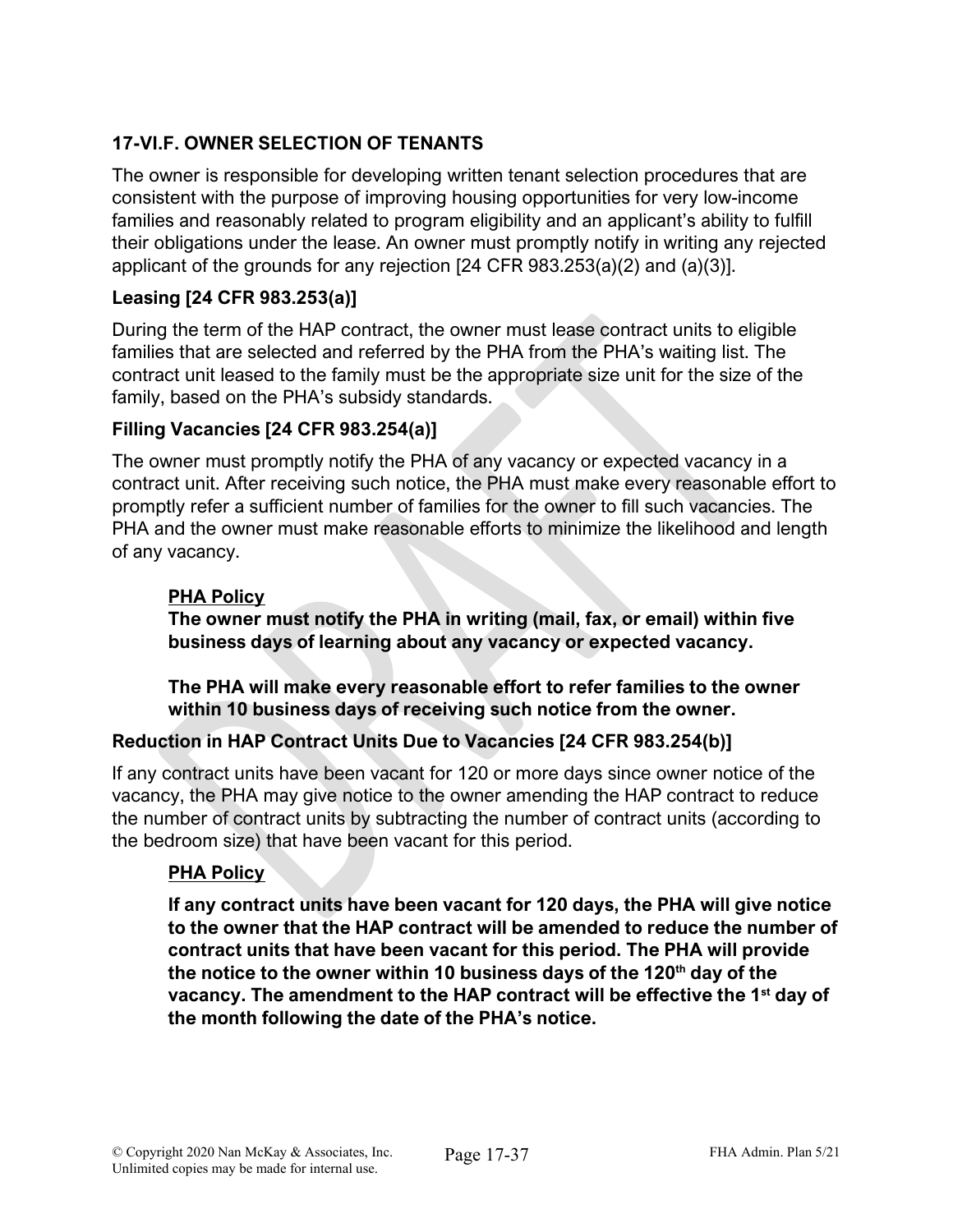## **17-VI.G. TENANT SCREENING [24 CFR 983.255]**

### **PHA Responsibility**

The PHA is not responsible or liable to the owner or any other person for the family's behavior or suitability for tenancy. However, the PHA may opt to screen applicants for family behavior or suitability for tenancy and may deny applicants based on such screening.

### **PHA Policy**

#### **The PHA will not conduct screening to determine a PBV applicant family's suitability for tenancy.**

The PHA must provide the owner with an applicant family's current and prior address (as shown in PHA records) and the name and address (if known by the PHA) of the family's current landlord and any prior landlords.

In addition, the PHA may offer the owner other information the PHA may have about a family, including information about the tenancy history of family members or about drug trafficking and criminal activity by family members. The PHA must provide applicant families a description of the PHA policy on providing information to owners, and the PHA must give the same types of information to all owners.

The PHA may not disclose to the owner any confidential information provided in response to a request for documentation of domestic violence, dating violence, sexual assault, or stalking except at the written request or with the written consent of the individual providing the documentation [24 CFR 5.2007(a)(4)].

### **PHA Policy**

**The PHA will inform owners of their responsibility to screen prospective tenants and will provide owners with the required known name and address information, at the time of the turnover HQS inspection or before. The PHA will not provide any additional information to the owner, such as tenancy history, criminal history, etc.**

### **Owner Responsibility**

The owner is responsible for screening and selection of the family to occupy the owner's unit. When screening families the owner may consider a family's background with respect to the following factors:

- Payment of rent and utility bills;
- Caring for a unit and premises;
- Respecting the rights of other residents to the peaceful enjoyment of their housing;
- Drug-related criminal activity or other criminal activity that is a threat to the health, safety, or property of others; and
- Compliance with other essential conditions of tenancy.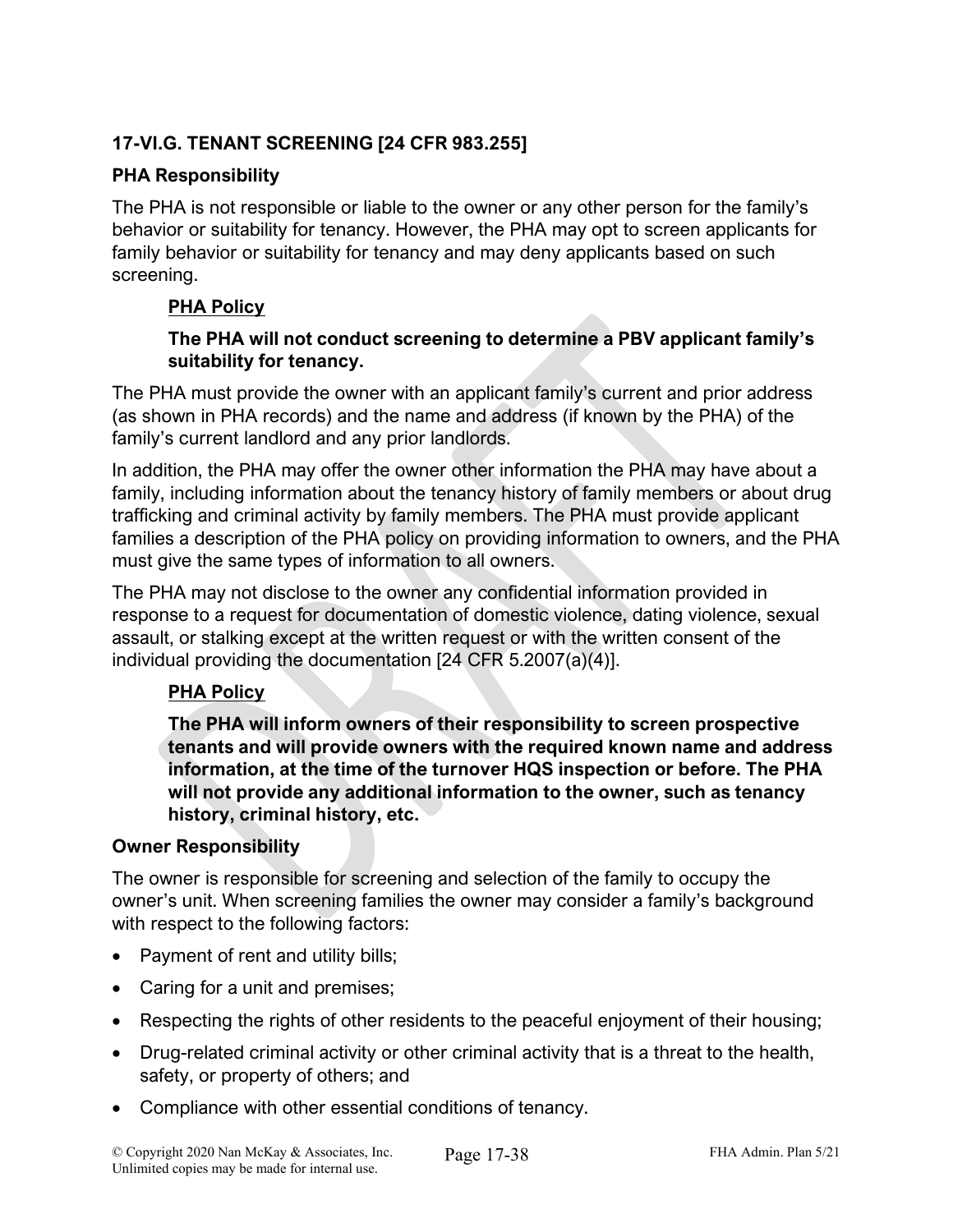© Copyright 2020 Nan McKay & Associates, Inc.  $P_{AOP}$  17-39 FHA Admin. Plan 5/21 Unlimited copies may be made for internal use.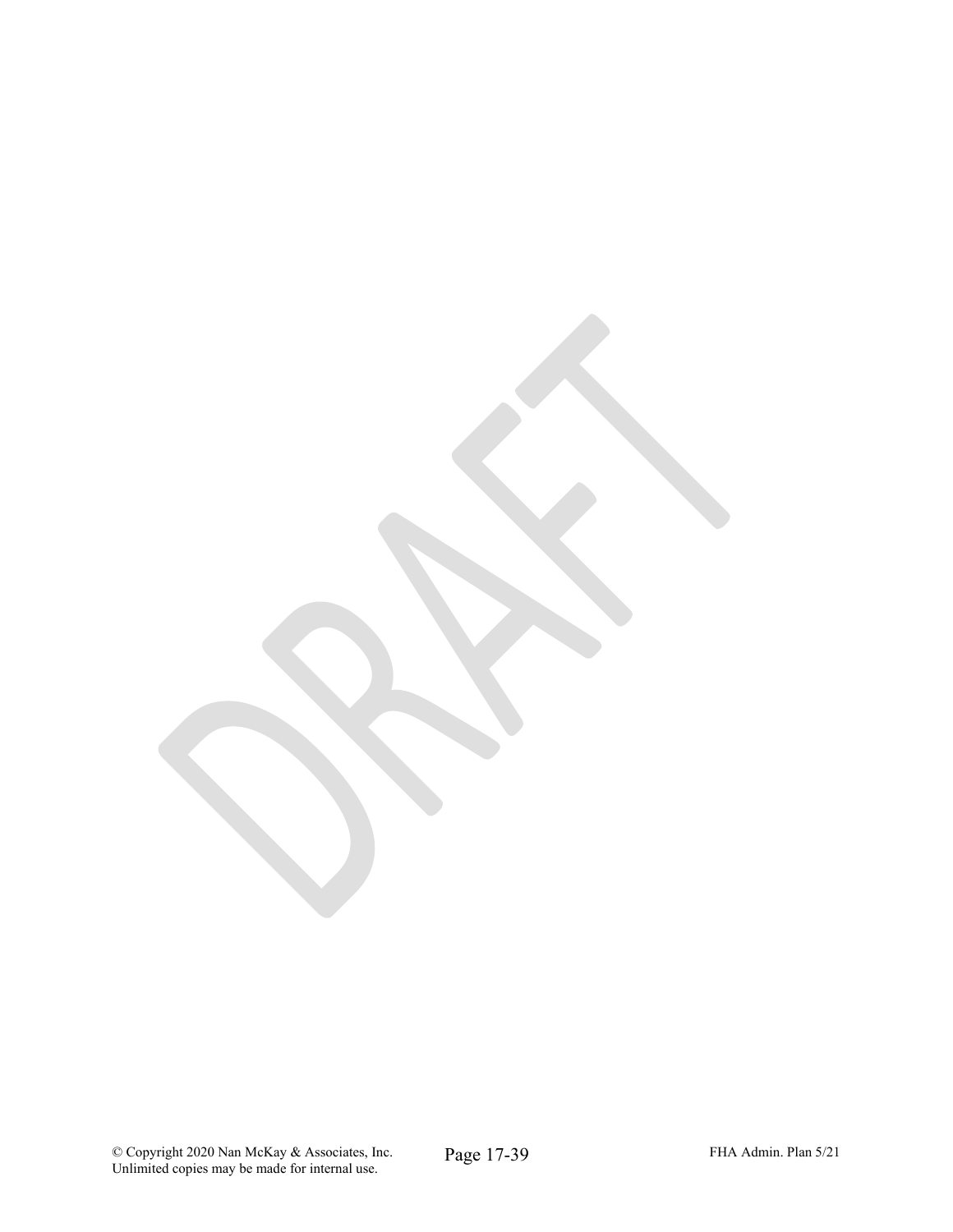### **PART VII: OCCUPANCY**

#### **17-VII.A. OVERVIEW**

After an applicant has been selected from the waiting list, determined eligible by the PHA, referred to an owner and determined suitable by the owner, the family will sign the lease and occupancy of the unit will begin.

#### **17-VII.B. LEASE [24 CFR 983.256]**

The tenant must have legal capacity to enter a lease under state and local law. *Legal capacity* means that the tenant is bound by the terms of the lease and may enforce the terms of the lease against the owner.

#### **Form of Lease [24 CFR 983.256(b)]**

The tenant and the owner must enter into a written lease agreement that is signed by both parties. If an owner uses a standard lease form for rental units to unassisted tenants in the locality or premises, the same lease must be used for assisted tenants, except that the lease must include a HUD-required tenancy addendum. The tenancy addendum must include, word-for-word, all provisions required by HUD.

If the owner does not use a standard lease form for rental to unassisted tenants, the owner may use another form of lease, such as a PHA model lease.

The PHA may review the owner's lease form to determine if the lease complies with state and local law. If the PHA determines that the lease does not comply with state or local law, the PHA may decline to approve the tenancy.

#### PHA Policy

The PHA will not review the owner's lease for compliance with state or local law.

### **Lease Requirements [24 CFR 983.256(c)]**

The lease for a PBV unit must specify all of the following information:

- The names of the owner and the tenant:
- The unit rented (address, apartment number, if any, and any other information needed to identify the leased contract unit);
- The term of the lease (initial term and any provision for renewal);
- The amount of the tenant rent to owner, which is subject to change during the term of the lease in accordance with HUD requirements;
- A specification of the services, maintenance, equipment, and utilities that will be provide by the owner; and
- The amount of any charges for food, furniture, or supportive services.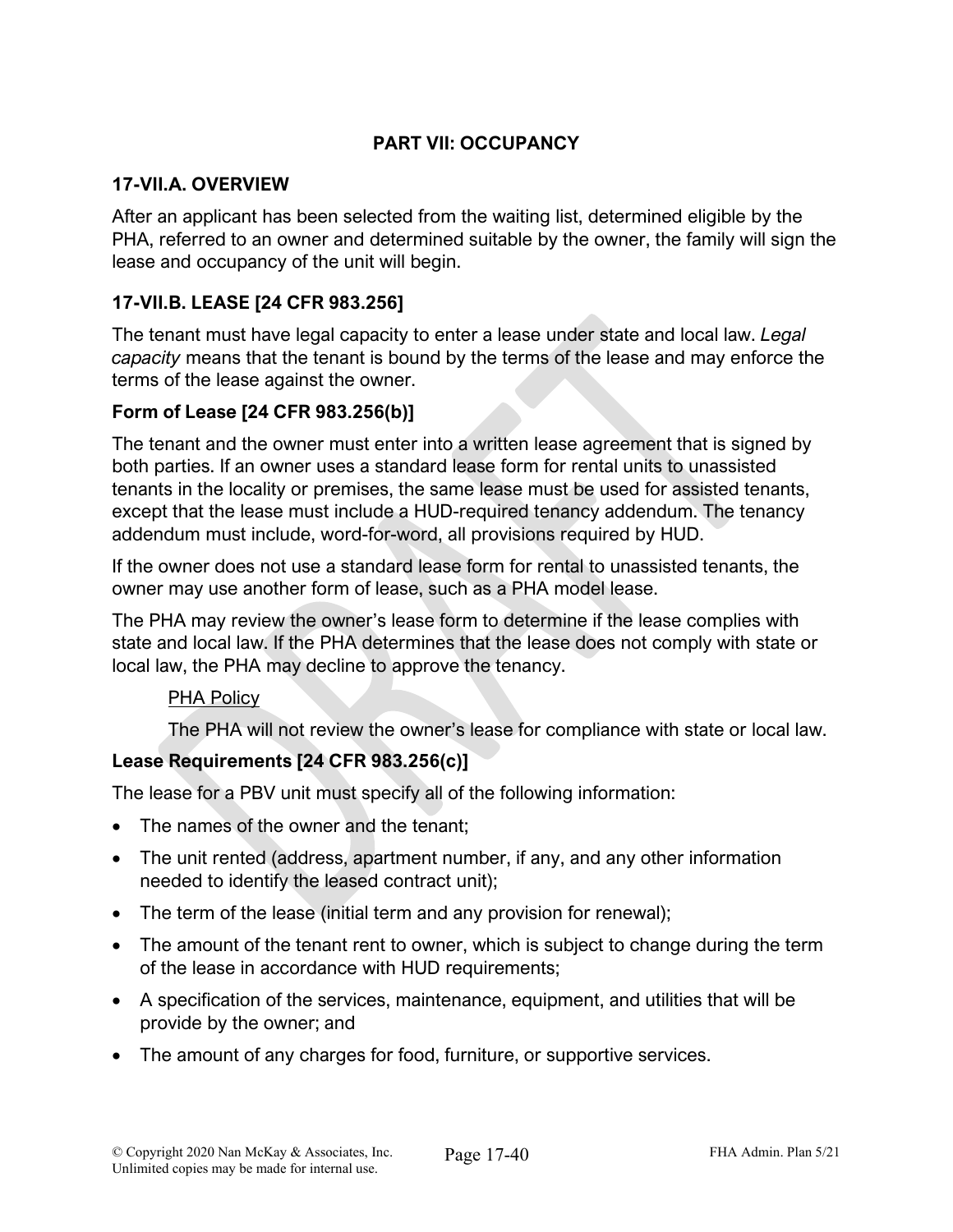# **Tenancy Addendum [24 CFR 983.256(d)]**

The tenancy addendum in the lease must state:

- The program tenancy requirements;
- The composition of the household as approved by the PHA (the names of family members and any PHA-approved live-in aide);
- All provisions in the HUD-required tenancy addendum must be included in the lease. The terms of the tenancy addendum prevail over other provisions of the lease.

### **Initial Term and Lease Renewal [24 CFR 983.256(f)]**

The initial lease term must be for at least one year. The lease must provide for automatic renewal after the initial term of the lease in either successive definitive terms (e.g. month-to-month or year-to-year) or an automatic indefinite extension of the lease term. For automatic indefinite extension of the lease term, the lease terminates if any of the following occur:

- The owner terminates the lease for good cause
- The tenant terminates the lease
- The owner and tenant agree to terminate the lease
- The PHA terminates the HAP contract
- The PHA terminates assistance for the family

### **Changes in the Lease [24 CFR 983.256(e)]**

If the tenant and owner agree to any change in the lease, the change must be in writing, and the owner must immediately give the PHA a copy of all changes.

The owner must notify the PHA in advance of any proposed change in the lease regarding the allocation of tenant and owner responsibilities for utilities. Such changes may only be made if approved by the PHA and in accordance with the terms of the lease relating to its amendment. The PHA must redetermine reasonable rent, in accordance with program requirements, based on any change in the allocation of the responsibility for utilities between the owner and the tenant. The redetermined reasonable rent will be used in calculation of the rent to owner from the effective date of the change.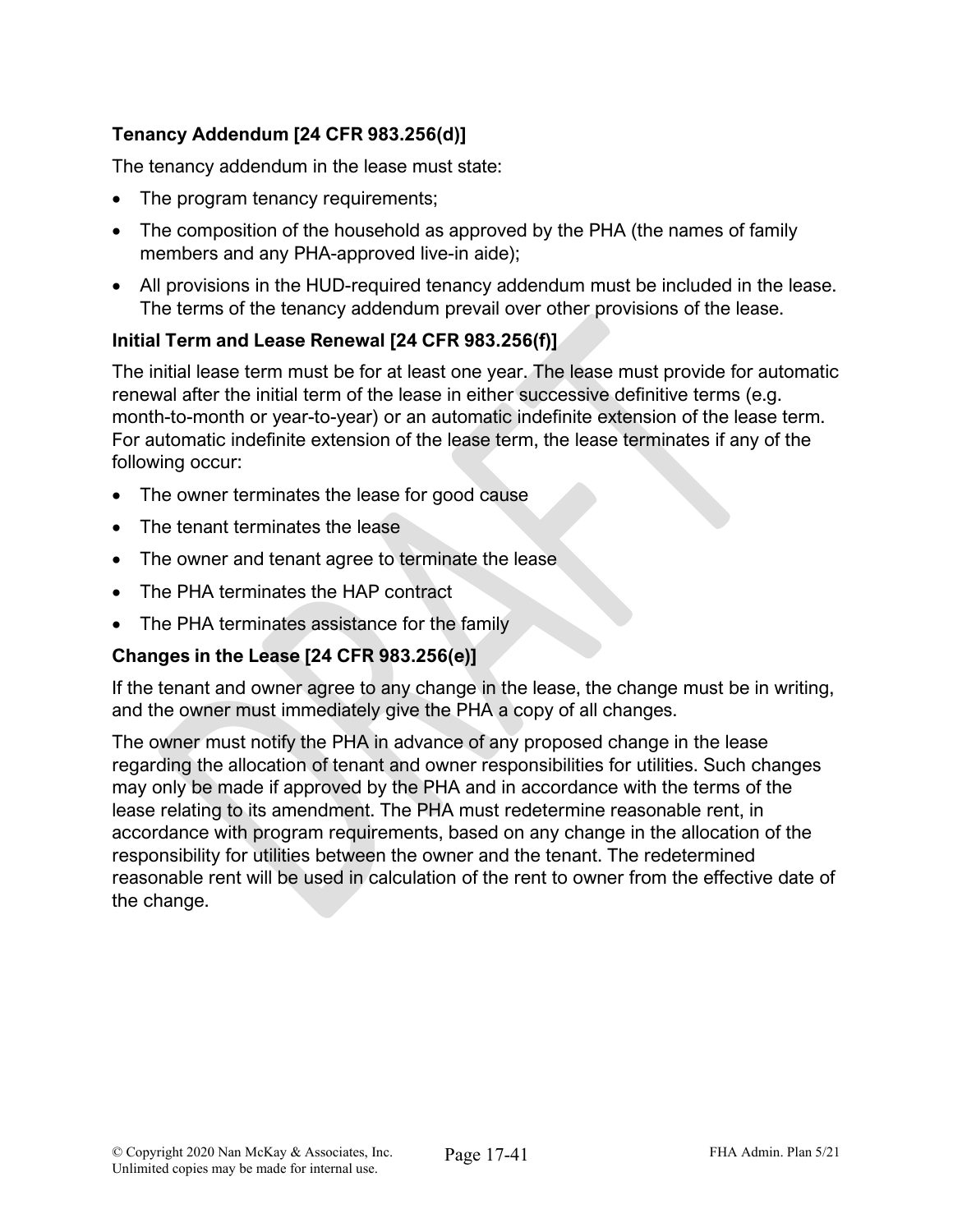### **Owner Termination of Tenancy [24 CFR 983.257]**

With two exceptions, the owner of a PBV unit may terminate tenancy for the same reasons an owner may in the tenant-based voucher program (see Section 12-III.B. and 24 CFR 982.310). In the PBV program, terminating tenancy for "good cause" does not include doing so for a business or economic reason, or a desire to use the unit for personal or family use or other non-residential purpose.

### Tenant Absence from the Unit [24 CFR 983.256(g) and 982.312(a)]

The lease may specify a maximum period of family absence from the unit that may be shorter than the maximum period permitted by PHA policy. According to program requirements, the family's assistance must be terminated if they are absent from the unit for more than 180 consecutive days. PHA termination of assistance actions due to family absence from the unit are subject to 24 CFR 981.312, except that the unit is not terminated from the HAP contract if the family is absent for longer than the maximum period permitted.

#### **Continuation of Housing Assistance Payments [24 CFR 982.258]**

Housing assistance payments shall continue until the tenant rent equals the rent to owner. The cessation of housing assistance payments at such point will not affect the family's other rights under its lease, nor will such cessation preclude the resumption of payments as a result of later changes in income, rents, or other relevant circumstances if such changes occur within 180 days following the date of the last housing assistance payment by the PHA. After the 180-day period, the unit shall be removed from the HAP contract pursuant to 24 CFR 983.211.

#### PHA Policy

If a participating family receiving zero assistance experiences a change in circumstances that would result in a HAP payment to the owner, the family must notify the PHA of the change and request an interim reexamination before the expiration of the 180-day period.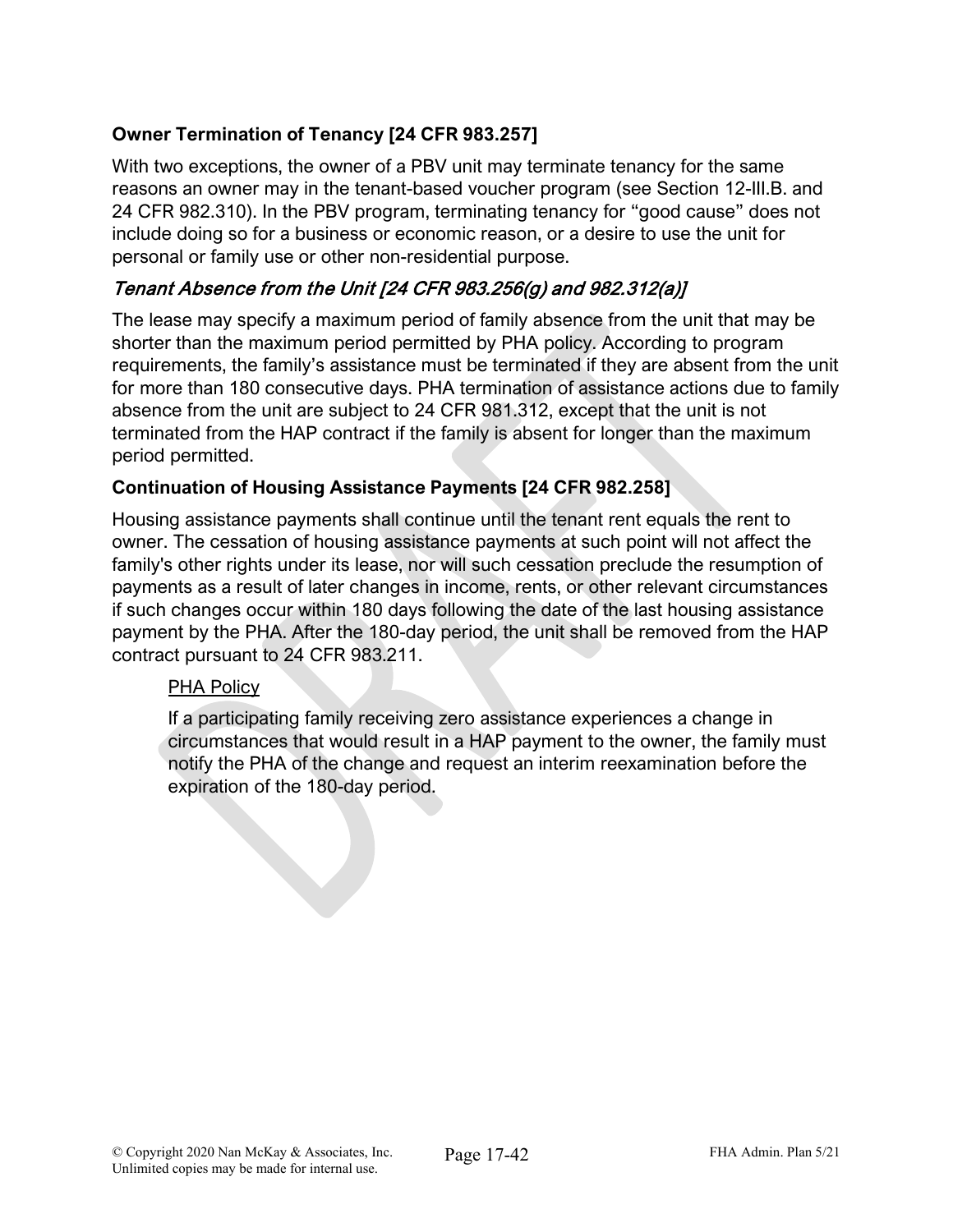### **Security Deposits [24 CFR 983.259]**

The owner may collect a security deposit from the tenant. The PHA may prohibit security deposits in excess of private market practice, or in excess of amounts charged by the owner to unassisted tenants.

#### PHA Policy

The owner may collect a security deposit from the tenant; however, owners are prohibited from collecting security deposits in excess of private market practice, or in excess of amounts charged by the owner to unassisted tenants (see M.G.L. c. 186, § 15B). When the tenant moves out of a contract unit, the owner, subject to state and local law, may use the security deposit, including any interest on the deposit, in accordance with the lease, as reimbursement for any unpaid tenant rent, damages to the unit, or other amounts owed by the tenant under the lease. The owner must give the tenant a written list of all items charged against the security deposit and the amount of each item. After deducting the amount used to reimburse the owner, the owner must promptly refund the full amount of the balance to the tenant. If the security deposit does not cover the amount owed by the tenant under the lease, the owner may seek to collect the balance from the tenant. The PHA has no liability or responsibility for payment of any amount owed by the family to the owner.

When the tenant moves out of a contract unit, the owner, subject to state and local law, may use the security deposit, including any interest on the deposit, in accordance with the lease, as reimbursement for any unpaid tenant rent, damages to the unit, or other amounts owed by the tenant under the lease.

The owner must give the tenant a written list of all items charged against the security deposit and the amount of each item. After deducting the amount used to reimburse the owner, the owner must promptly refund the full amount of the balance to the tenant.

If the security deposit does not cover the amount owed by the tenant under the lease, the owner may seek to collect the balance from the tenant. The PHA has no liability or responsibility for payment of any amount owed by the family to the owner.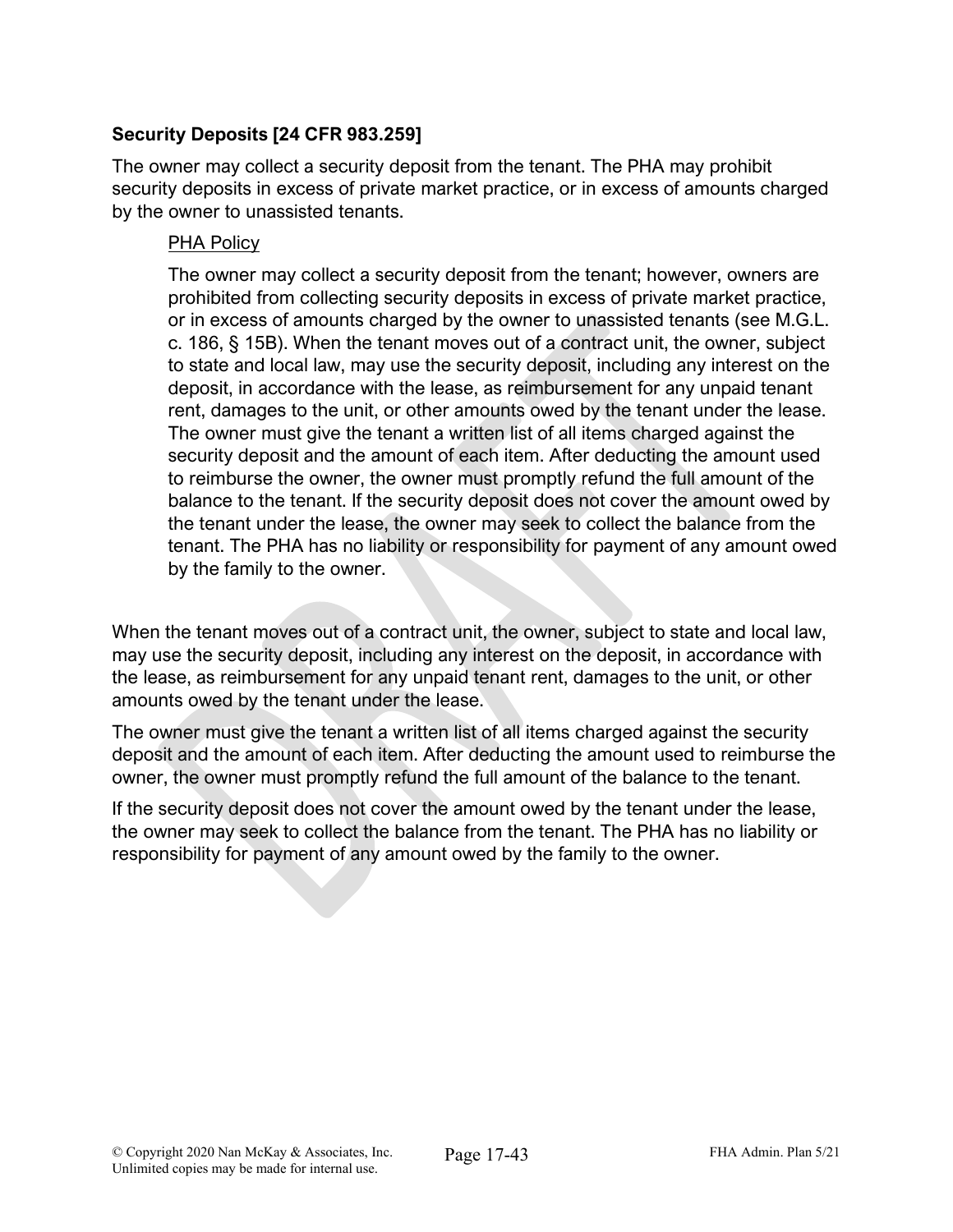### **17-VII.C. MOVES**

### **Overcrowded, Under-Occupied, and Accessible Units [24 CFR 983.260]**

If the PHA determines that a family is occupying a wrong size unit, based on the PHA's subsidy standards, or a unit with accessibility features that the family does not require, and the unit is needed by a family that does require the features, the PHA must promptly notify the family and the owner of this determination, and the PHA must offer the family the opportunity to receive continued housing assistance in another unit.

#### PHA Policy

The PHA will notify the family and the owner of the family's need to move based on the occupancy of a wrong-size or accessible unit within 10 business days of the PHA's determination. The PHA will offer the family the following types of continued assistance in the following order, based on the availability of assistance:

PBV assistance in the same building or project;

PBV assistance in another project;

Public Tenant-based Housing;

Private HOME Program Housing; and

Tenant-based voucher assistance.

If the PHA offers the family a tenant-based voucher, the PHA must terminate the housing assistance payments for a wrong-sized or accessible unit at the earlier of the expiration of the term of the family's voucher (including any extension granted by the PHA) or the date upon which the family vacates the unit. If the family does not move out of the wrong-sized unit or accessible unit by the expiration of the term of the family's voucher, the PHA must remove the unit from the HAP contract.

If the PHA offers the family another form of assistance that is not a tenant-based voucher, and the family does not accept the offer, does not move out of the PBV unit within a reasonable time as determined by the PHA, or both, the PHA must terminate the housing assistance payments for the unit at the expiration of a reasonable period as determined by the PHA and remove the unit from the HAP contract.

### PHA Policy

When the PHA offers a family another form of assistance that is not a tenantbased voucher, the family will be given 30 days from the date of the offer to accept the offer and move out of the PBV unit. If the family does not move out within this 30-day time frame, the PHA will terminate the housing assistance payments at the expiration of this 30-day period.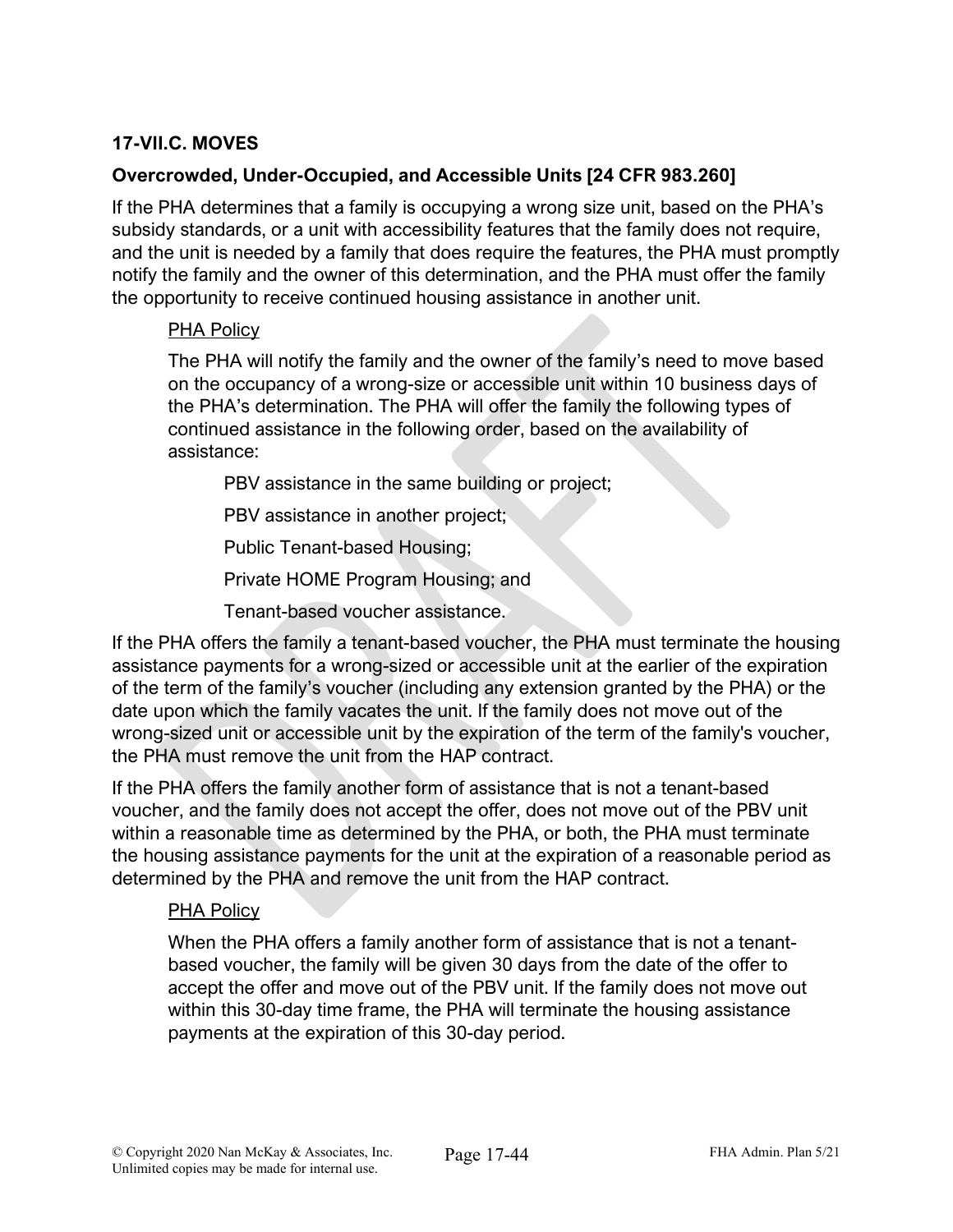The PHA may make exceptions to this 30-day period if needed for reasons beyond the family's control such as death, serious illness, or other medical emergency of a family member.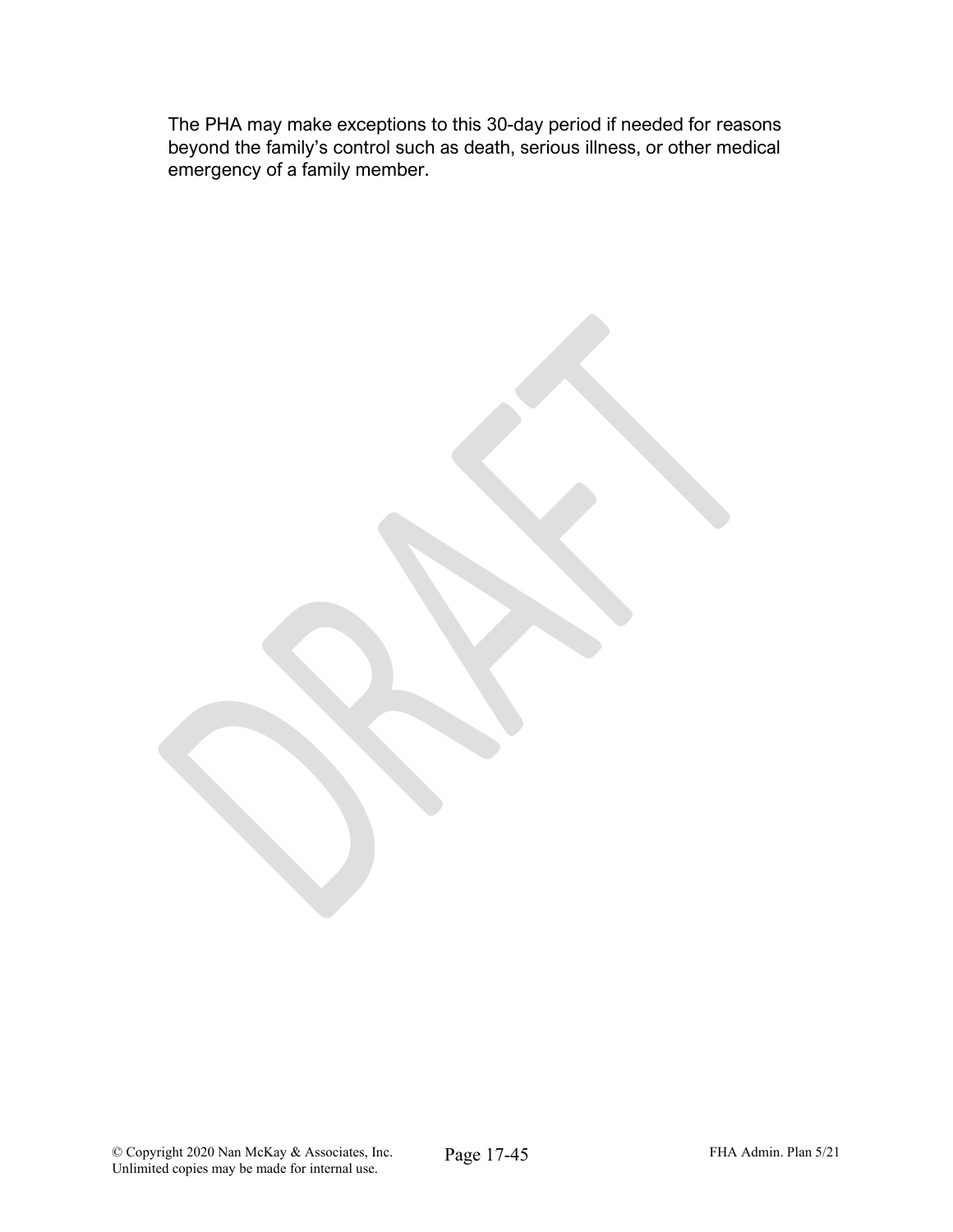### **Family Right to Move [24 CFR 983.261]**

The family may terminate the lease at any time after the first year of occupancy. The family must give advance written notice to the owner in accordance with the lease and provide a copy of such notice to the PHA. If the family wishes to move with continued tenant-based assistance, the family must contact the PHA to request the rental assistance prior to providing notice to terminate the lease.

If the family terminates the lease in accordance with these requirements, the PHA is required to offer the family the opportunity for continued tenant-based assistance, in the form of a voucher or other comparable tenant-based rental assistance. If voucher or other comparable tenant-based assistance is not immediately available upon termination of the family's lease in the PBV unit, the PHA must give the family priority to receive the next available opportunity for continued tenant-based assistance.

If the family terminates the assisted lease before the end of the first year, the family relinquishes the opportunity for continued tenant-based assistance.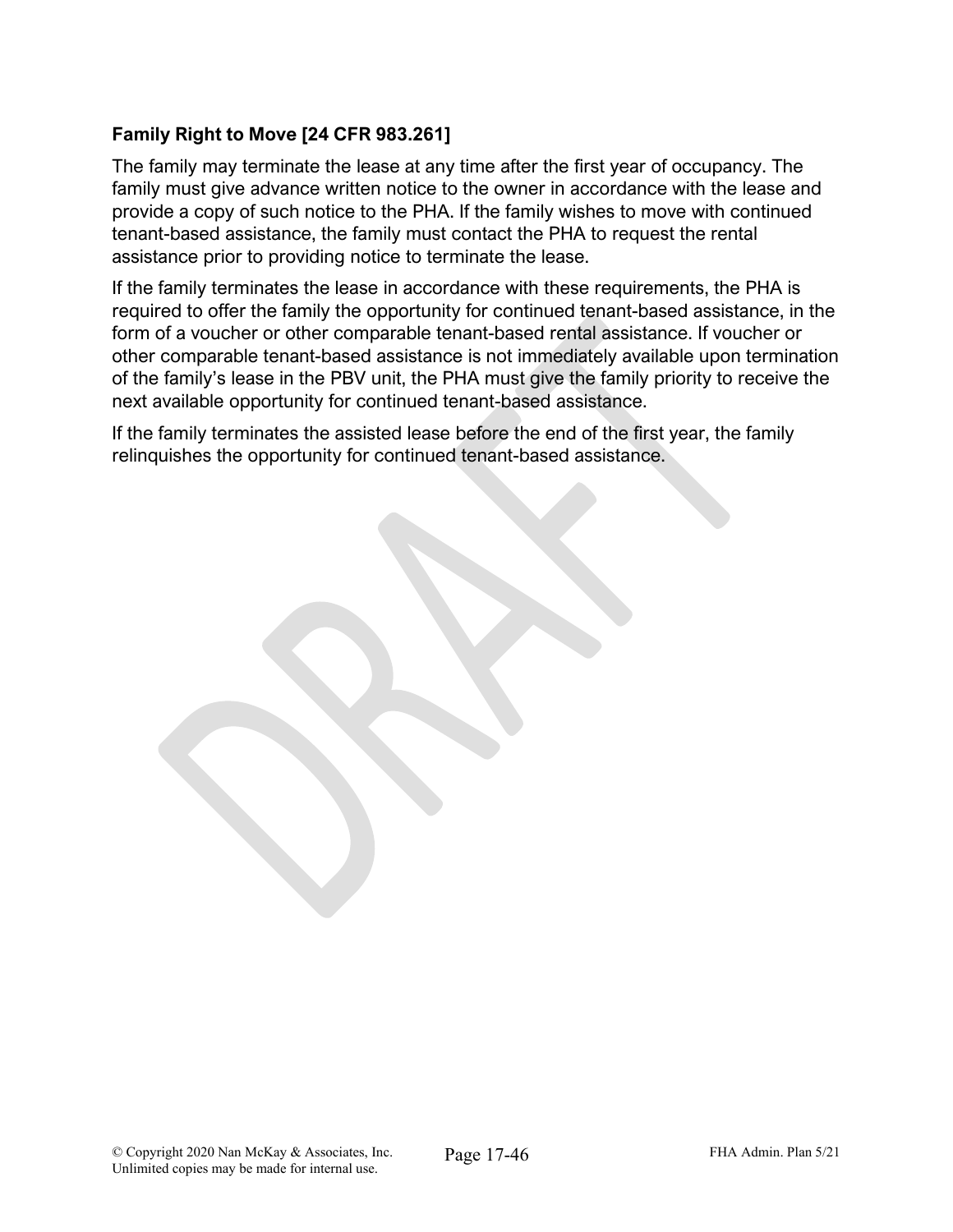### **Emergency Transfers under VAWA [Notice PIH 2017-08]**

Except where special consideration is needed for the project-based voucher program, the PHA will follow VAWA policies as outlined in Chapter 16 Part IX of this administrative plan, including using the Emergency Transfer Plan as the basis for PBV transfers under VAWA (Exhibit 16-4).

HUD requires that the PHA include policies that address when a victim has been living in a unit for less than a year or when a victim seeks to move sooner than a tenant-based voucher is available.

#### PHA Policy

When the victim of domestic violence, dating violence, sexual assault, or stalking has lived in the unit for less than one year, the PHA will provide several options for continued assistance.

The PHA will first try to transfer the participant to another PBV unit in the same development or transfer to a different development where the PHA has PBV units. The PHA will expedite the administrative processes in this case in an effort to conduct the transfer as quickly as possible.

If no units are available for an internal transfer, or if there is reasonable cause to believe that such a transfer would put the victim in jeopardy, the participant may receive continued assistance through an external transfer to either tenant-based rental assistance (HCV) or assistance in the PHA's public housing program. Such a decision will be made by the PHA based on the availability of tenant-based vouchers and/or vacancies in public housing units. Such families must be selected from the waiting list for the applicable program. The PHA has adopted a waiting list preference for victims of domestic violence, dating violence, sexual assault, and stalking in both its HCV and public housing programs in order to expedite this process. See Section 4-III.C. of this administrative plan.

If a victim wishes to move after a year of occupancy in the unit, but no tenantbased vouchers are available, the PHA will offer the participant an internal transfer to another PBV unit in the same development or a transfer to a different development where the PHA has PBV units. The PHA will expedite the administrative processes in this case in an effort to conduct the transfer as quickly as possible.

If no units are available for an internal transfer, or if there is reasonable cause to believe that such a transfer would put the victim in jeopardy, the participant may receive continued assistance through an external transfer to the PHA's public housing program. The PHA has adopted a waiting list preference for victims of domestic violence, dating violence, sexual assault, and stalking as part of the public housing ACOP in order to expedite this process.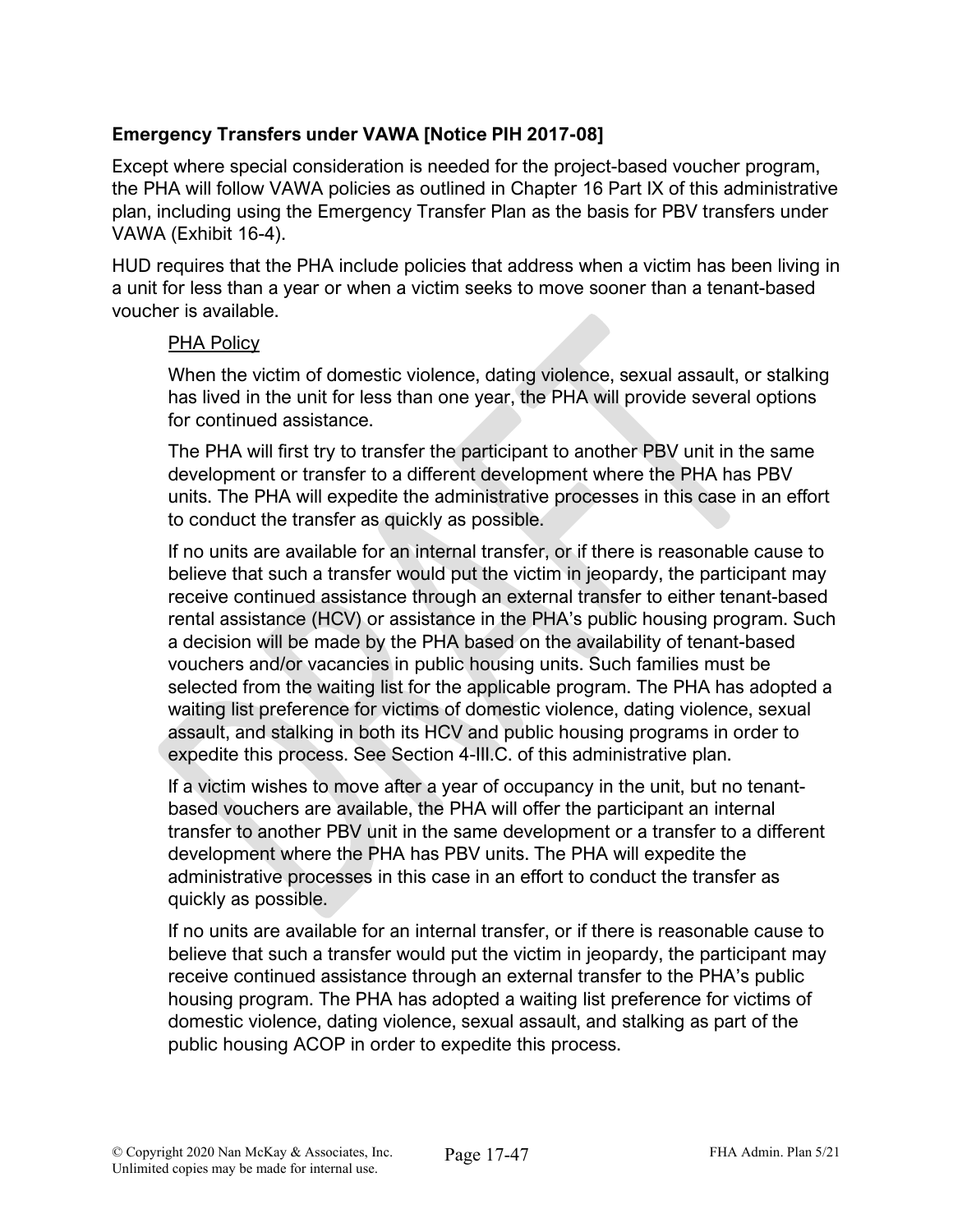# **17-VII.D. EXCEPTIONS TO THE OCCUPANCY CAP [24 CFR 983.262]**

As of April 17, 2018, the PHA may not pay housing assistance under a PBV HAP contract for more than the greater of 25 units or 25 percent of the number of dwelling units in a project unless:

- The units are exclusively for elderly families
- The units are for households eligible for supportive services available to all families receiving PBV assistance in the project

If the project is located in a census tract with a poverty rate of 20 percent or less, as determined in the most recent American Community Survey Five-Year estimates, the project cap is the greater of 25 units or 40 percent (instead of 25 percent) of the units in the project [FR Notice 7/14/17].

If a family at the time of initial tenancy is receiving and while the resident of an excepted unit has received Family Self-Sufficiency (FSS) supportive services or any other service as defined by the PHA and successfully completes the FSS contract of participation or the supportive services requirement, the unit continues to count as an excepted unit for as long as the family resides in the unit. However, if the FSS family fails to successfully complete the FSS contract of participation or supportive services objective and consequently is no longer eligible for the supportive services, the family must vacate the unit within a reasonable period of time established by the PHA, and the PHA shall cease paying HAP on behalf of the family.

Further, when a family (or remaining members of a family) residing in an excepted unit no longer meets the criteria for a "qualifying family" because the family is no longer an elderly family due to a change in family composition, the PHA has the discretion to allow the family to remain in the excepted unit. If the PHA does not exercise this discretion, the family must vacate the unit within a reasonable period of time established by the PHA, and the PHA must cease paying housing assistance payments on behalf of the non-qualifying family.

Individuals in units with supportive services who choose to no longer participate in a service or who no longer qualify for services they qualified for at the time of initial occupancy cannot subsequently be denied continued housing opportunity because of this changed circumstance. A PHA or owner cannot determine that a participant's needs exceed the level of care offered by qualifying services or require that individuals be transitioned to different projects based on service needs.

If the family fails to vacate the unit within the established time, the unit must be removed from the HAP contract unless the project is partially assisted, and it is possible for the HAP contract to be amended to substitute a different unit in the building in accordance with program requirements; or the owner terminates the lease and evicts the family. The housing assistance payments for a family residing in an excepted unit that is not in compliance with its family obligations to comply with supportive services requirements must be terminated by the PHA.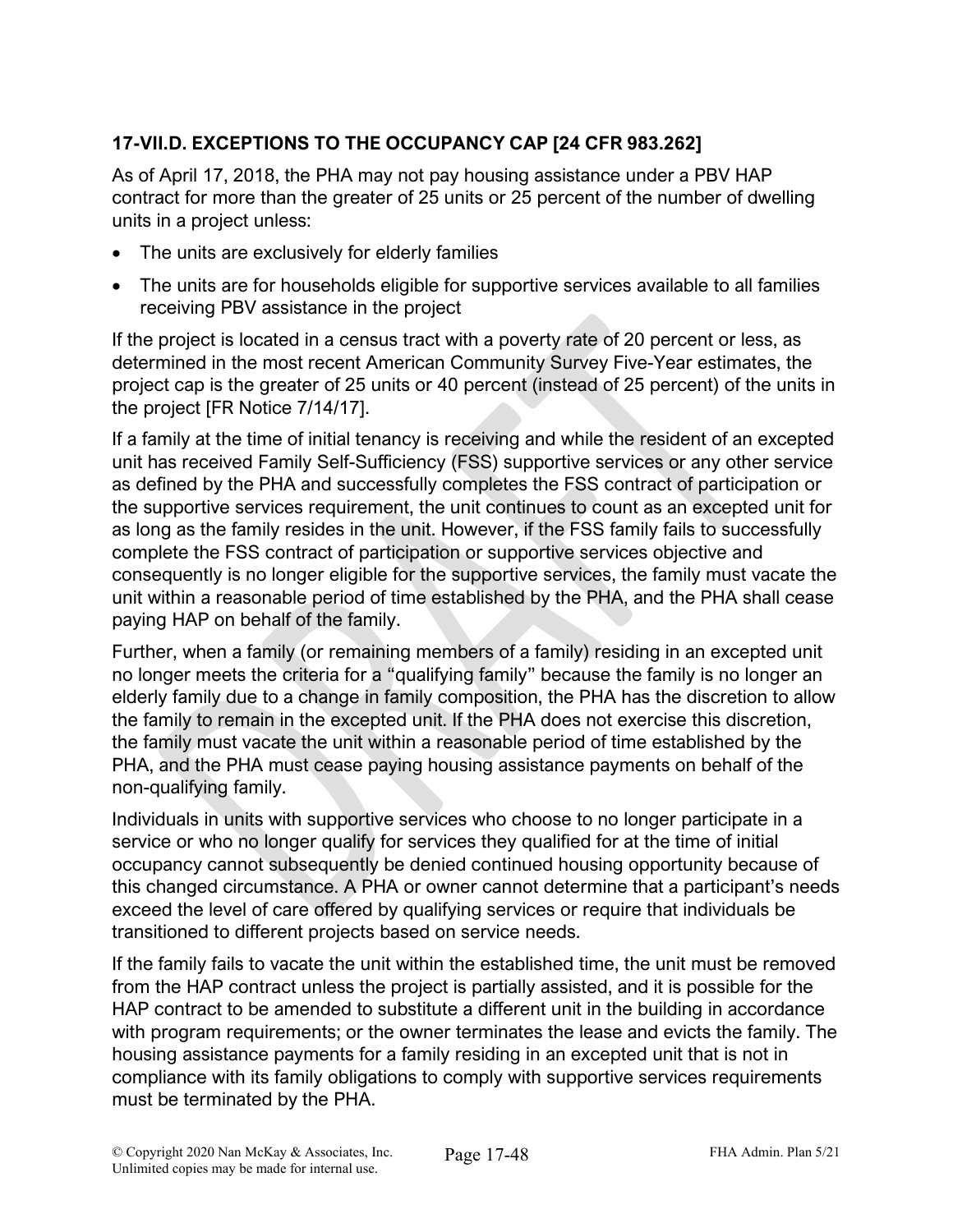The PHA may allow a family that initially qualified for occupancy of an excepted unit based on elderly family status to continue to reside in a unit, where through circumstances beyond the control of the family (e.g., death of the elderly family member or long-term or permanent hospitalization or nursing care), the elderly family member no longer resides in the unit. In this case, the unit may continue to be counted as an excepted unit for as long as the family resides in that unit. Once the family vacates the unit, in order to continue as an excepted unit under the HAP contract, the unit must be made available to and occupied by a qualified family.

#### PHA Policy

The PHA will allow families who initially qualified to live in an excepted unit to remain when circumstances change due to circumstances beyond the remaining family members' control.

In all other cases, the PHA will provide written notice to the family and owner within 10 business days of making the determination. The family will be given 60 days from the date of the notice to move out of the PBV unit. If the family does not move out within this 60-day time frame, the PHA will terminate the housing assistance payments at the expiration of this 60-day period.

The PHA may make exceptions to this 60-day period if needed for reasons beyond the family's control such as death, serious illness, or other medical emergency of a family member.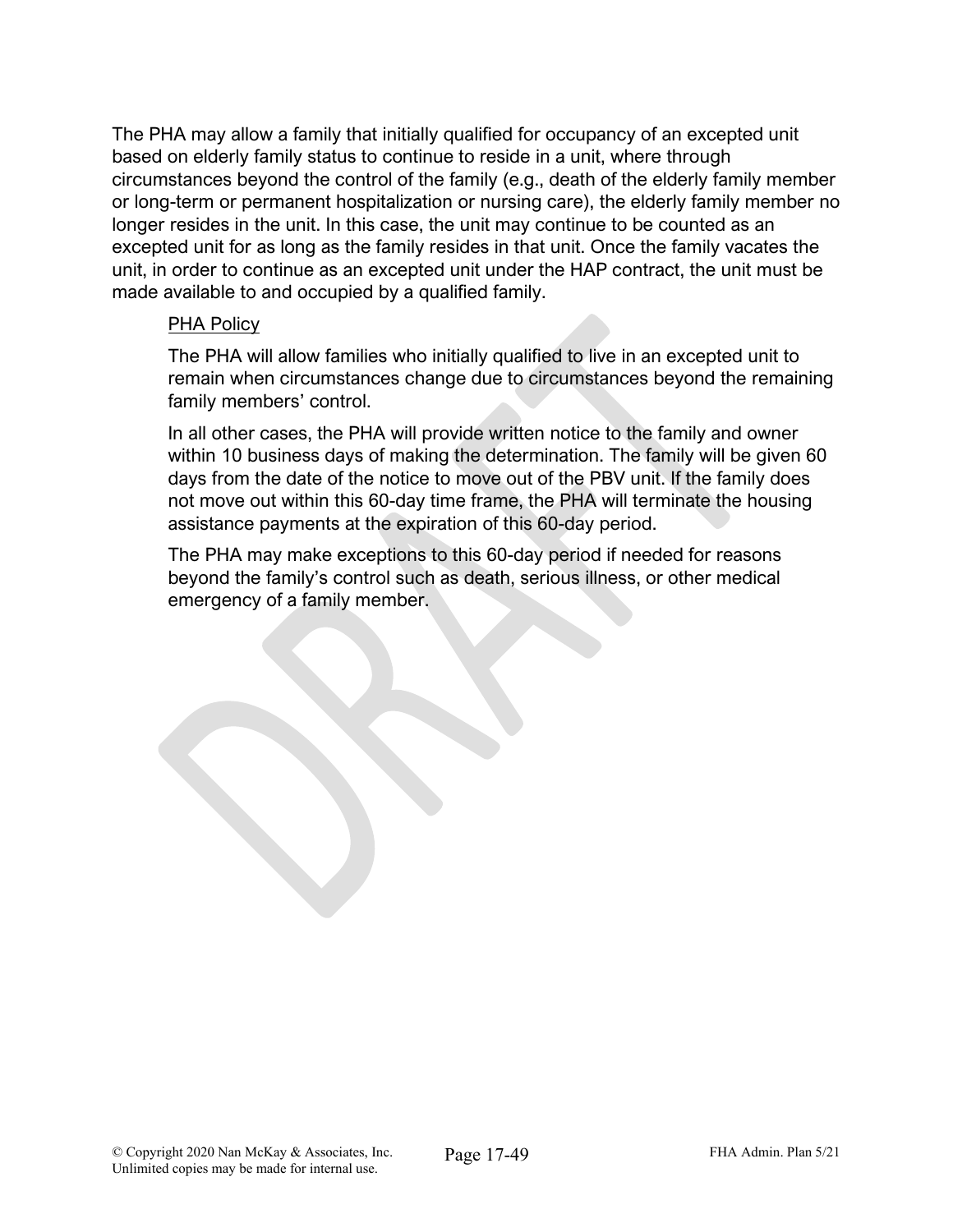© Copyright 2020 Nan McKay & Associates, Inc.  $P_{A\Omega}$  P<sub>1</sub> 17-50 FHA Admin. Plan 5/21 Unlimited copies may be made for internal use.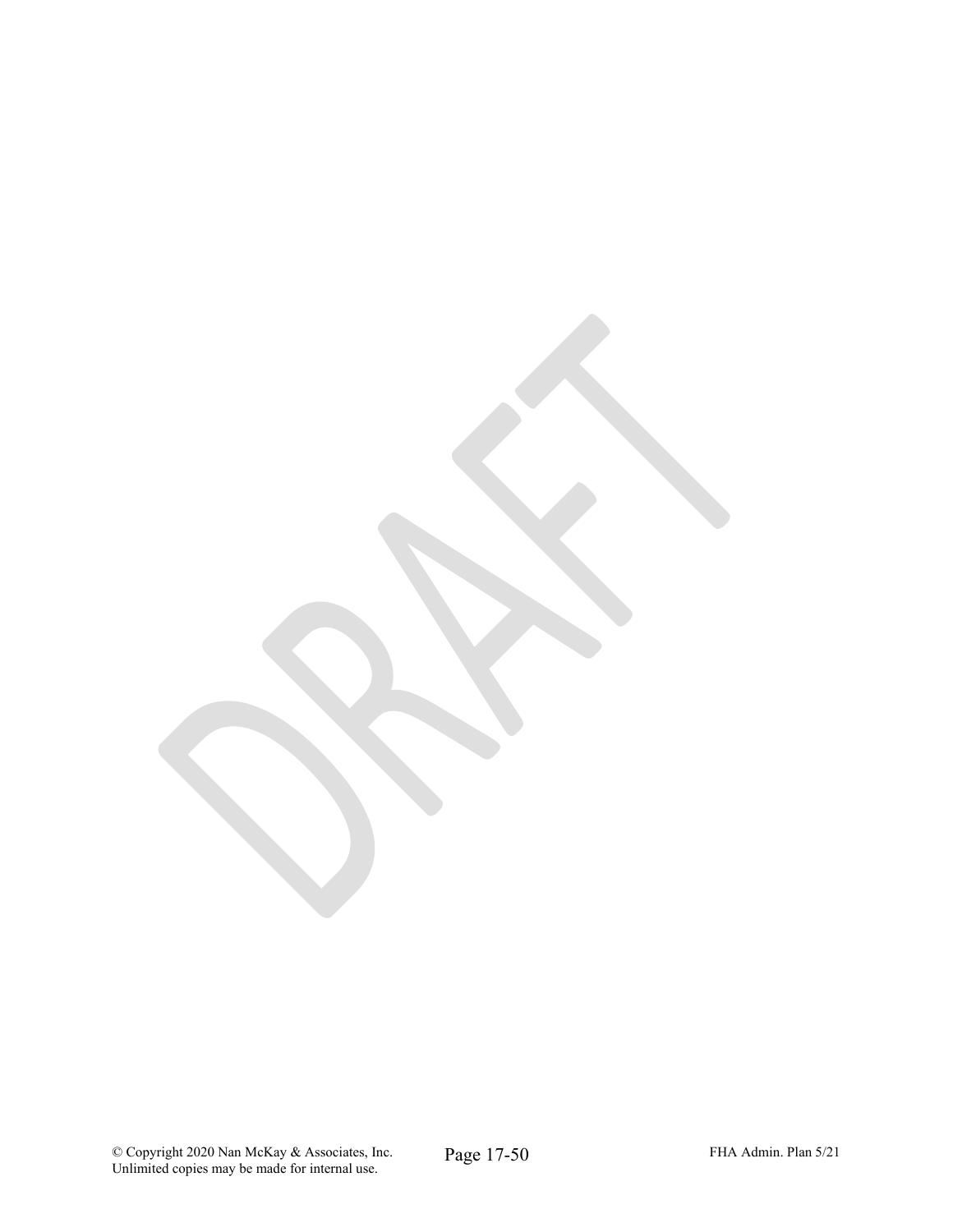### **PART VIII: DETERMINING RENT TO OWNER**

#### **17-VIII.A. OVERVIEW**

The amount of the initial rent to an owner of units receiving PBV assistance is established at the beginning of the HAP contract term. Although for rehabilitated or newly constructed housing, the agreement to enter into HAP Contract (Agreement) states the estimated amount of the initial rent to owner, the actual amount of the initial rent to owner is established at the beginning of the HAP contract term.

During the tem of the HAP contract, the rent to owner is redetermined at the owner's request in accordance with program requirements, and at such time that there is a five percent or greater decrease in the published FMR.

### **17-VIII.B. RENT LIMITS [24 CFR 983.301]**

Except for certain tax credit units (discussed below), the rent to owner must not exceed the lowest of the following amounts:

- An amount determined by the PHA, not to exceed 110 percent of the applicable fair market rent (or any HUD-approved exception payment standard) for the unit bedroom size minus any utility allowance;
- The reasonable rent; or
- The rent requested by the owner.

# **Certain Tax Credit Units [24 CFR 983.301(c)]**

For certain tax credit units, the rent limits are determined differently than for other PBV units. Different limits apply to contract units that meet all of the following criteria:

- The contract unit receives a low-income housing tax credit under the Internal Revenue Code of 1986;
- The contract unit is not located in a qualified census tract;
- There are comparable tax credit units of the same bedroom size as the contract unit in the same project, and the comparable tax credit units do not have any form of rental assistance other than the tax credit; and
- The tax credit rent exceeds 110 percent of the fair market rent or any approved exception payment standard;

For contract units that meet all of these criteria, the rent to owner must not exceed the lowest of:

- The tax credit rent minus any utility allowance;
- The reasonable rent; or
- The rent requested by the owner.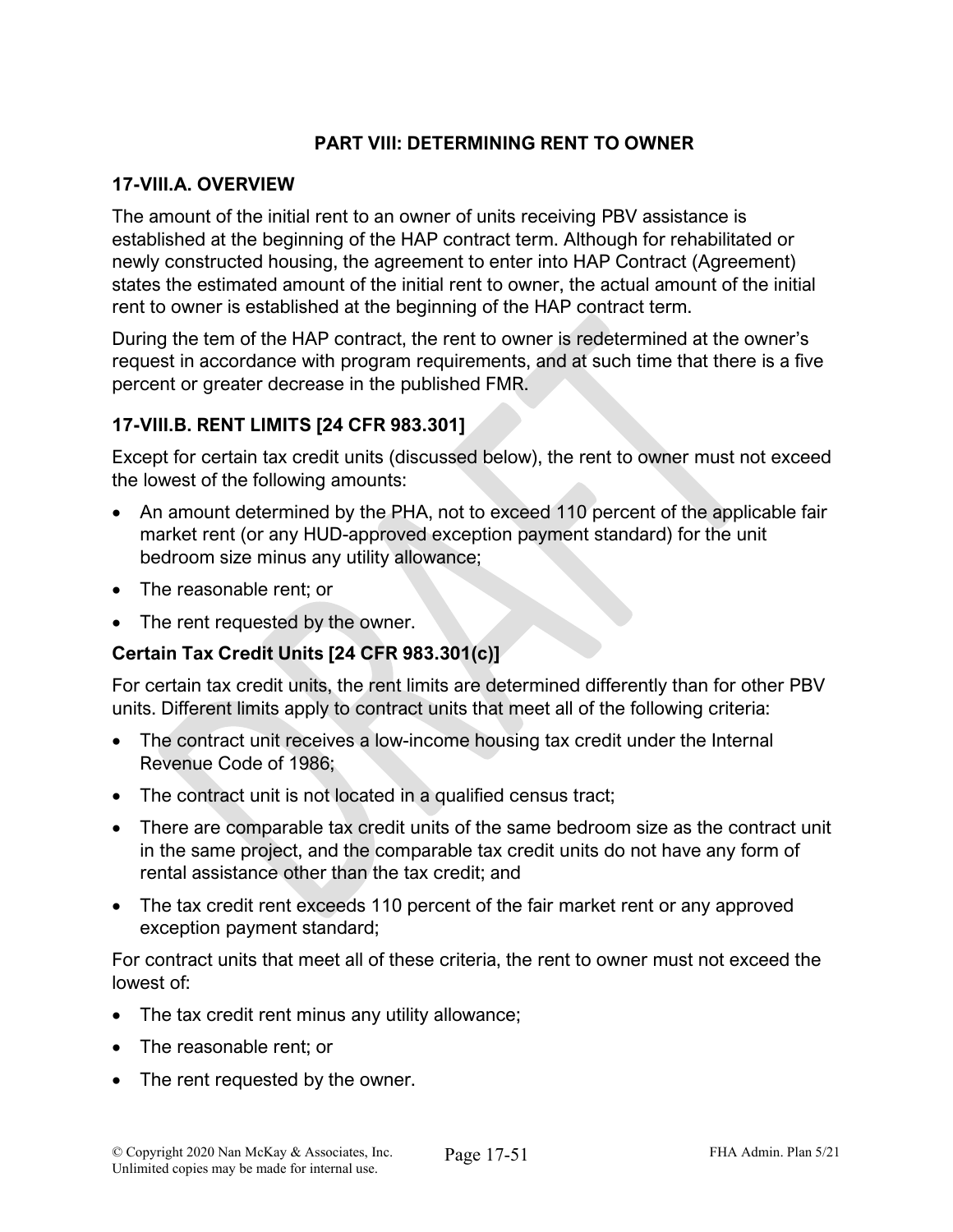# **Definitions**

A *qualified census tract* is any census tract (or equivalent geographic area defined by the Bureau of the Census) in which at least 50 percent of households have an income of less than 60 percent of Area Median Gross Income (AMGI), or where the poverty rate is at least 25 percent and where the census tract is designated as a qualified census tract by HUD.

*Tax credit rent* is the rent charged for comparable units of the same bedroom size in the project that also receive the low-income housing tax credit but do not have any additional rental assistance (e.g., tenant-based voucher assistance).

# **Reasonable Rent [24 CFR 983.301(e) and 983.302(c)(2)]**

The PHA must determine reasonable rent in accordable with 24 CFR 983.303. The rent to owner for each contract unit may at no time exceed the reasonable rent, except in cases where the PHA has elected within the HAP contract not to reduce rents below the initial rent to owner and, upon redetermination of the rent to owner, the reasonable rent would result in a rent below the initial rent. However, the rent to owner must be reduced in the following cases:

- To correct errors in calculations in accordable with HUD requirements
- If additional housing assistance has been combined with PBV assistance after the execution of the initial HAP contract and a rent decrease is required pursuant to 24 CFR 983.55
- If a decrease in rent to owner is required based on changes in the allocation of the responsibility for utilities between owner and tenant

If the PHA has not elected within the HAP contract to establish the initial rent to owner as the rent floor, the rent to owner shall not at any time exceed the reasonable rent.

### **PHA Policy**

**The PHA will elect within the HAP contract not to reduce rents below the initial level, with the exception of circumstances listed in 24 CFR 983.302(c)(2). If, upon redetermination of the rent to owner, the reasonable rent would result in a rent below the initial rent, the PHA will use the higher initial rent to owner amount.**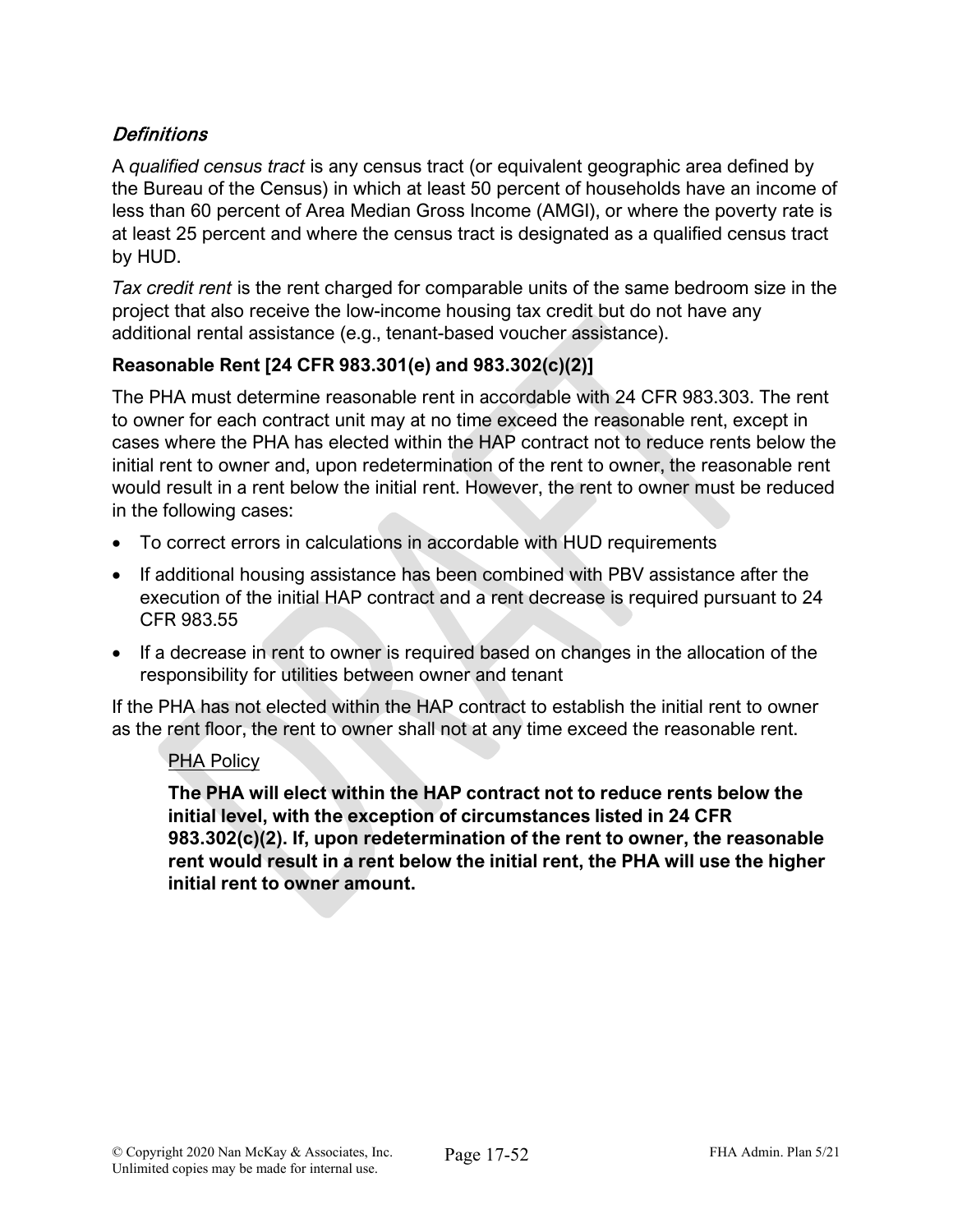### **Use of FMRs, Exception Payment Standards, and Utility Allowances [24 CFR 983.301(f)]**

When determining the initial rent to owner, the PHA must use the most recently published FMR in effect and the utility allowance schedule in effect at execution of the HAP contract. When redetermining the rent to owner, the PHA must use the most recently published FMR and the utility allowance schedule in effect at the time of redetermination. At its discretion, the PHA may for initial rent, use the amounts in effect at any time during the 30-day period immediately before the beginning date of the HAP contract, or for redeterminations of rent, the 30-day period immediately before the redetermination date.

Any HUD-approved exception payment standard amount under the tenant-based voucher program also applies to the project-based voucher program. HUD will not approve a different exception payment stand amount for use in the PBV program.

Likewise, the PHA may not establish or apply different utility allowance amounts for the PBV program. The same utility allowance schedule applies to both the tenant-based and project-based voucher programs.

### **PHA Policy**

**Upon written request by the owner, the PHA will consider using the FMR or utility allowances in effect during the 30-day period before the start date of the HAP, or redetermination of rent. The owner must explain the need to use the previous FMRs or utility allowances and include documentation in support of the request. The PHA will review and make a decision based on the circumstances and merit of each request.** 

**In addition to considering a written request from an owner, the PHA may decide to use the FMR or utility allowances in effect during the 30-day period before the start date of the HAP, or redetermination of rent, if the PHA determines it is necessary due to PHA budgetary constraints.**

### **Use of Small Area FMRs (SAFMRs) [24 CFR 888.113(h)]**

While small area FMRs (SAFMRs) do not apply to PBV projects, PHAs that operate a tenant-based program under SAFMRs may apply SAFMRs to all future PBV HAP contracts. If the PHA adopts this policy, it must apply to all future PBV projects and the PHA's entire jurisdiction. The PHA and owner may not subsequently choose to revert back to use of the FMRs once the SAFMRs have been adopted, even if the PHA subsequently changes its policy.

Further, the PHA may apply SAFMRs to current PBV projects where the notice of owner selection was made on or before the effective date of PHA implementation, provided the owner is willing to mutually agree to doing so and the application is prospective. The PHA and owner may not subsequently choose to revert back to use of the FMRs once the SAFMRs have been adopted, even if the PHA subsequently changes its policy. If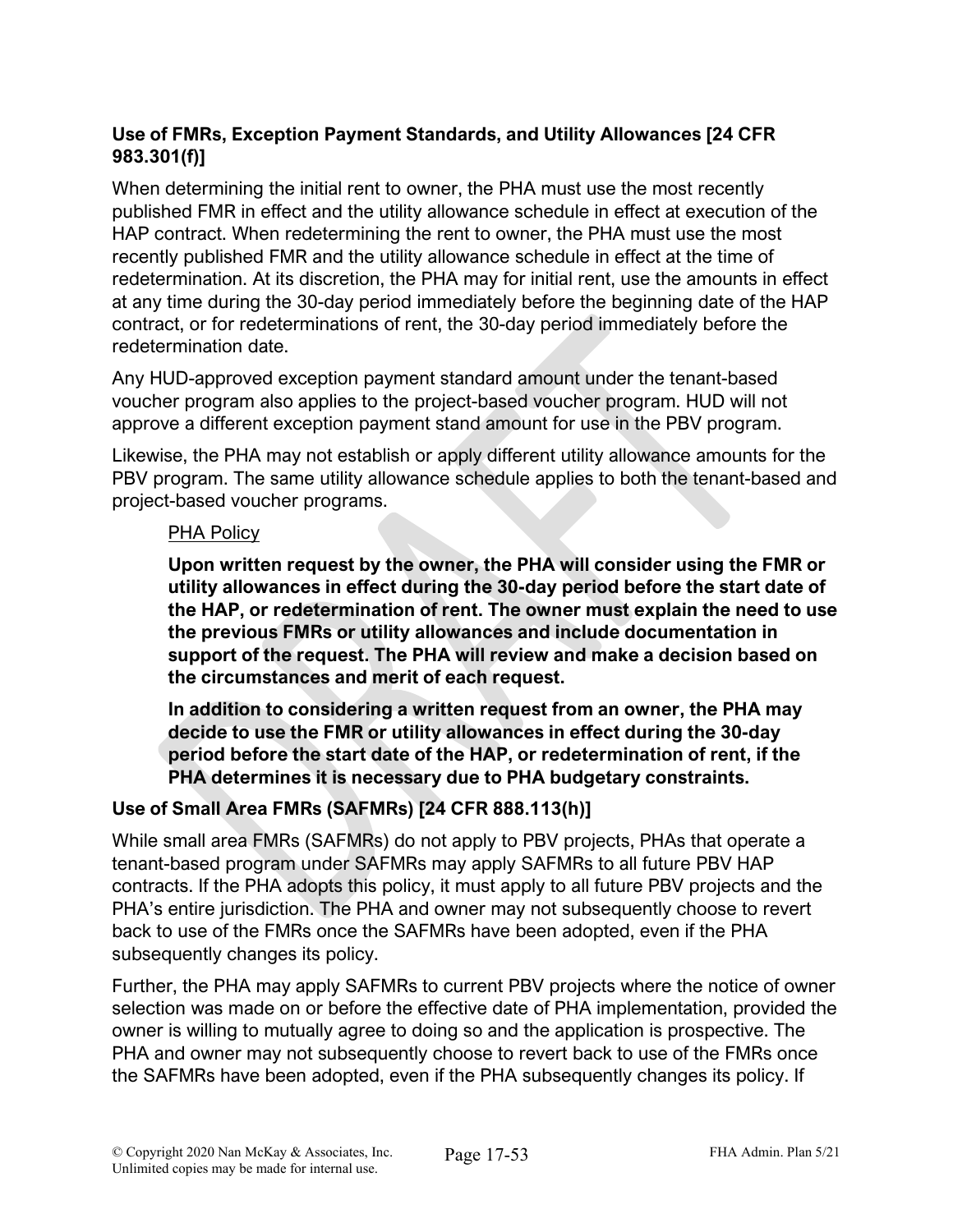rents increase as a result of the use of SAFMRs, the rent increase may not be effective until the first anniversary of the HAP contract.

### **PHA Policy**

**The PHA will not apply SAFMRs to the PHA's PBV program.**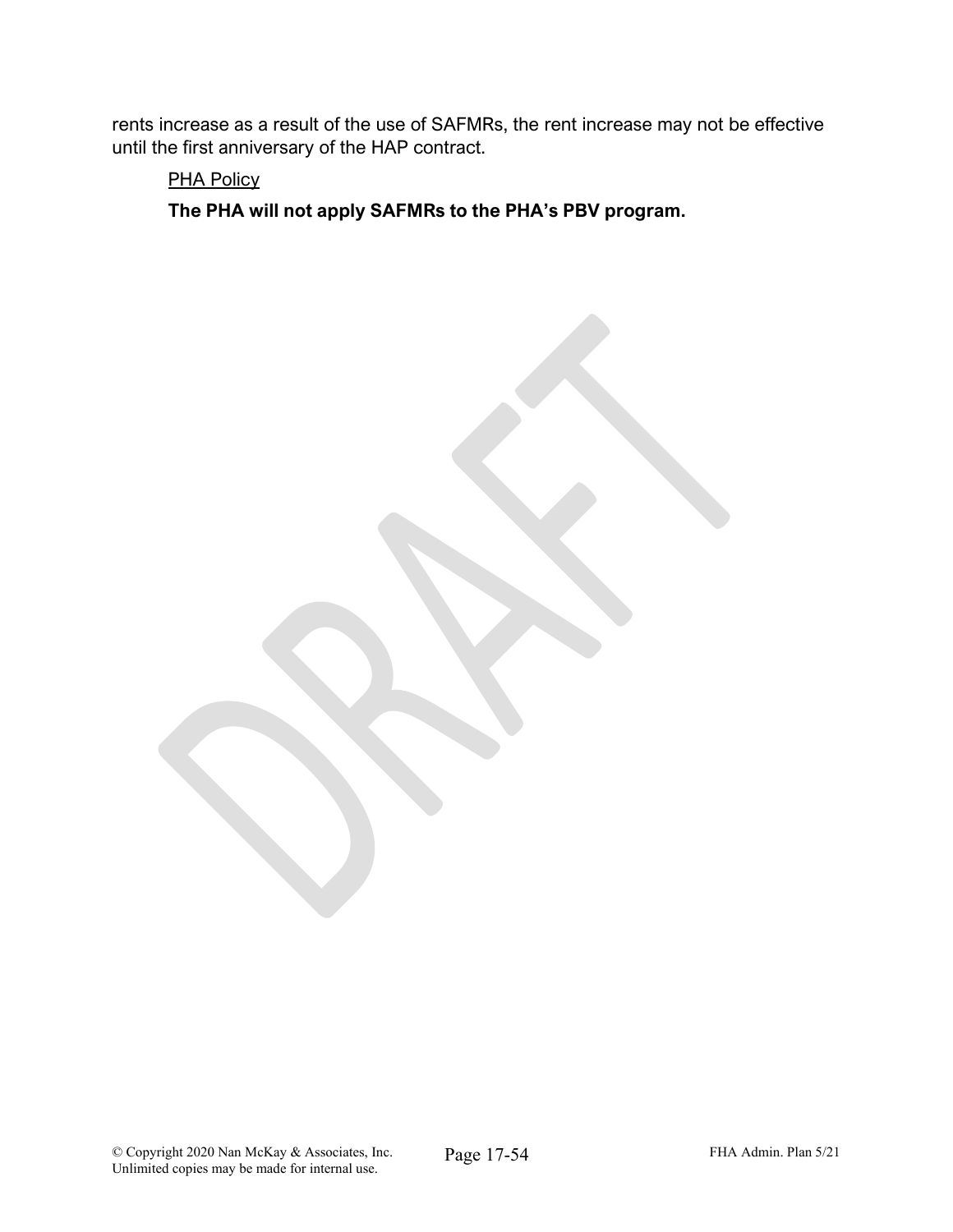### **Redetermination of Rent [24 CFR 983.302]**

The PHA must redetermine the rent to owner upon the owner's request or when there is a 10 percent or greater decrease in the published FMR.

### Rent Increase

If an owner wishes to request an increase in the rent to owner from the PHA, it must be requested at the annual anniversary of the HAP contract (see Section 17-V.D.). The request must be in writing and in the form and manner required by the PHA. The PHA may only make rent increases in accordance with the rent limits described previously. There are no provisions in the PBV program for special adjustments (e.g., adjustments that reflect increases in the actual and necessary expenses of owning and maintaining the units which have resulted from substantial general increases in real property taxes, utility rates, or similar costs).

### PHA Policy

#### **An owner's request for a rent increase must be submitted to the PHA 60 days prior to the anniversary date of the HAP contract and must include the new rent amount the owner is proposing.**

The PHA may not approve and the owner may not receive any increase of rent to owner until and unless the owner has complied with requirements of the HAP contract, including compliance with HQS. The owner may not receive any retroactive increase of rent for any period of noncompliance.

#### Rent Decrease

If there is a decrease in the rent to owner, as established in accordance with program requirements such as a change in the FMR or exception payment standard, or reasonable rent amount, the rent to owner must be decreased regardless of whether the owner requested a rent adjustment, except where the PHA has elected within the HAP contract to not reduce rents below the initial rent under the initial HAP contract.

### Notice of Rent Change

The rent to owner is redetermined by written notice by the PHA to the owner specifying the amount of the redetermined rent. The PHA notice of rent adjustment constitutes an amendment of the rent to owner specified in the HAP contract. The adjusted amount of rent to owner applies for the period of 12 calendar months from the annual anniversary of the HAP contract.

### PHA Policy

### **The PHA will provide the owner with at least 30 days written notice of any change in the amount of rent to owner.**

### **PHA-Owned Units [24 CFR 983.301(g)]**

For PHA-owned PBV units, the initial rent to owner and the annual redetermination of rent at the anniversary of the HAP contract are determined by the independent entity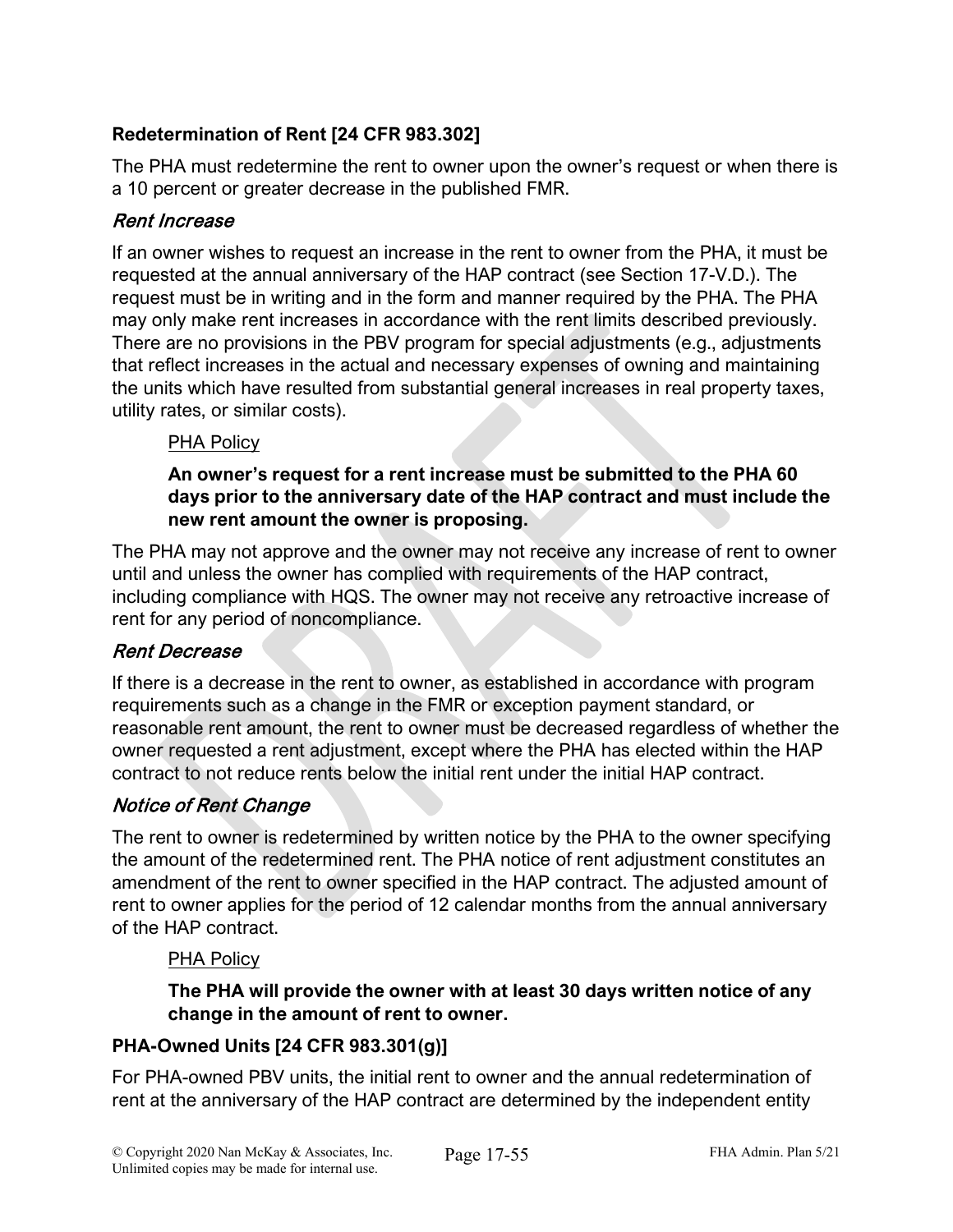approved by HUD. The PHA must use the rent to owner established by the independent entity.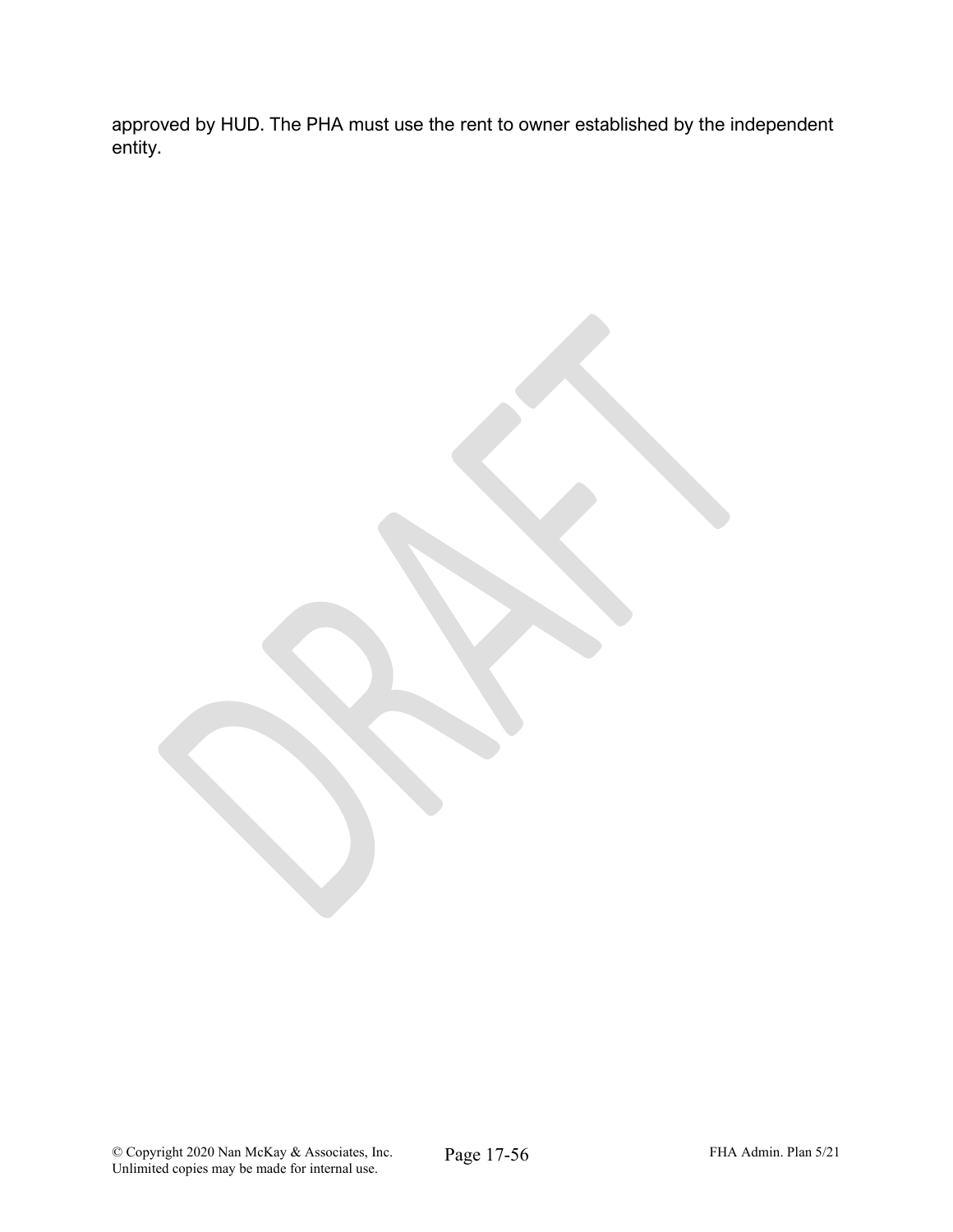# **17-VIII.C. REASONABLE RENT [24 CFR 983.303]**

At the time the initial rent is established and all times during the term of the HAP contract, the rent to owner for a contract unit may not exceed the reasonable rent for the unit as determined by the PHA, except where the PHA has elected within the HAP contract to not reduce rents below the initial rent under the initial HAP contract.

#### **When Rent Reasonable Determinations Are Required**

The PHA must redetermine the reasonable rent for a unit receiving PBV assistance whenever any of the following occur:

- There is a 10 percent or greater decrease in the published FMR in effect 60 days before the contract anniversary (for the unit sizes specified in the HAP contract) as compared with the FMR that was in effect one year before the contract anniversary date;
- The PHA approves a change in the allocation of responsibility for utilities between the owner and the tenant;
- The HAP contract is amended to substitute a different contract unit in the same building or project; or
- There is any other change that may substantially affect the reasonable rent.

### **How to Determine Reasonable Rent**

The reasonable rent of a unit receiving PBV assistance must be determined by comparison to rent for other comparable unassisted units. When making this determination, the PHA must consider factors that affect market rent. Such factors include the location, quality, size, type and age of the unit, as well as the amenities, housing services maintenance, and utilities to be provided by the owner.

### Comparability Analysis

For each unit, the comparability analysis must use at least three comparable units in the private unassisted market. This may include units in the premises or project that is receiving project-based assistance. The analysis must show how the reasonable rent was determined, including major differences between the contract units and comparable unassisted units, and must be retained by the PHA. The comparability analysis may be performed by PHA staff or by another qualified person or entity. Those who conduct these analyses or are involved in determining the housing assistance payment based on the analyses may not have any direct or indirect interest in the property.

### **PHA-Owned Units**

For PHA-owned units, the amount of the reasonable rent must be determined by an independent agency approved by HUD in accordance with PBV program requirements. The independent entity must provide a copy of the determination of reasonable rent for PHA-owned units to the PHA and to the HUD field office where the project is located.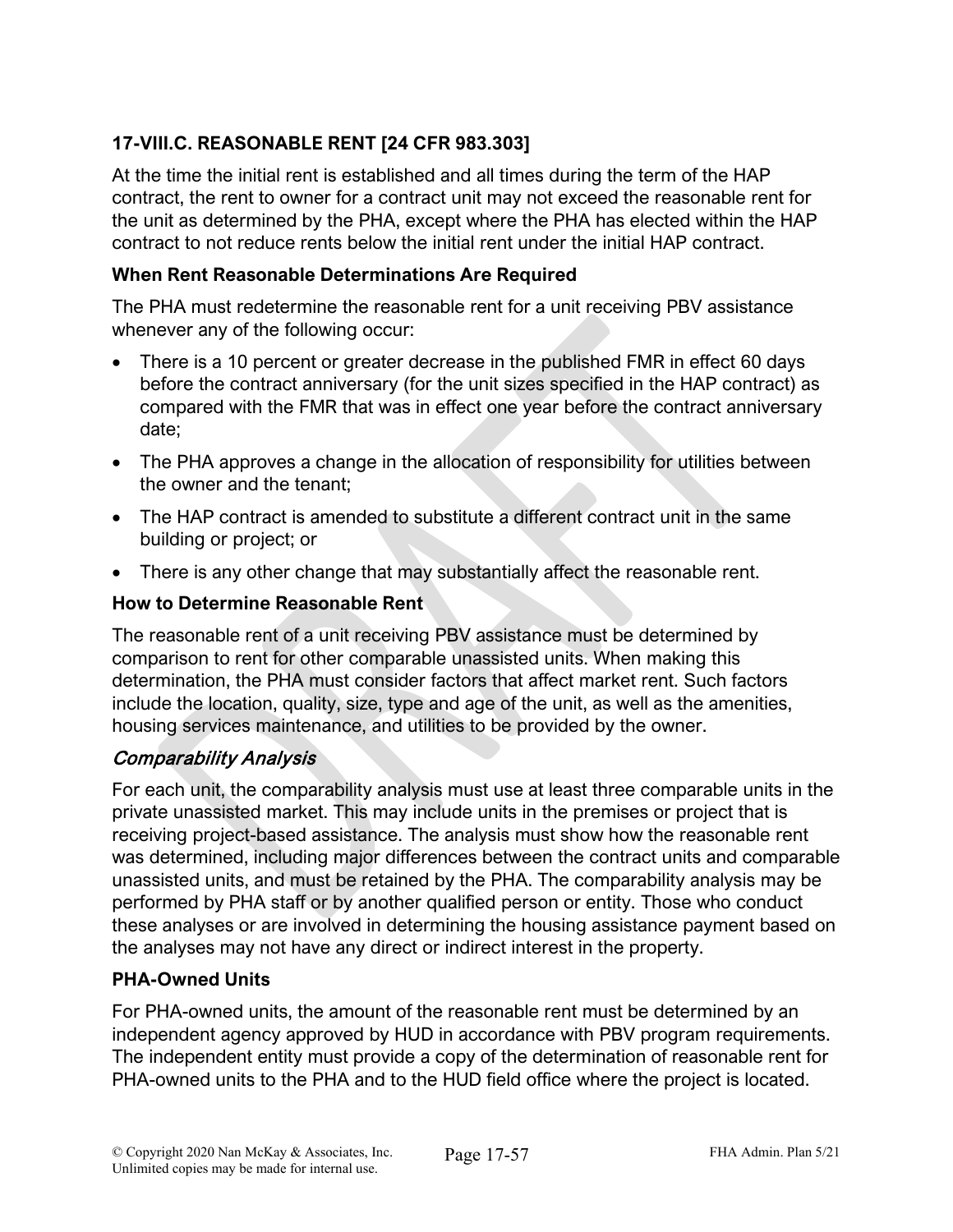### **Owner Certification of Reasonable Rent**

By accepting each monthly housing assistance payment, the owner certifies that the rent to owner is not more than rent charged by the owner for other comparable unassisted units in the premises. At any time, the PHA may require the owner to submit information on rents charged by the owner for other units in the premises or elsewhere.

# **17-VIII.D. EFFECT OF OTHER SUBSIDY AND RENT CONTROL**

In addition to the rent limits discussed in Section 17-VIII.B above, other restrictions may limit the amount of rent to owner in a PBV unit. In addition, certain types of subsidized housing are not even eligible to receive PBV assistance (see Section 17-II.D).

### **Other Subsidy [24 CFR 983.304]**

To comply with HUD subsidy layering requirements, at the discretion of HUD or its designee, a PHA shall reduce the rent to owner because of other governmental subsidies, including tax credits or tax exemptions, grants, or other subsidized funding.

For units receiving assistance under the HOME program, rents may not exceed rent limits as required by that program.

For units in any of the following types of federally subsidized projects, the rent to owner may not exceed the subsidized rent (basic rent) or tax credit rent as determined in accordance with requirements for the applicable federal program:

- An insured or non-insured Section 236 project;
- A formerly insured or non-insured Section 236 project that continues to receive Interest Reduction Payment following a decoupling action;
- A Section 221(d)(3) below market interest rate (BMIR) project;
- A Section 515 project of the Rural Housing Service;
- Any other type of federally subsidized project specified by HUD.

### Combining Subsidy

Rent to owner may not exceed any limitation required to comply with HUD subsidy layering requirements.

### **Rent Control [24 CFR 983.305]**

In addition to the rent limits set by PBV program regulations, the amount of rent to owner may also be subject to rent control or other limits under local, state, or federal law.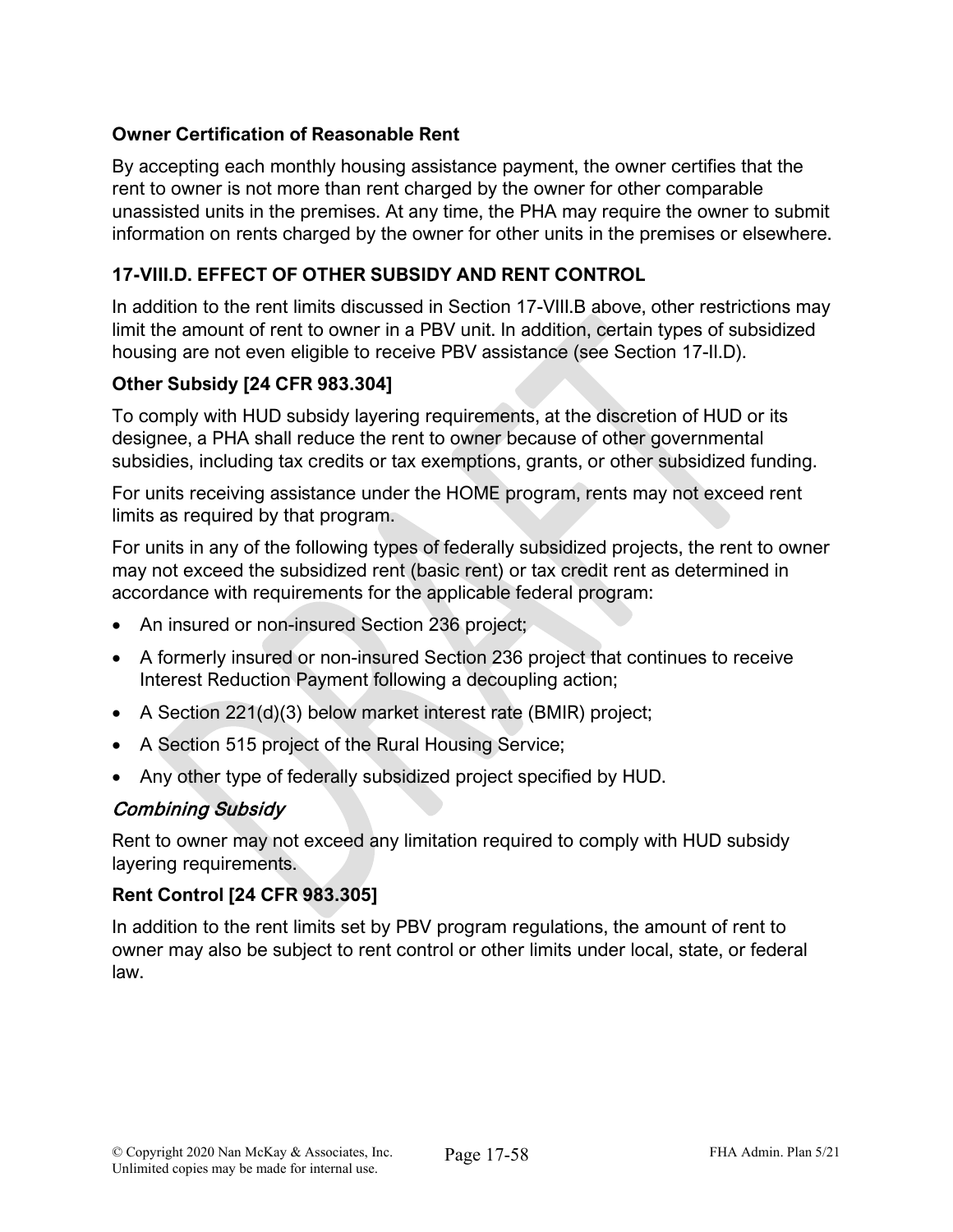## **PART IX: PAYMENTS TO OWNER**

### **17-IX.A. HOUSING ASSISTANCE PAYMENTS [24 CFR 983.351]**

During the term of the HAP contract, the PHA must make housing assistance payments to the owner in accordance with the terms of the HAP contract. During the term of the HAP contract, payments must be made for each month that a contract unit complies with HQS and is leased to and occupied by an eligible family. The housing assistance payment must be paid to the owner on or about the first day of the month for which payment is due, unless the owner and the PHA agree on a later date.

Except for discretionary vacancy payments, the PHA may not make any housing assistance payment to the owner for any month after the month when the family moves out of the unit (even if household goods or property are left in the unit).

The amount of the housing assistance payment by the PHA is the rent to owner minus the tenant rent (total tenant payment minus the utility allowance).

In order to receive housing assistance payments, the owner must comply with all provisions of the HAP contract. Unless the owner complies with all provisions of the HAP contract, the owner does not have a right to receive housing assistance payments.

### **17-IX.B. VACANCY PAYMENTS [24 CFR 983.352]**

If an assisted family moves out of the unit, the owner may keep the housing assistance payment for the calendar month when the family moves out. However, the owner may not keep the payment if the PHA determines that the vacancy is the owner's fault.

### **PHA Policy**

If the PHA determines that the owner is responsible for a vacancy and, as a result, is not entitled to the keep the housing assistance payment, the PHA will notify the landlord of the amount of housing assistance payment that the owner must repay. The PHA will require the owner to repay the amount owed in accordance with the policies in Section 16-IV.B.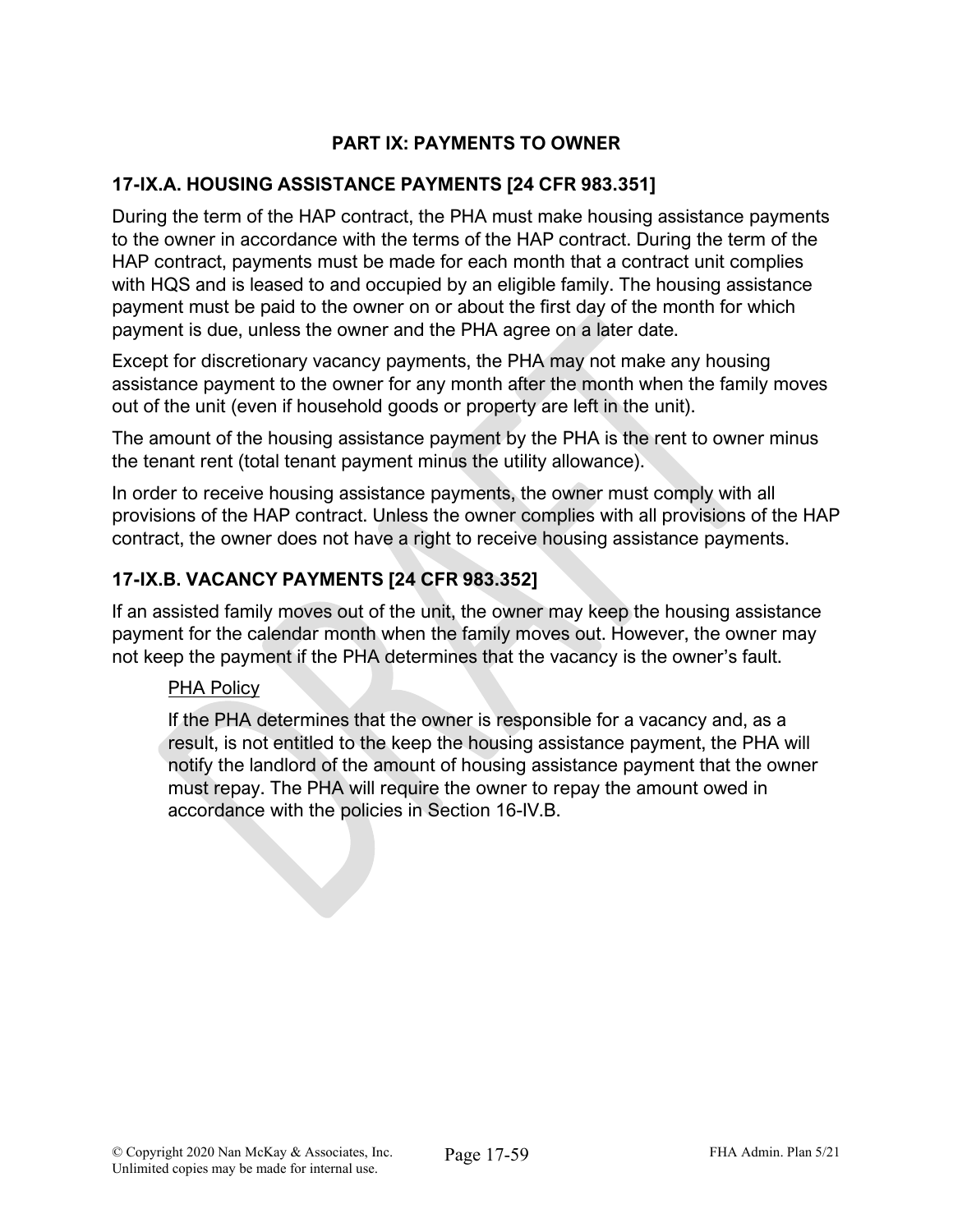At the discretion of the PHA, the HAP contract may provide for vacancy payments to the owner. The PHA may only make vacancy payments if:

- The owner gives the PHA prompt, written notice certifying that the family has vacated the unit and identifies the date when the family moved out (to the best of the owner's knowledge);
- The owner certifies that the vacancy is not the fault of the owner and that the unit was vacant during the period for which payment is claimed;
- The owner certifies that it has taken every reasonable action to minimize the likelihood and length of vacancy; and
- The owner provides any additional information required and requested by the PHA to verify that the owner is entitled to the vacancy payment.

The owner must submit a request for vacancy payments in the form and manner required by the PHA and must provide any information or substantiation required by the PHA to determine the amount of any vacancy payment.

#### PHA Policy

**If an owner's HAP contract calls for vacancy payments to be made, and the owner wishes to receive vacancy payments, the owner must have properly notified the PHA of the vacancy in accordance with the policy in Section 17- VI.F. regarding filling vacancies.**

**In order for a vacancy payment request to be considered, it must be made within 10 business days of the end of the period for which the owner is requesting the vacancy payment. The request must include the required owner certifications and the PHA may require the owner to provide documentation to support the request. If the owner does not provide the information requested by the PHA within 10 business days of the PHA's request, no vacancy payments will be made.**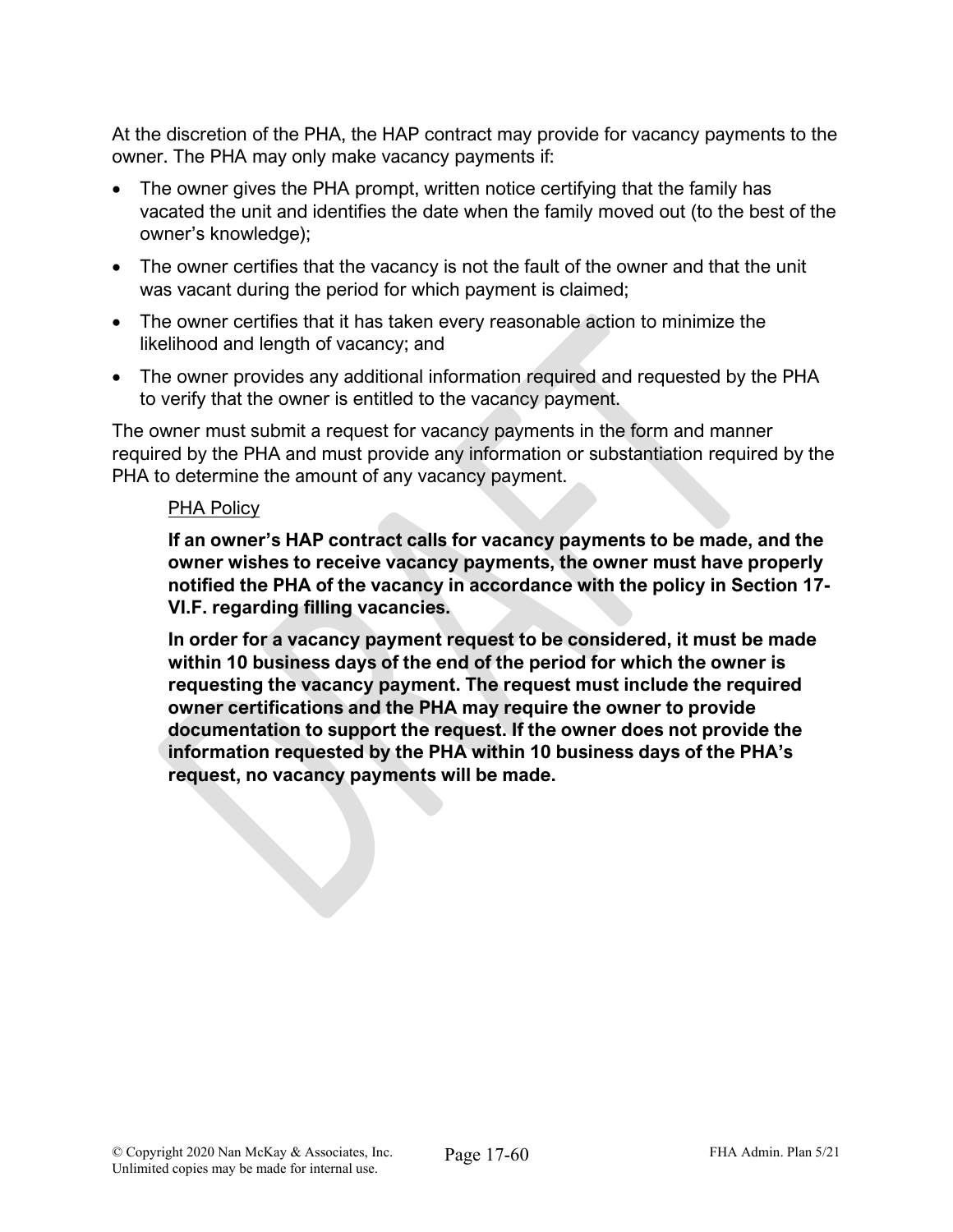## **17-IX.C. TENANT RENT TO OWNER [24 CFR 983.353]**

The tenant rent is the portion of the rent to owner paid by the family. The amount of tenant rent is determined by the PHA in accordance with HUD requirements. Any changes in the amount of tenant rent will be effective on the date stated in the PHA notice to the family and owner.

The family is responsible for paying the tenant rent (total tenant payment minus the utility allowance). The amount of the tenant rent determined by the PHA is the maximum amount the owner may charge the family for rental of a contract unit. The tenant rent covers all housing services, maintenance, equipment, and utilities to be provided by the owner. The owner may not demand or accept any rent payment from the tenant in excess of the tenant rent as determined by the PHA. The owner must immediately return any excess payment to the tenant.

#### **Tenant and PHA Responsibilities**

The family is not responsible for the portion of rent to owner that is covered by the housing assistance payment and the owner may not terminate the tenancy of an assisted family for nonpayment by the PHA.

Likewise, the PHA is responsible only for making the housing assistance payment to the owner in accordance with the HAP contract. The PHA is not responsible for paying tenant rent, or any other claim by the owner, including damage to the unit. The PHA may not use housing assistance payments or other program funds (including administrative fee reserves) to pay any part of the tenant rent or other claim by the owner.

#### **Utility Reimbursements**

If the amount of the utility allowance exceeds the total tenant payment, the PHA must pay the amount of such excess to the tenant as a reimbursement for tenant-paid utilities, and the tenant rent to the owner must be zero.

The PHA may pay the utility reimbursement directly to the family or to the utility supplier on behalf of the family. If the PHA chooses to pay the utility supplier directly, the PHA must notify the family of the amount paid to the utility supplier.

### **PHA Policy**

### **The PHA will make utility reimbursements to the family.**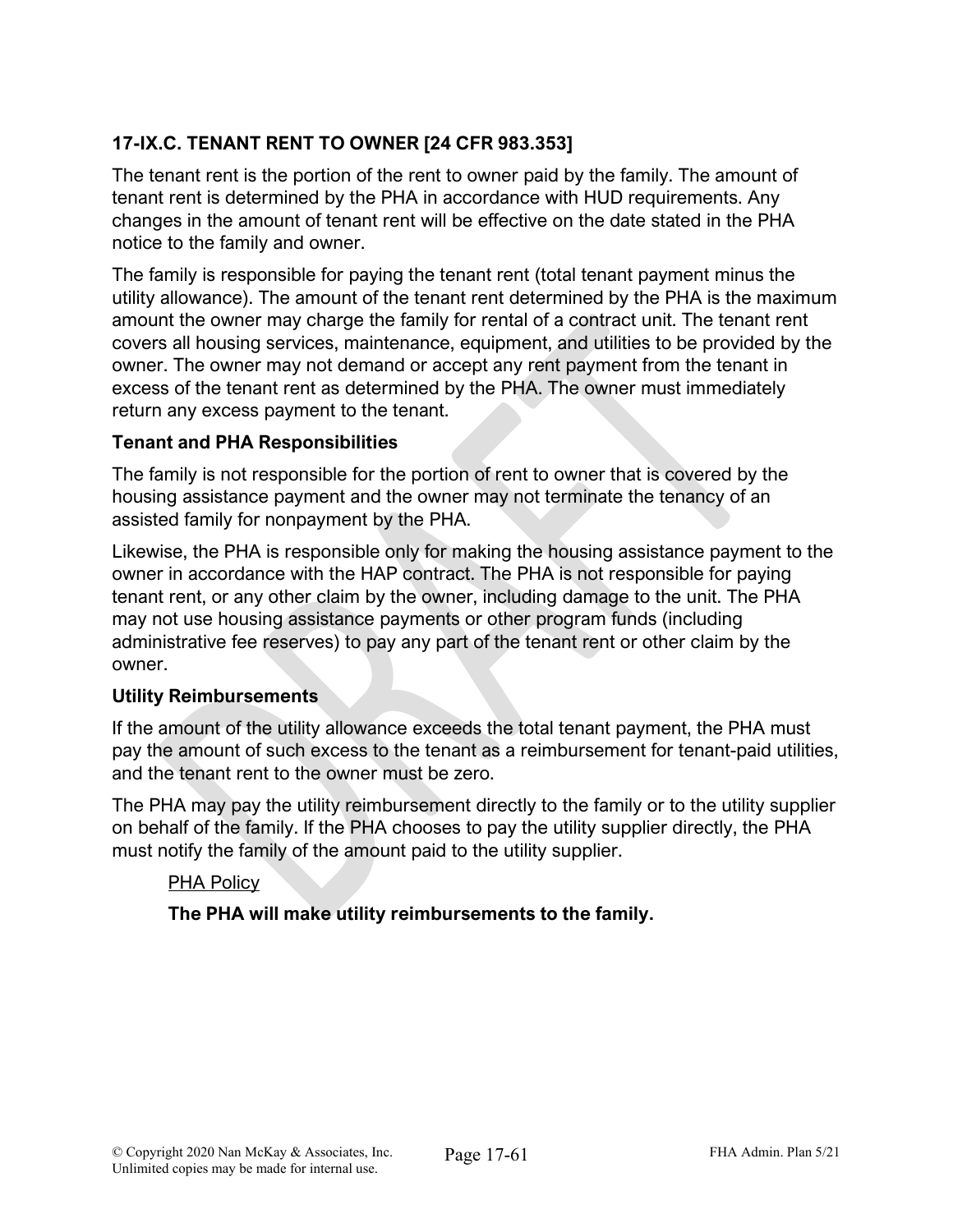### **17-IX.D. OTHER FEES AND CHARGES [24 CFR 983.354]**

#### **Meals and Supportive Services**

With the exception of PBV assistance in assisted living developments, the owner may not require the tenant to pay charges for meals or supportive services. Non-payment of such charges is not grounds for termination of tenancy.

In assisted living developments receiving PBV assistance, the owner may charge for meals or supportive services. These charges may not be included in the rent to owner, nor may the value of meals and supportive services be included in the calculation of the reasonable rent. However, non-payment of such charges is grounds for termination of the lease by the owner in an assisted living development.

#### **Other Charges by Owner**

The owner may not charge extra amounts for items customarily included in rent in the locality or provided at no additional cost to unsubsidized tenants in the premises.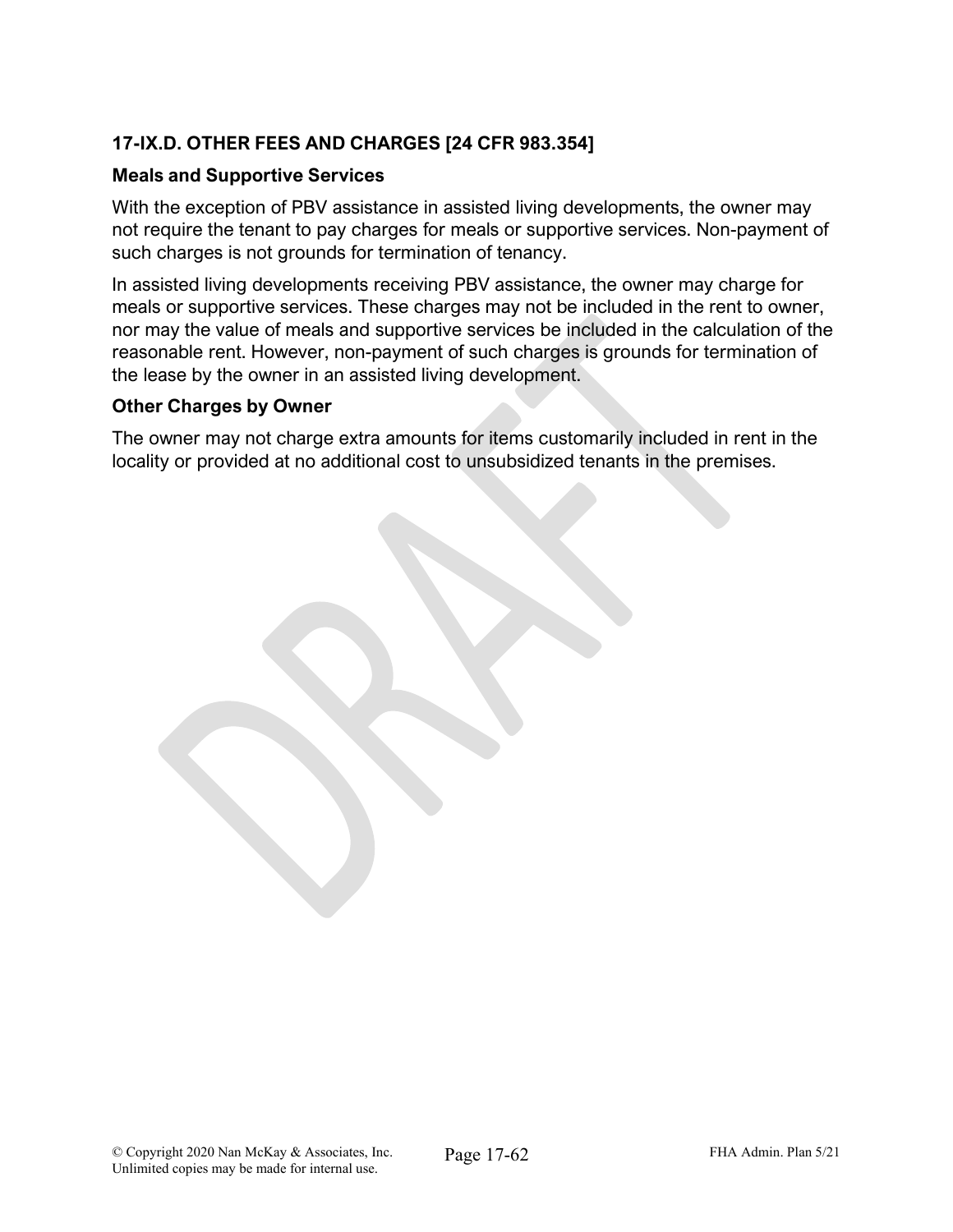### **EXHIBIT 17-1: PBV DEVELOPMENT INFORMATION**

(Fill out one for each development)

**Date:** [Enter the date on which this form was completed]

#### **DEVELOPMENT INFORMATION**

**Development Name:** [Insert name of PBV development]

**Address:** [Insert full address of PBV development]

**Owner Information:** [Insert PBV development owner name and contact information. If development is PHA-owned, enter "PHA-owned."]

**Property Management Company: [Insert property management company name and ]** contact information, or enter "None"]

**PHA-Owned:** [Enter "Yes" or "No." If yes, enter name of independent entity]

**Mixed Finance Development:** [Enter "Yes" or "No." If yes, list other types of funding and units to which other funding applies.]

### **HAP CONTRACT**

**Effective Date of Contract:** [Enter start date of HAP contract]

**HOTMA Requirements:** [If HAP contract was signed prior to April 18, 2017, enter "Pre-HOTMA." If HAP contract was signed on or after April 18, 2017, enter "Post-HOTMA."]

**Term of HAP Contract:** [Enter term from HAP contract]

**Expiration Date of Contract:** [Enter expiration date from HAP contract]

|                                    | 0 <sub>BR</sub> | <b>BR</b><br>1 | <b>2 BR</b> | 3 BR | 4 BR | <b>5 BR</b> | <b>Total</b> |
|------------------------------------|-----------------|----------------|-------------|------|------|-------------|--------------|
| # of<br>Units                      |                 |                |             |      |      |             |              |
| <b>Initial</b><br>Contract<br>Rent | \$              | \$             | \$          | \$   | \$   | \$          |              |

# **PBV UNITS**

**Accessible Units and Features:** [Identify which units are accessible and describe accessibility features or enter "None"]

**Target Population:** [Describe targeted population in accordance with HAP contract or enter "None"]